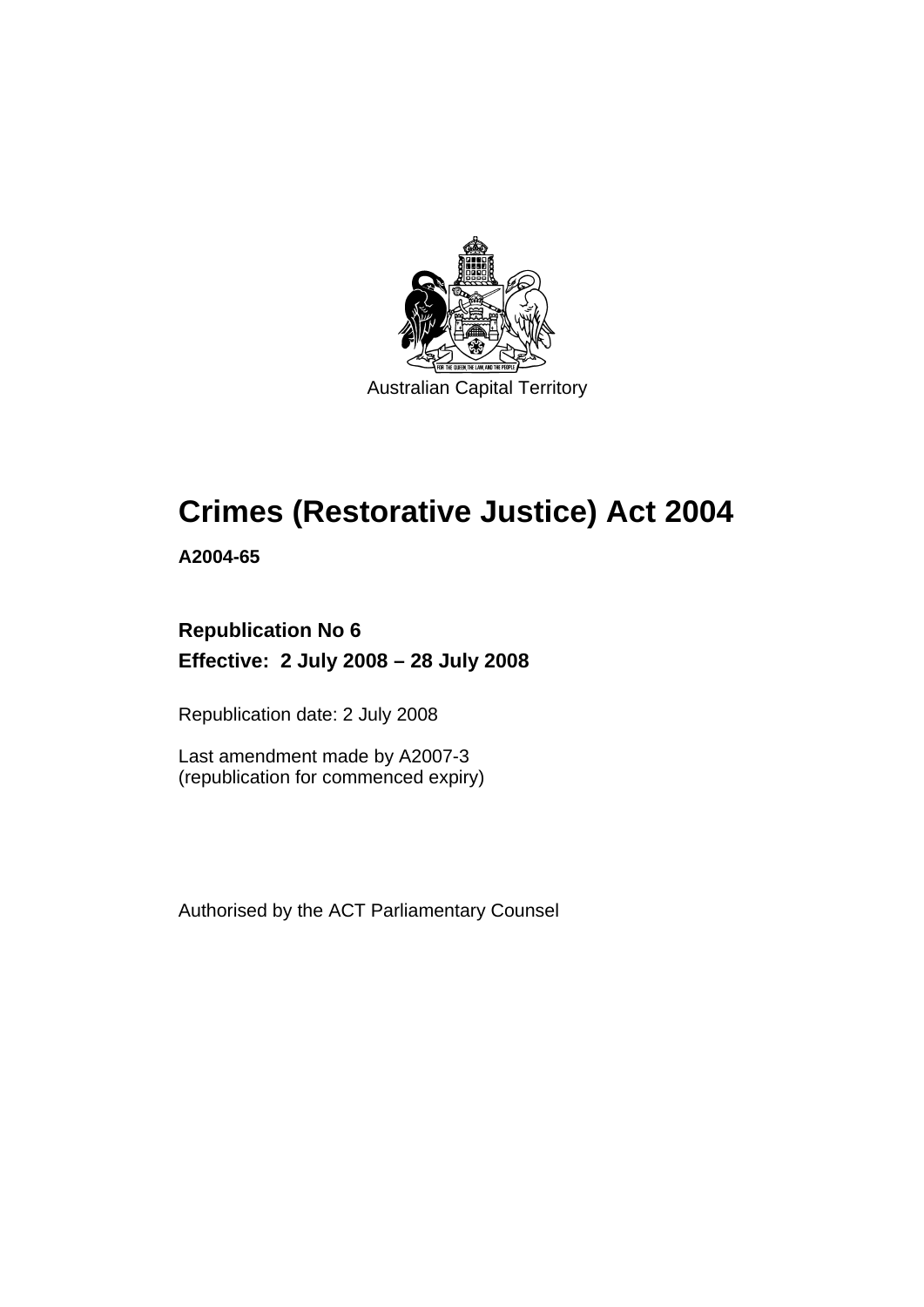### **About this republication**

#### **The republished law**

This is a republication of the *Crimes (Restorative Justice) Act 2004* (including any amendment made under the *Legislation Act 2001*, part 11.3 (Editorial changes)) as in force on 2 July 2008*.*  It also includes any amendment, repeal or expiry affecting the republished law to 2 July 2008.

The legislation history and amendment history of the republished law are set out in endnotes 3 and 4.

#### **Kinds of republications**

The Parliamentary Counsel's Office prepares 2 kinds of republications of ACT laws (see the ACT legislation register at www.legislation.act.gov.au):

- authorised republications to which the *Legislation Act 2001* applies
- unauthorised republications.

The status of this republication appears on the bottom of each page.

#### **Editorial changes**

The *Legislation Act 2001*, part 11.3 authorises the Parliamentary Counsel to make editorial amendments and other changes of a formal nature when preparing a law for republication. Editorial changes do not change the effect of the law, but have effect as if they had been made by an Act commencing on the republication date (see *Legislation Act 2001*, s 115 and s 117). The changes are made if the Parliamentary Counsel considers they are desirable to bring the law into line, or more closely into line, with current legislative drafting practice.

This republication does not include amendments made under part 11.3 (see endnote 1).

#### **Uncommenced provisions and amendments**

If a provision of the republished law has not commenced or is affected by an uncommenced amendment, the symbol  $\mathbf{U}$  appears immediately before the provision heading. The text of the uncommenced provision or amendment appears only in the last endnote.

#### **Modifications**

If a provision of the republished law is affected by a current modification, the symbol  $\mathbf{M}$ appears immediately before the provision heading. The text of the modifying provision appears in the endnotes. For the legal status of modifications, see *Legislation Act 2001*, section 95.

#### **Penalties**

The value of a penalty unit for an offence against this republished law at the republication date is—

- (a) if the person charged is an individual—\$100; or
- (b) if the person charged is a corporation—\$500.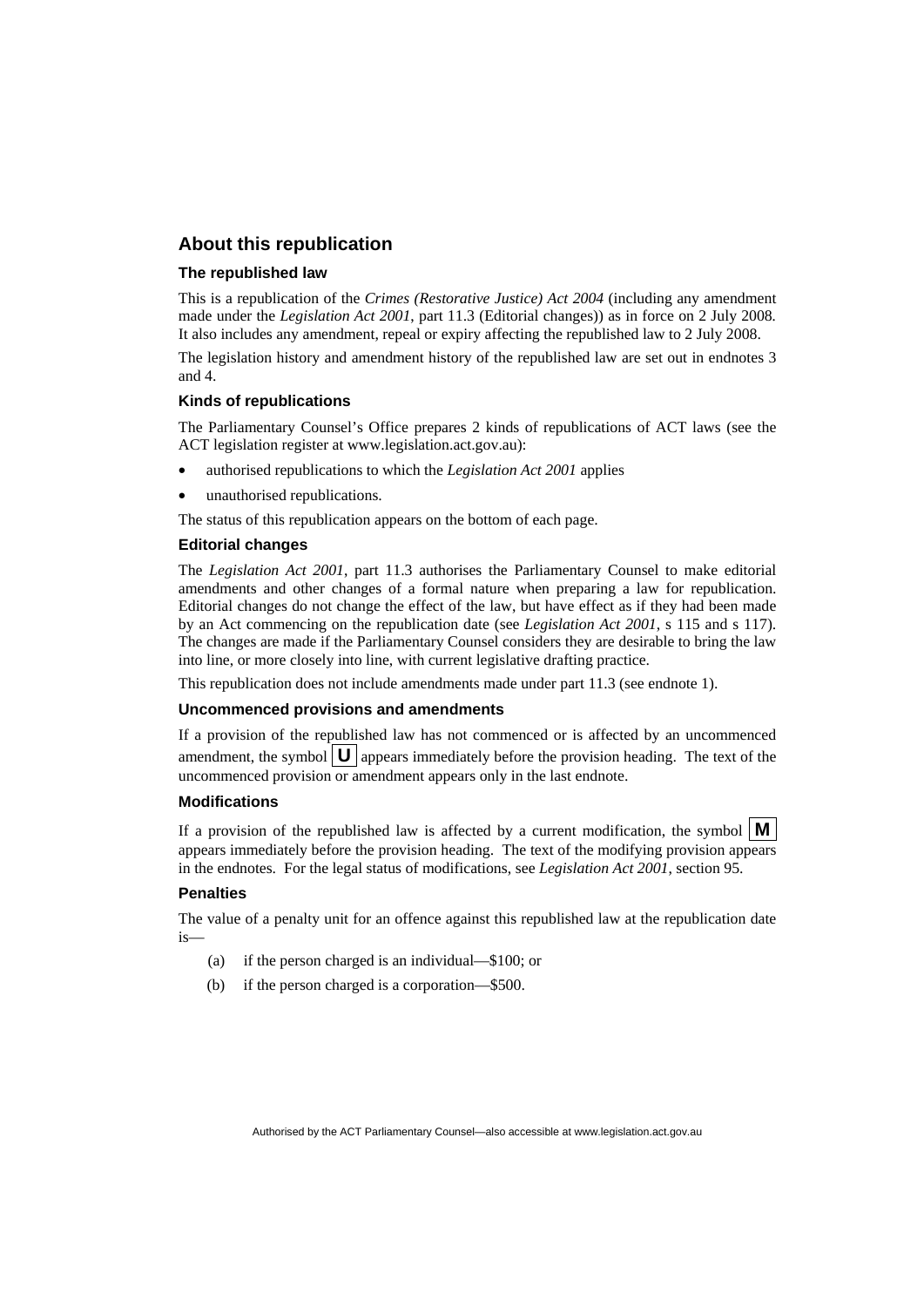

# **[Crimes \(Restorative Justice\) Act 2004](#page-8-0)**

# **Contents**

Page

| Part 1 | <b>Preliminary</b>                                    |   |
|--------|-------------------------------------------------------|---|
| 1      | Name of Act                                           | 2 |
| 3      | Dictionary                                            | 2 |
| 4      | <b>Notes</b>                                          | 2 |
| 5      | Offences against Act-application of Criminal Code etc | 3 |
|        |                                                       |   |
| Part 2 | <b>Underlying principles</b>                          |   |
| 6      | Objects of Act                                        | 4 |
| 7      | Application of restorative justice                    | 4 |
| 8      | When restorative justice is available                 | 5 |

| -R6      | Crimes (Restorative Justice) Act 2004 |  |
|----------|---------------------------------------|--|
| 02/07/08 | Effective: 02/07/08-28/07/08          |  |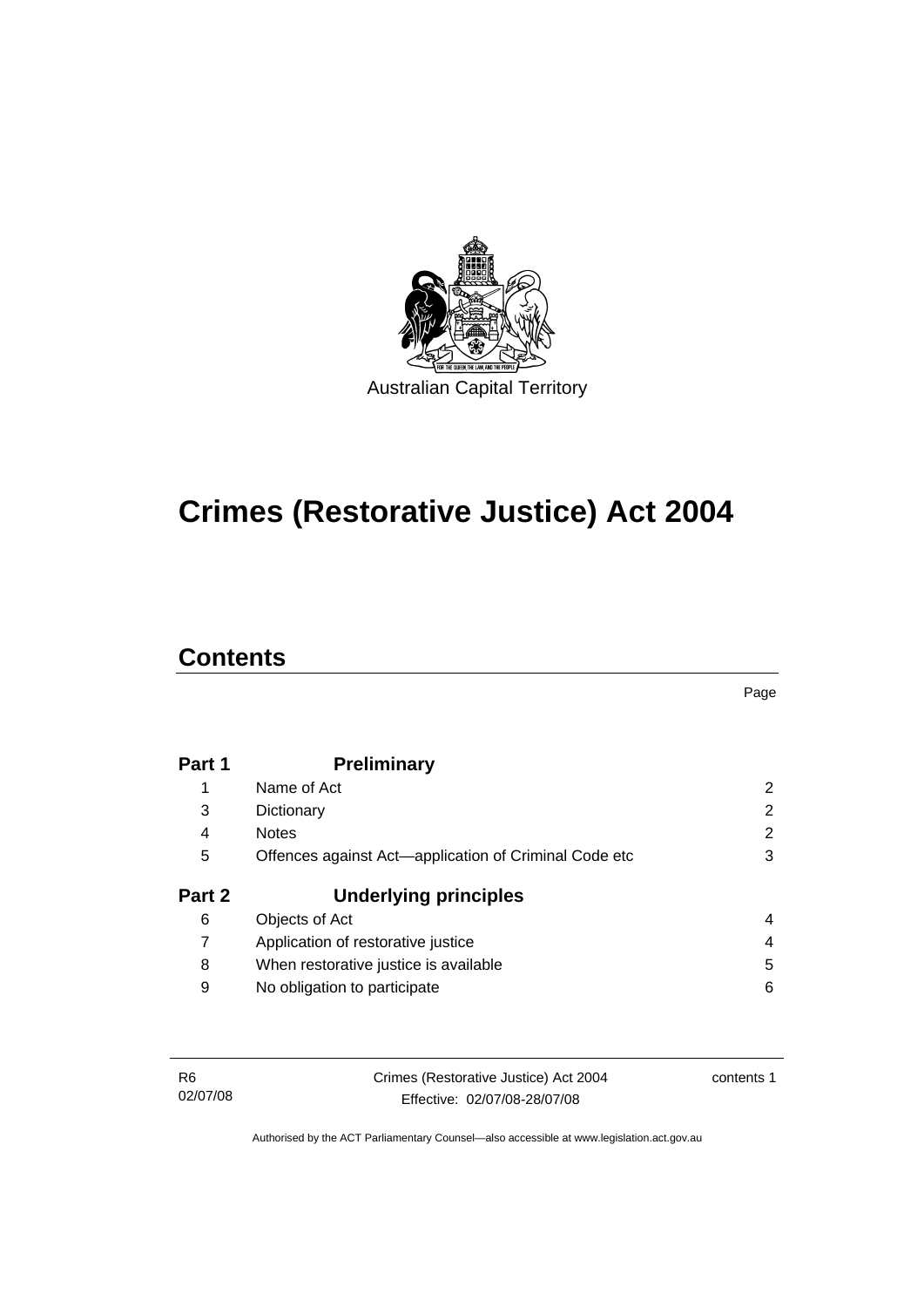### **Contents**

|                     |                                                                            | Page           |
|---------------------|----------------------------------------------------------------------------|----------------|
| Part 3              | <b>Key concepts</b>                                                        |                |
| 10                  | Definitions-restorative justice                                            | 7              |
| 11                  | Definitions-child victim, parent and victim                                | 8              |
| 12                  | Definitions-offences and offenders                                         | 8              |
| 13                  | Definition-sentence-related order                                          | 10             |
| Part 4              | <b>Application of Act</b>                                                  |                |
| 14                  | Application of Act-young offenders and less serious offences               | 11             |
| 15                  | Application of Act-generally                                               | 12             |
| 16                  | Application of Act-domestic violence offences                              | 13             |
| Part 5              | <b>Eligibility for restorative justice</b>                                 |                |
| 17                  | Eligible victims                                                           | 15             |
| 18                  | Eligible parents                                                           | 16             |
| 19                  | Eligible offenders                                                         | 17             |
| 20                  | Accepting responsibility for offences                                      | 17             |
| Part 6              | Referral for restorative justice                                           |                |
| <b>Division 6.1</b> | Preliminary                                                                |                |
| 21                  | Definitions-referral                                                       | 19             |
| Division 6.2        | General                                                                    |                |
| 22                  | Referring entities                                                         | 19             |
| 23                  | Referral-procedure                                                         | 23             |
| 24                  | Referral power                                                             | 23             |
| 25                  | Explanation of restorative justice                                         | 24             |
| 26                  | Referral by DPP-domestic violence offences committed by young<br>offenders | 25             |
| <b>Division 6.3</b> | <b>Referral by courts</b>                                                  |                |
| 27                  | Referral during court proceeding                                           | 26             |
| 28                  | Court referral orders-reports                                              | 28             |
| Part 7              | <b>Suitability for restorative justice</b>                                 |                |
| 29                  | Meaning of personal characteristics for pt 7                               | 30             |
| 30                  | Suitability-eligibility requirement                                        | 30             |
| contents 2          | Crimes (Restorative Justice) Act 2004                                      | R <sub>6</sub> |
|                     | Effective: 02/07/08-28/07/08                                               | 02/07/08       |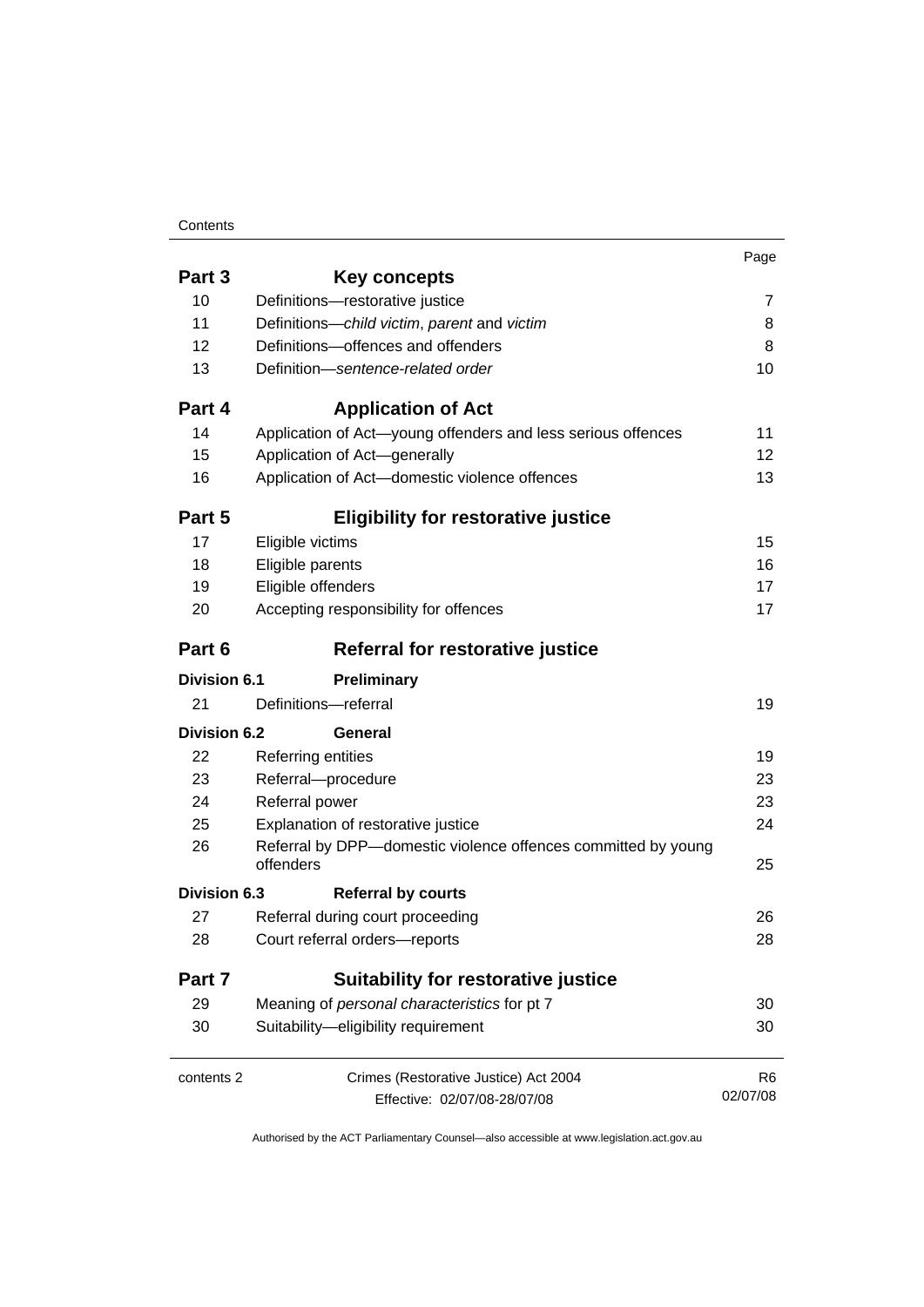| 31                  |                                                            | Page     |
|---------------------|------------------------------------------------------------|----------|
| 32                  | Finding of eligibility by referring entity                 | 30<br>31 |
| 33                  | Suitability-decision<br>Suitability-general considerations | 31       |
| 34                  | Suitability-victims                                        | 33       |
| 35                  | Suitability-eligible parents                               | 33       |
| 36                  | Suitability-offenders                                      | 34       |
|                     |                                                            |          |
| Part 8              | Restorative justice conferences and                        |          |
|                     | agreements                                                 |          |
| <b>Division 8.1</b> | General                                                    |          |
| 37                  | Definitions-pt 8                                           | 35       |
| 38                  | Meaning of referring entity-pt 8                           | 35       |
| 39                  | Decision to call conference                                | 35       |
| Division 8.2        | <b>Convenors</b>                                           |          |
| 40                  | Appointment of convenors                                   | 36       |
| 41                  | What a convenor does                                       | 37       |
| <b>Division 8.3</b> | <b>Conduct of conference</b>                               |          |
| 42                  | Required participants                                      | 38       |
| 43                  | Substitute participants<br>38                              |          |
| 44                  | Invited participants<br>38                                 |          |
| 45                  | <b>Explanation for participants</b>                        | 40       |
| 46                  | Form of conference                                         | 41       |
| 47                  | Discontinuance of restorative justice                      | 42       |
| 48                  | Report to referring entity about outcome                   | 42       |
| <b>Division 8.4</b> | <b>Restorative justice agreements</b>                      |          |
| 49                  | Application-div 8.4                                        | 43       |
| 50                  | Agreement as object of conference                          | 43       |
| 51                  | Nature of agreement                                        | 43       |
| 52                  | Form of agreement                                          | 44       |
| 53                  | Explanation of effect of agreement                         | 45       |
| 54                  | Notice of agreement                                        | 46       |
| 55                  | Amendment of agreement                                     | 46       |
|                     |                                                            |          |

| - R6     | Crimes (Restorative Justice) Act 2004 | contents 3 |
|----------|---------------------------------------|------------|
| 02/07/08 | Effective: 02/07/08-28/07/08          |            |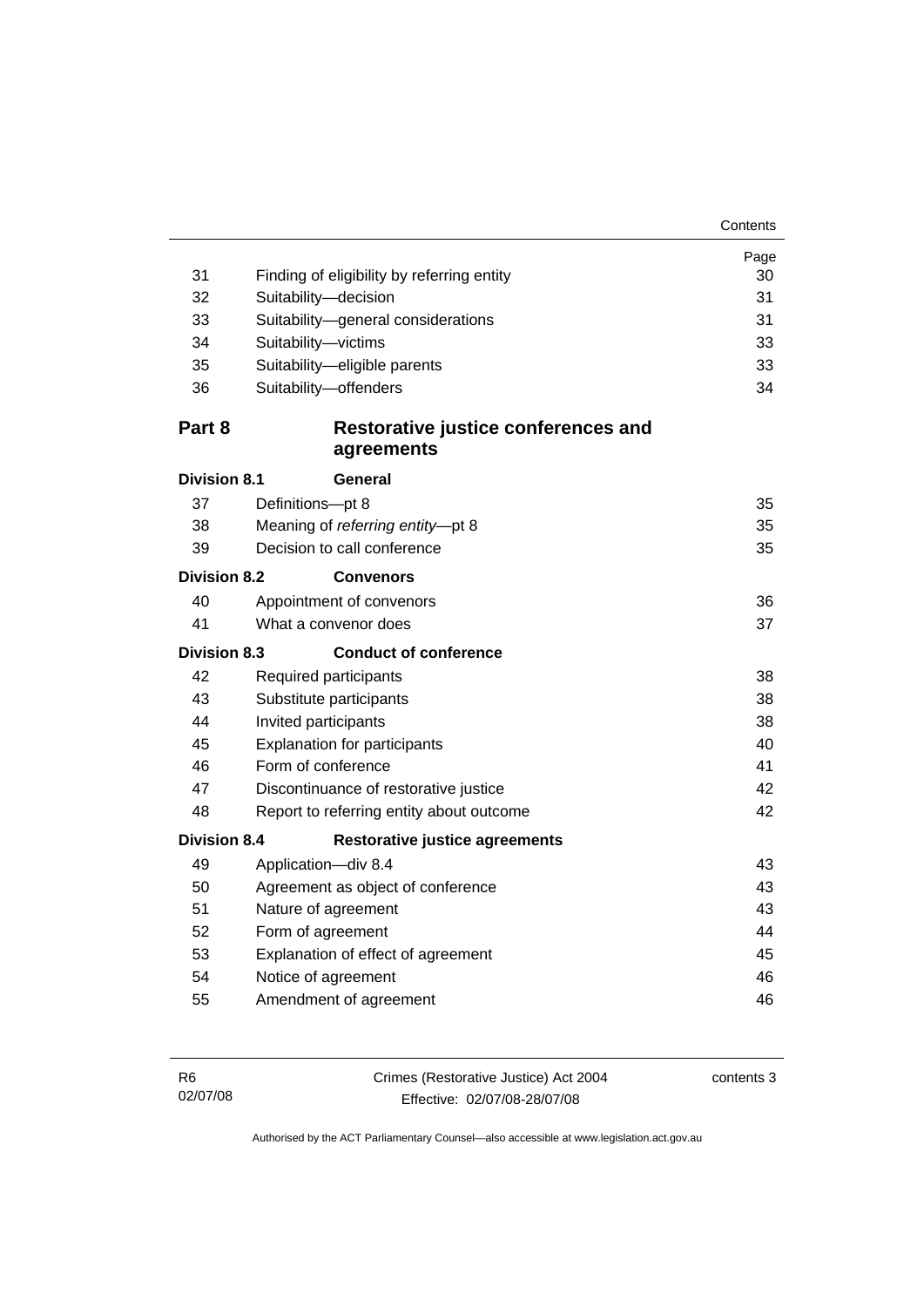#### **Contents**

|                     |                                                              | Page |
|---------------------|--------------------------------------------------------------|------|
| <b>Division 8.5</b> | Monitoring compliance with restorative justice<br>agreements |      |
| 56                  | Application-div 8.5                                          | 48   |
| 57                  | Monitoring compliance—chief executive (restorative justice)  | 48   |
| 58                  | Monitoring compliance-referring entities                     | 49   |
| <b>Division 8.6</b> | Evidence of statements made at conferences                   |      |
| 59                  | Evidence of offences                                         | 50   |
| 60                  | Evidence of future offences                                  | 51   |
| Part 9              | <b>Administration</b>                                        |      |
| <b>Division 9.1</b> | <b>General administration</b>                                |      |
| 61                  | Restorative justice guidelines                               | 52   |
| 62                  | Police participation in restorative justice                  | 53   |
| 63                  | Information sharing                                          | 53   |
| 64                  | Secrecy                                                      | 53   |
| 65                  | Secrecy about information acquired under other Acts          | 55   |
| 66                  | Protection from liability                                    | 56   |
| Division 9.2        | <b>Reporting and records</b>                                 |      |
| 67                  | Meaning of referring entity-div 9.2                          | 56   |
| 68                  | Quarterly reporting by chief executive                       | 56   |
| 69                  | Record-keeping by referring entities                         | 58   |
| 70                  | Record-keeping by chief executive                            | 58   |
| 71                  | Restorative justice database                                 | 59   |
| Part 10             | <b>Miscellaneous</b>                                         |      |
| 72                  | Exercise of functions by chief executive                     | 60   |
| 73                  | Approved forms                                               | 61   |
| 74                  | Regulation-making power                                      | 61   |
|                     |                                                              |      |

# **Dictionary** [62](#page-69-0)

contents 4 Crimes (Restorative Justice) Act 2004 Effective: 02/07/08-28/07/08

R6 02/07/08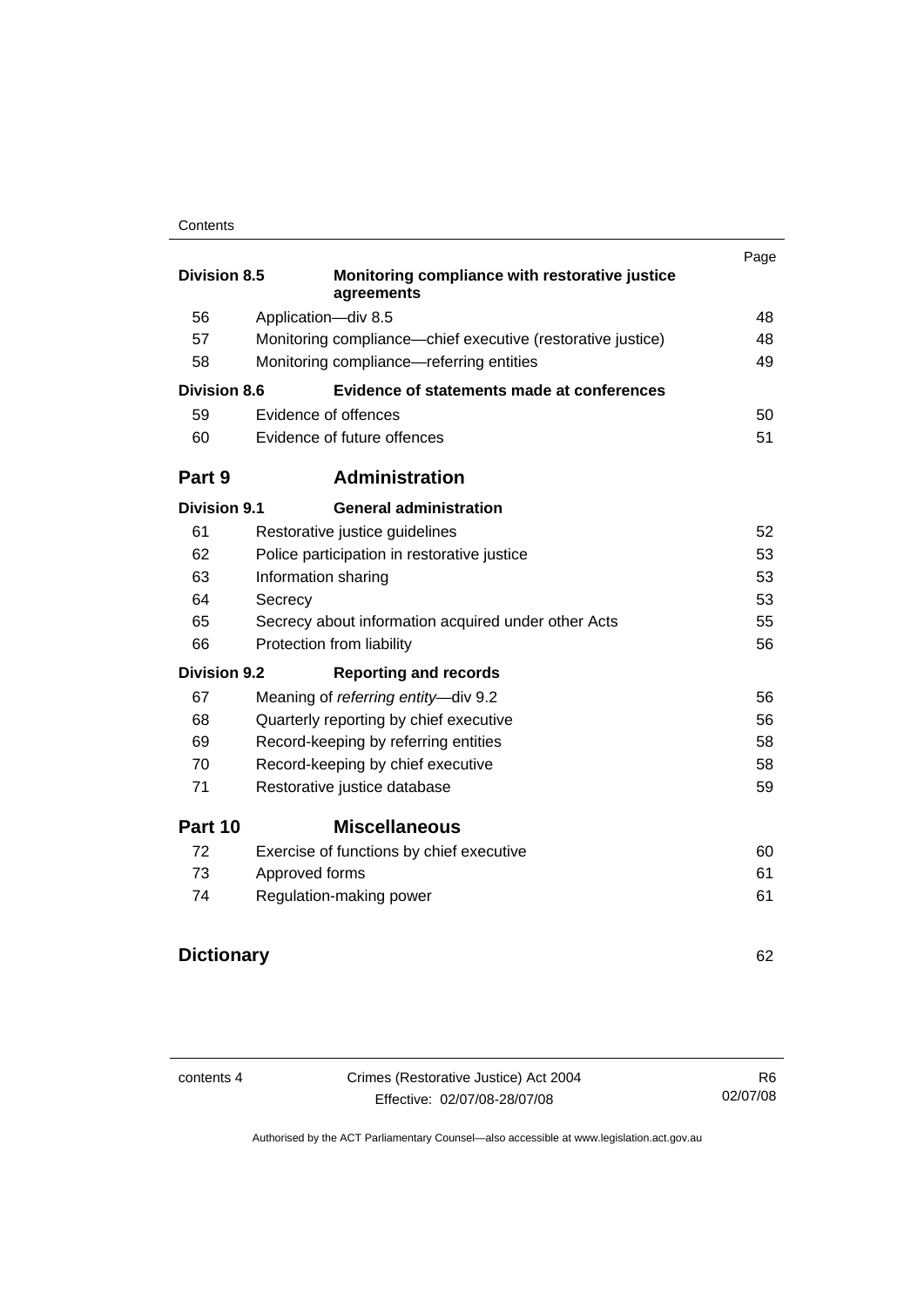|                 |                        | Contents |
|-----------------|------------------------|----------|
| <b>Endnotes</b> |                        | Page     |
| 1               | About the endnotes     | 65       |
| 2               | Abbreviation key       | 65       |
| 3               | Legislation history    | 66       |
| 4               | Amendment history      | 67       |
| 5               | Earlier republications | 68       |

R6 02/07/08 Crimes (Restorative Justice) Act 2004 Effective: 02/07/08-28/07/08

contents 5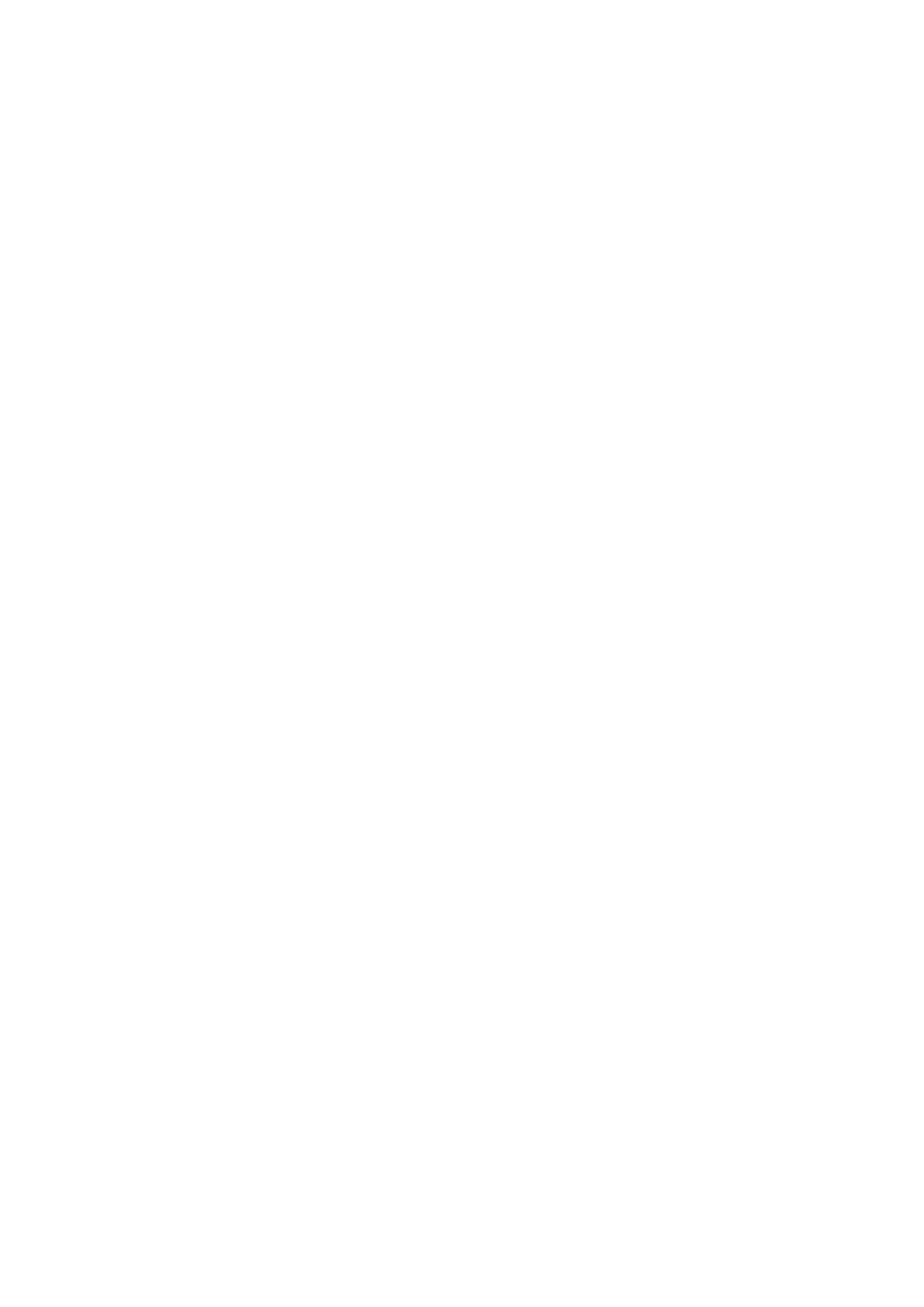<span id="page-8-0"></span>

# **Crimes (Restorative Justice) Act 2004**

An Act to provide a process of restorative justice for victims, offenders and the community, and for other purposes

R6 02/07/08

l

Crimes (Restorative Justice) Act 2004 Effective: 02/07/08-28/07/08

page 1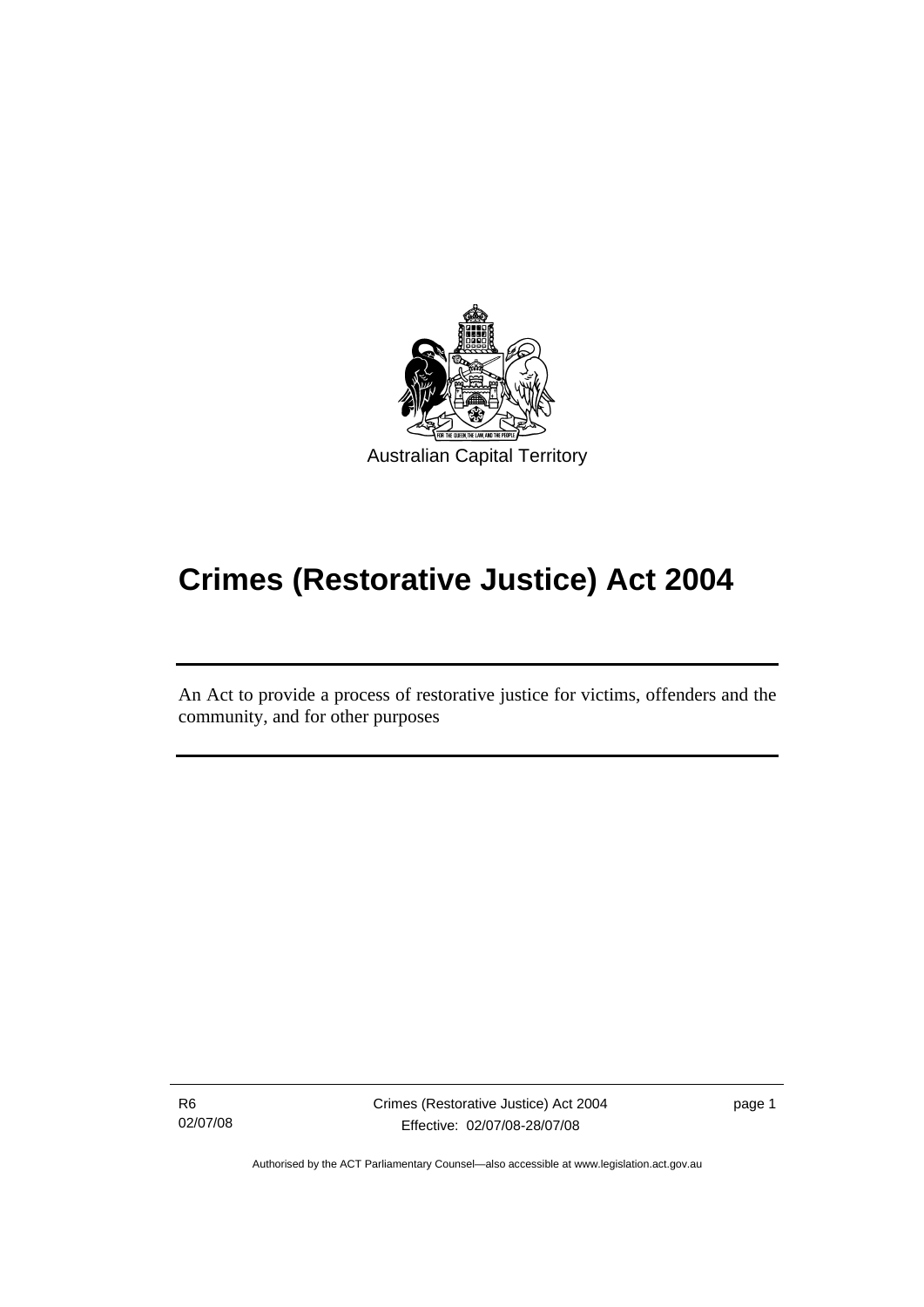#### <span id="page-9-0"></span>Part 1 **Preliminary**

Section 1

# **Part 1** Preliminary

### **1 Name of Act**

This Act is the *Crimes (Restorative Justice) Act 2004*.

# **3 Dictionary**

The dictionary at the end of this Act is part of this Act.

*Note 1* The dictionary at the end of this Act defines certain terms used in this Act, and includes references (*signpost definitions*) to other terms defined elsewhere in this Act.

> For example, the signpost definition '*adult offender*—see section 12.' means that the term 'adult offender' is defined in s 12.

*Note 2* A definition in the dictionary (including a signpost definition) applies to the entire Act unless the definition, or another provision of the Act, provides otherwise or the contrary intention otherwise appears (see Legislation Act, s 155 and s 156 (1)).

#### **4 Notes**

A note included in this Act is explanatory and is not part of this Act.

*Note* See Legislation Act, s 127 (1), (4) and (5) for the legal status of notes.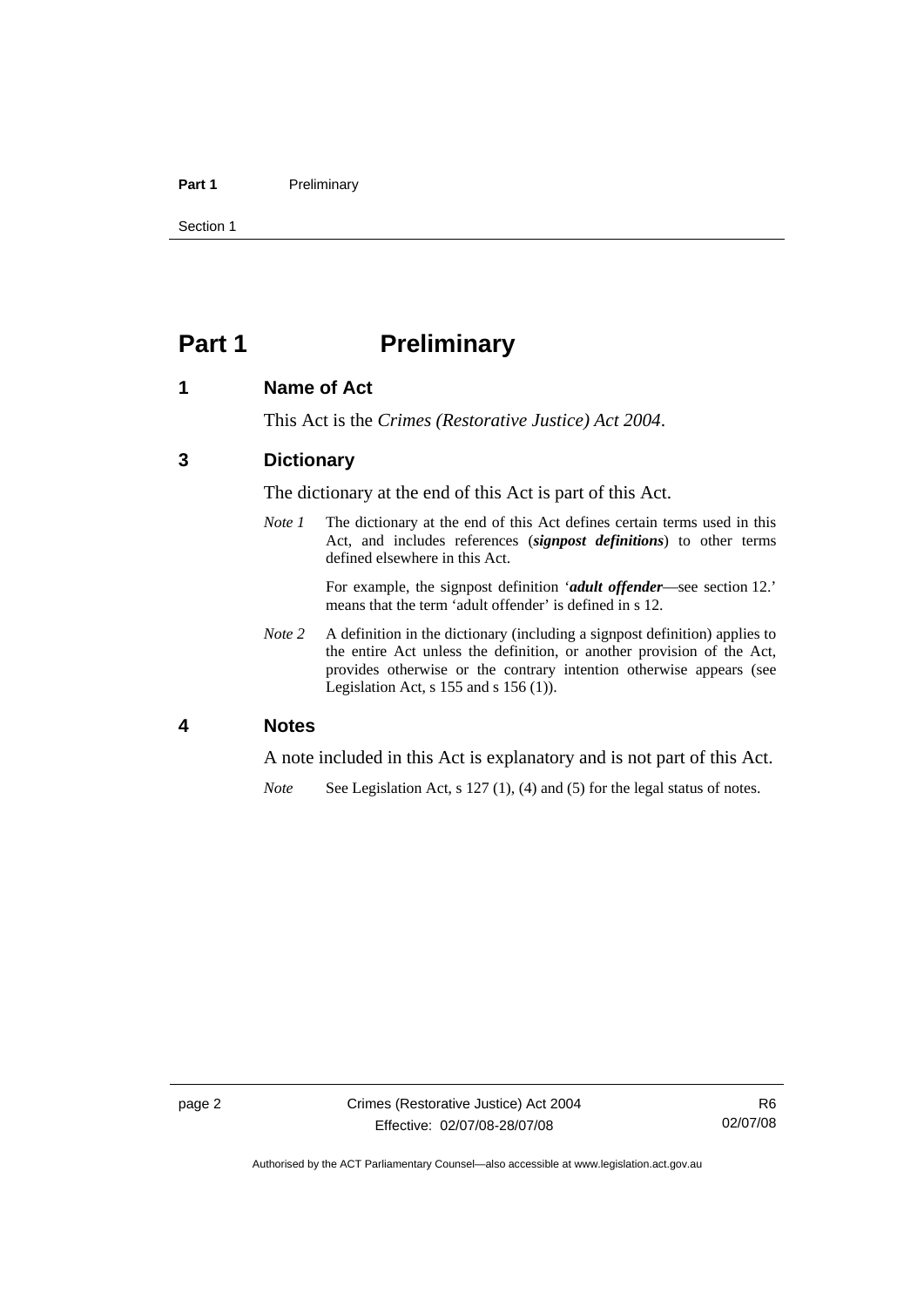### <span id="page-10-0"></span>**5 Offences against Act—application of Criminal Code etc**

Other legislation applies in relation to offences against this Act.

#### *Note 1 Criminal Code*

The Criminal Code, ch 2 applies to all offences against this Act (see Code, pt 2.1).

The chapter sets out the general principles of criminal responsibility (including burdens of proof and general defences), and defines terms used for offences to which the Code applies (eg *conduct*, *intention*, *recklessness* and *strict liability*).

*Note 2 Penalty units* 

The Legislation Act, s 133 deals with the meaning of offence penalties that are expressed in penalty units.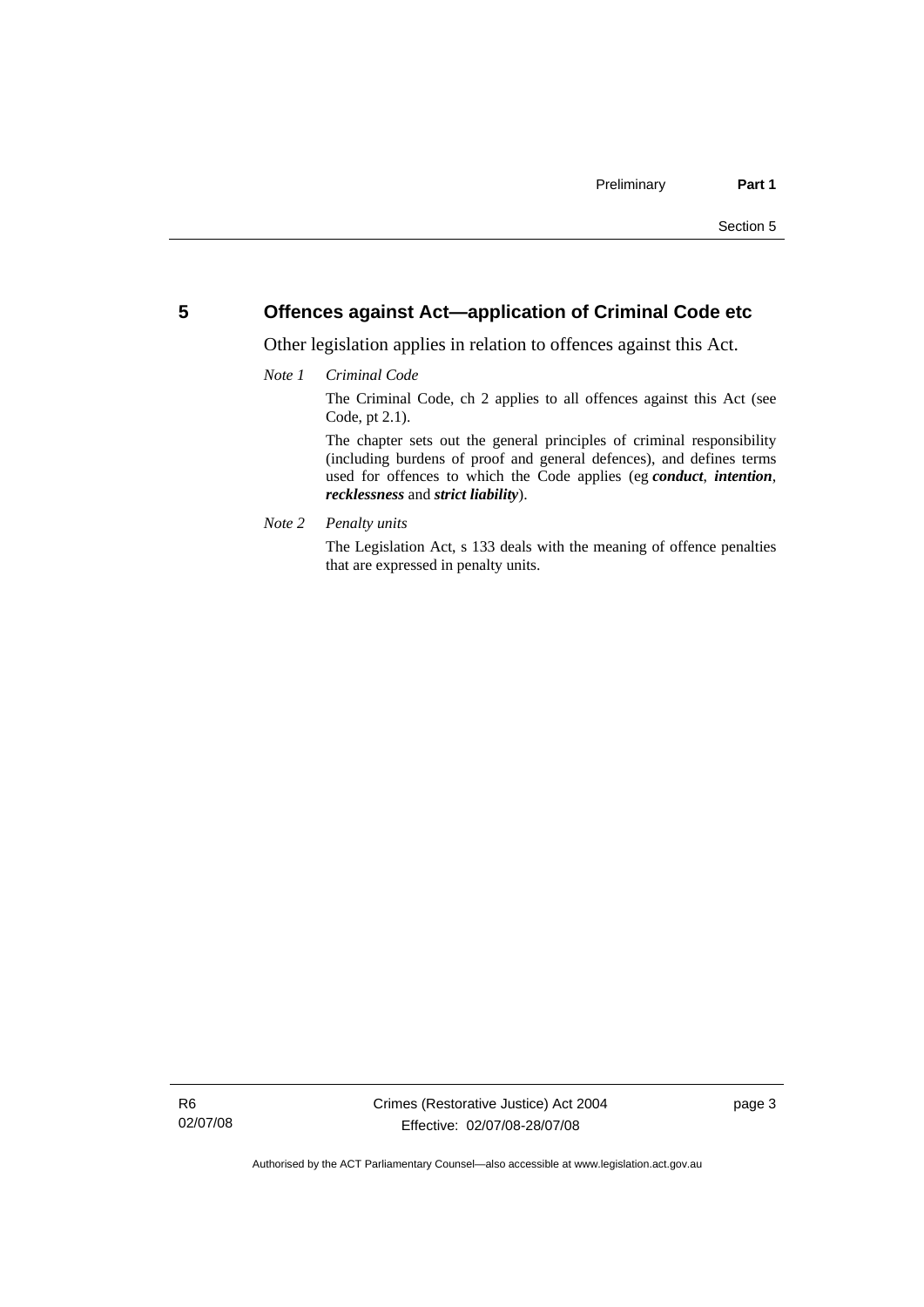#### <span id="page-11-0"></span>**Part 2** Underlying principles

Section 6

# **Part 2 Underlying principles**

# **6 Objects of Act**

The objects of this Act are as follows:

- (a) to enhance the rights of victims of offences by providing restorative justice as a way of empowering victims to make decisions about how to repair the harm done by offences;
- (b) to set up a system of restorative justice that brings together victims, offenders and their personal supporters in a carefully managed, safe environment;
- (c) to ensure that the interests of victims of offences are given high priority in the administration of restorative justice under this Act;
- (d) to enable access to restorative justice at every stage of the criminal justice process without substituting for the criminal justice system or changing the normal process of criminal justice;
- (e) to enable agencies that have a role in the criminal justice system to refer offences for restorative justice.
- *Note Offence* includes an offence that is alleged to have been committed, but has not yet been tried in court, or proven (see s 12).

### **7 Application of restorative justice**

- (1) In deciding how to deal with an offence, a referring entity may consider whether it is appropriate to refer the offence for restorative justice before considering other action.
	- *Note Referring entities* are listed at table 22. They represent the agencies responsible for the various stages of the criminal justice process in relation to an offence.

Authorised by the ACT Parliamentary Counsel—also accessible at www.legislation.act.gov.au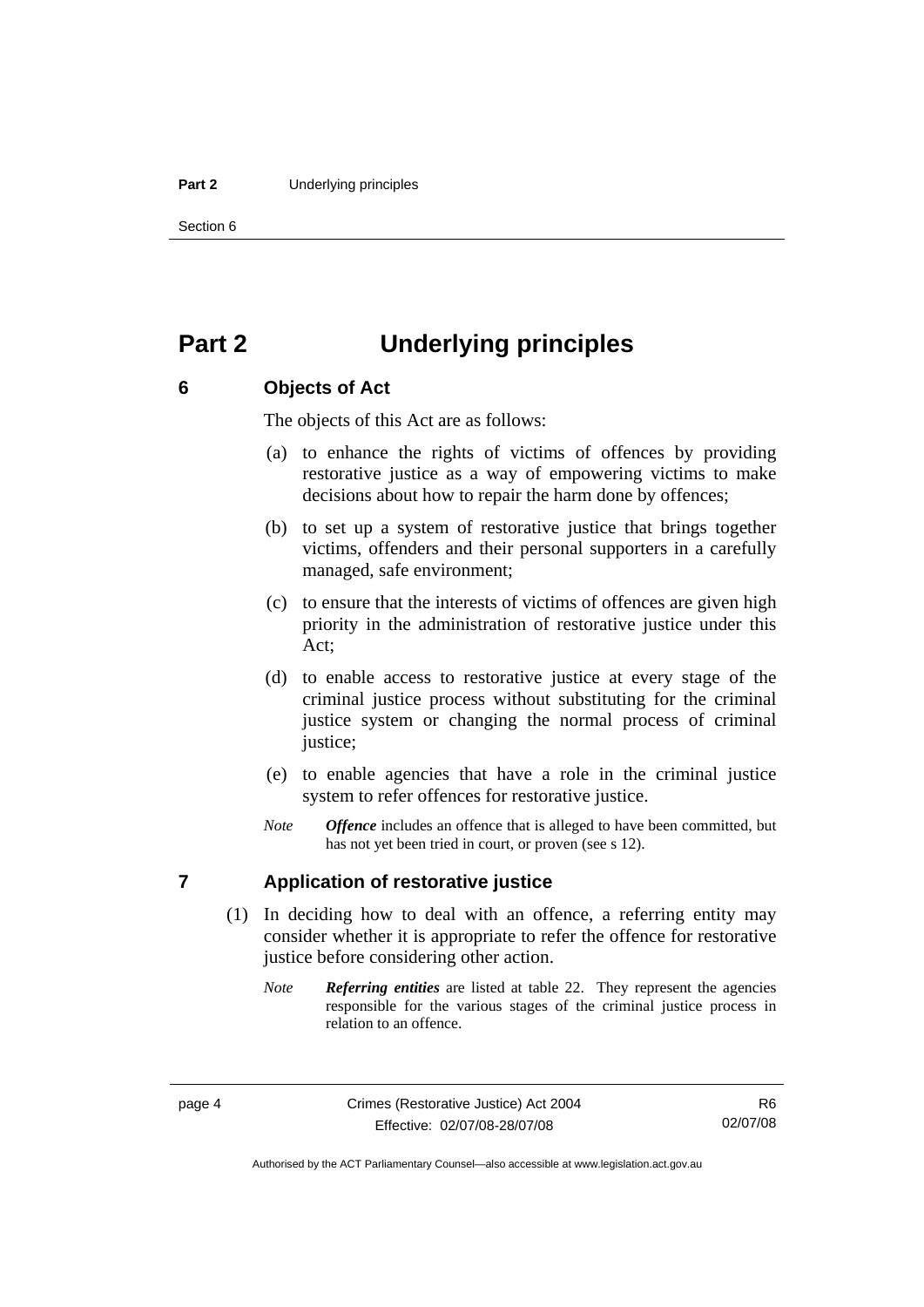<span id="page-12-0"></span> (2) However, if an offence is referred for restorative justice, the referral is to have no effect on any other action or proposed action in relation to the offence or the offender by the referring entity.

#### **Example**

Sían is arrested and charged with an offence. The chief police officer refers the offence for restorative justice. The referral of the offence does not prevent Sían being required to attend court to answer the charge.

*Note* An example is part of the Act, is not exhaustive and may extend, but does not limit, the meaning of the provision in which it appears (see Legislation Act, s 126 and s 132).

#### **8 When restorative justice is available**

Restorative justice is available for an offence if all of the following requirements are satisfied:

- (a) there is an eligible victim or eligible parent in relation to the offence;
- (b) the offender is an eligible offender;
- (c) the offence is referred for restorative justice by a referring entity;
- (d) the chief executive decides that restorative justice is suitable for the offence.
- *Note 1* Victims, parents and offenders are *eligible* for restorative justice if they qualify under part 5.
- *Note 2* The chief executive may only decide that restorative justice is *suitable*  for an offence according to the requirements of pt 7 (see s 10, def).
- *Note 3* The restorative justice process is provided for by this Act as follows:
	- pt 5 (Eligibility for restorative justice) deals with eligibility of victims (or their parents) and offenders for restorative justice
	- pt 6 (Referral for restorative justice) deals with the referral of offences for restorative justice
	- pt 7 (Suitability for restorative justice) deals with the suitability of restorative justice for an offence.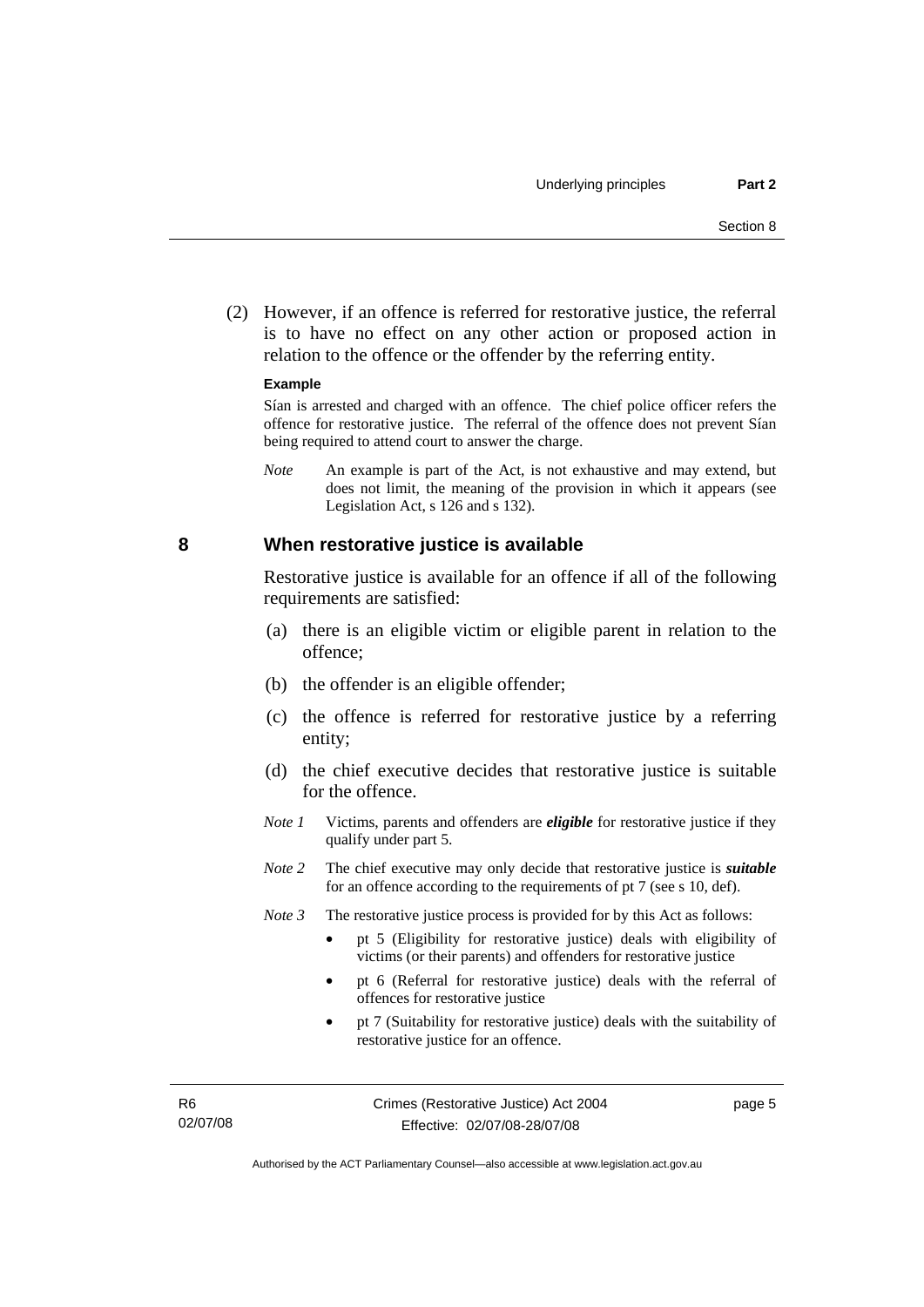#### <span id="page-13-0"></span>**Part 2** Underlying principles

Section 9

• pt 8 (Restorative justice conferences and agreements) deals with the calling of restorative justice conferences and the making of restorative justice agreements for an offence

#### **9 No obligation to participate**

There is no obligation on a victim, a parent of a child victim or an offender—

- (a) to take part in restorative justice; or
- (b) to continue to take part in restorative justice after it has started.
- *Note* Victims (or their parents) and offenders must be given clear explanations of the purpose and procedures involved in the restorative justice process before agreeing to take part. In addition, the legal status of the process and the legal effect of entering into a restorative justice agreement must be clearly explained to victims (or their parents) and offenders. See the following:
	- s 25 (Explanation of restorative justice)
	- s 45 (Explanation for participants)
	- s 53 (Explanation of effect of agreement).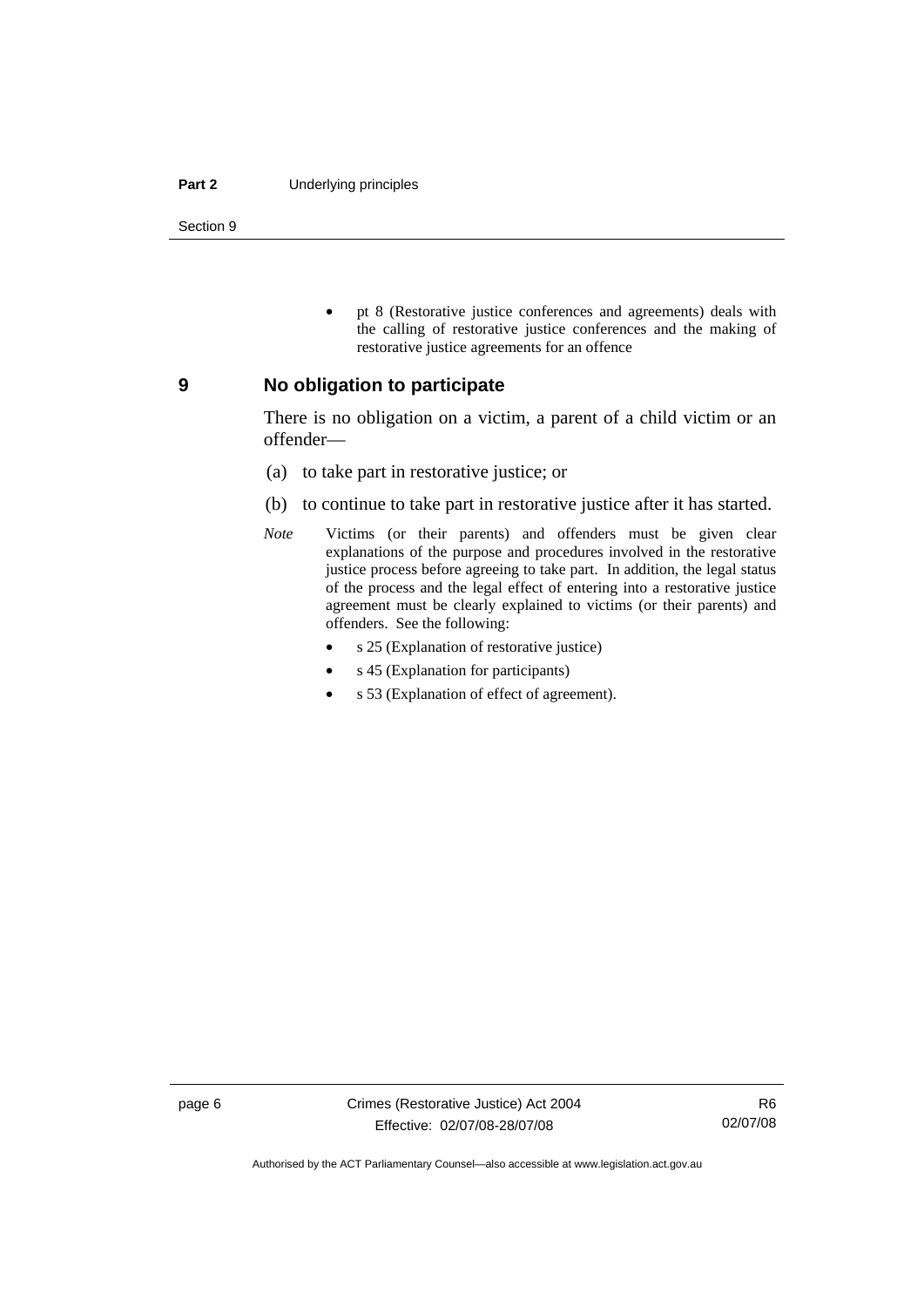# <span id="page-14-0"></span>**Part 3 Key concepts**

# **10 Definitions—restorative justice**

In this Act:

*eligible offender*—see section 19.

*eligible parent*—see section 18.

*eligible victim*— see section 17.

*referred*, for restorative justice—an offence is *referred* for restorative justice if a referring entity proposes that consideration be given to whether restorative justice is suitable for the offence.

### *referring entity*—

- (a) see section 22; but
- (b) for part 8 (Restorative justice conferences and agreements) see section 38; and
- (c) for division 9.2 (Reporting and records)—see section 67.

*restorative justice* means the process of restorative justice provided under this Act, including a restorative justice conference under this Act.

*suitable*—restorative justice is *suitable* for an offence, or an eligible victim, parent or offender in relation to an offence, if the chief executive decides under part 7 that restorative justice is suitable for the offence, victim, parent or offender.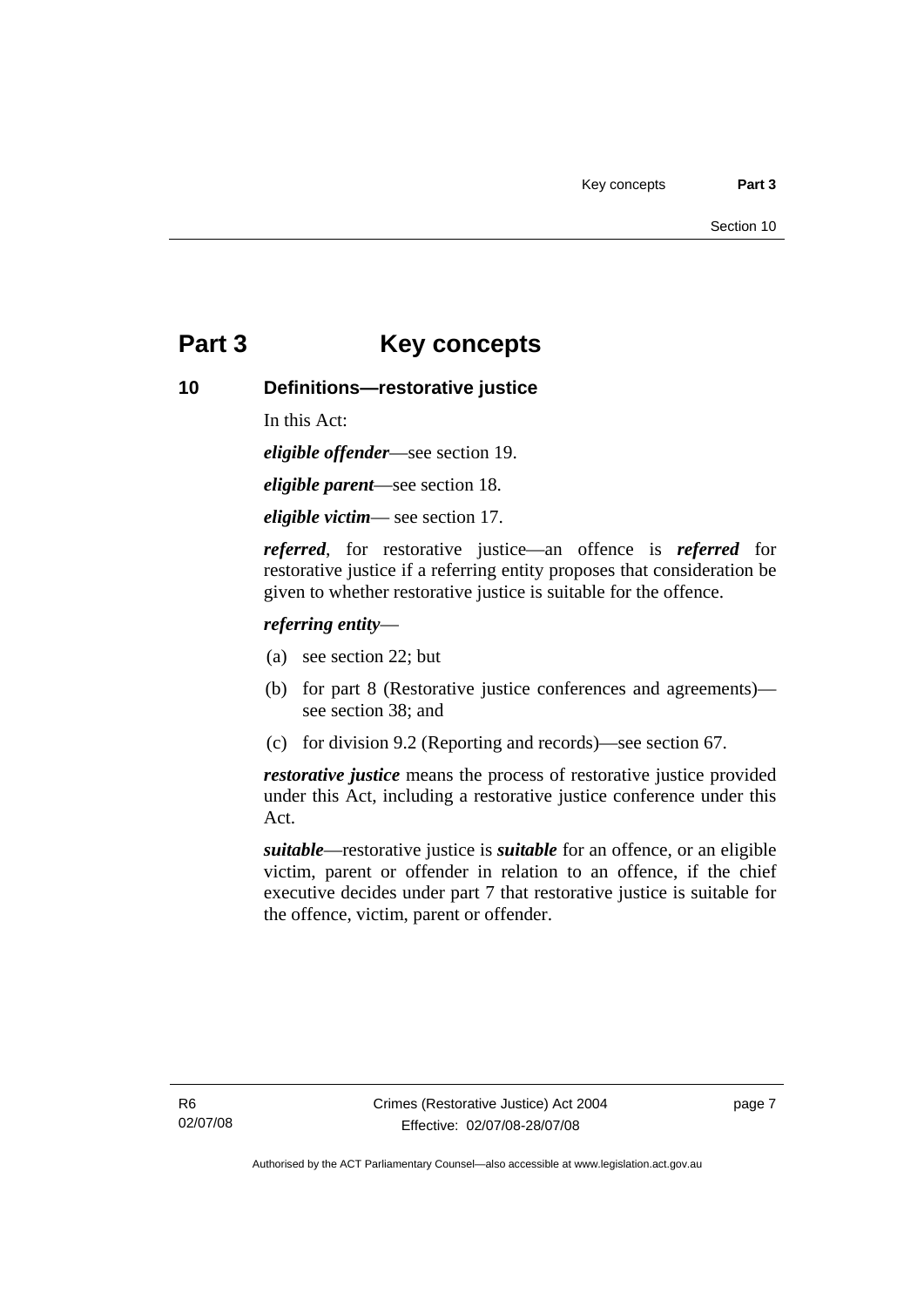<span id="page-15-0"></span>Section 11

### **11 Definitions—***child victim***,** *parent* **and** *victim*

In this Act:

*child victim*, of an offence, means a victim of an offence who is a child.

*Note* A *child* is an individual under 18 years old (see Legislation Act, dict, pt 1, def *child*).

*parent*, of a child, means a person with parental responsibility for the child within the meaning of the *Children and Young People Act 1999*, part 2.3 (Parental responsibility).

#### *victim*—

- (a) has the meaning given by the *Victims of Crime Act 1994*, dictionary; and
- (b) includes a person who would be a victim if a reference in that Act to an *offence* included a reference to an offence that is alleged to have been committed.

### **12 Definitions—offences and offenders**

In this Act:

*adult offender*, in relation to an offence, means an offender who was an adult when the offence was committed.

*Note* An *adult* is an individual who is at least 18 years old (see Legislation Act, dict, pt 1, def *adult*).

*commission*, of an offence that is alleged to have been committed, includes the alleged commission of the offence.

*Note Offence* is defined to include an offence that is alleged to have committed. *Offender* is defined in similar terms. See definitions of *offence* and *offender* in this section.

*domestic violence offence*—an offence is a *domestic violence offence* if the conduct making up the offence is domestic violence under the *Domestic Violence and Protection Orders Act 2001*.

Authorised by the ACT Parliamentary Counsel—also accessible at www.legislation.act.gov.au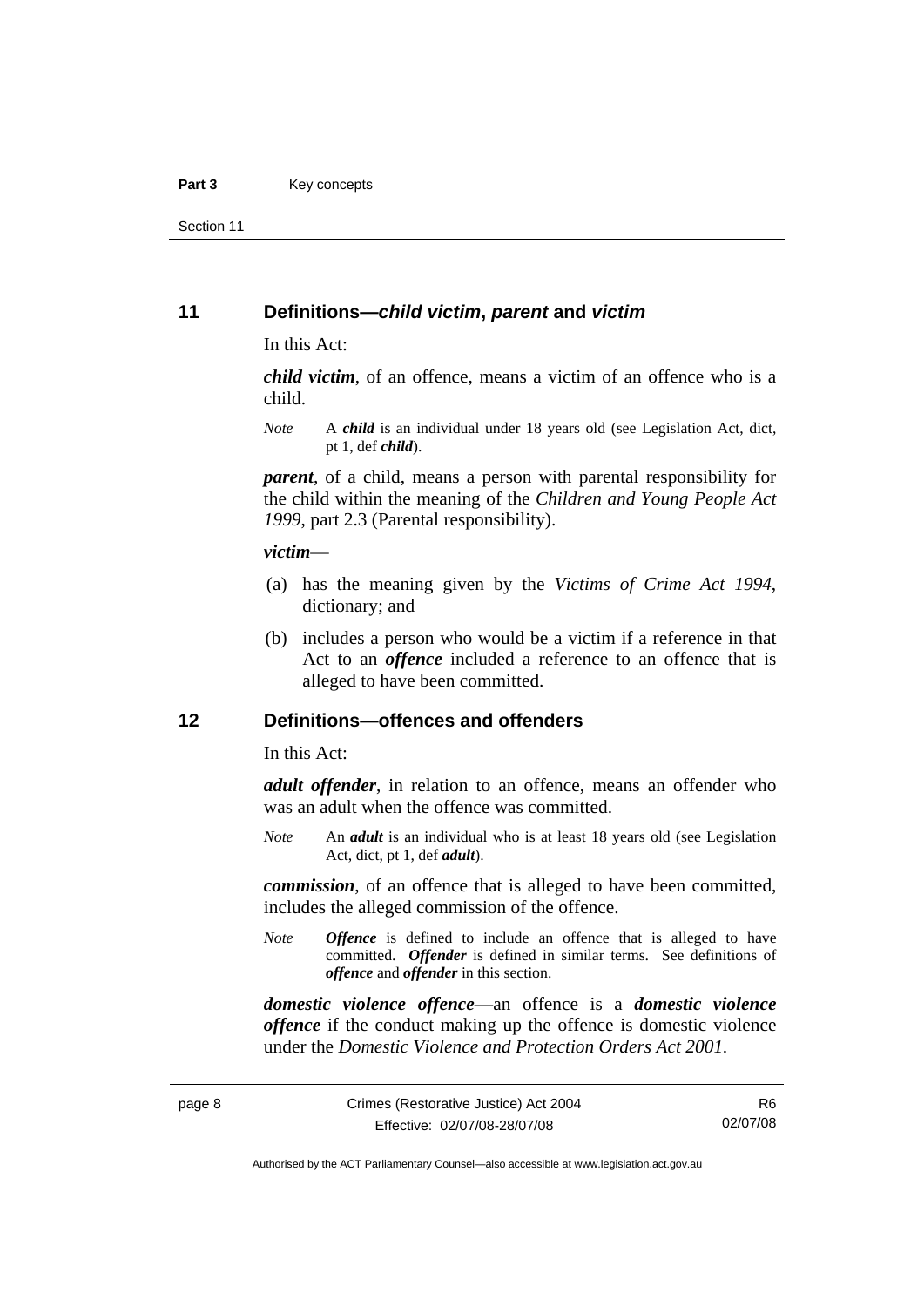*less serious offence* means an offence other than a serious offence.

### *offence*—

- (a) means an offence against a territory law; and
- (b) includes an offence against a territory law that is alleged to have been committed by a person, unless—
	- (i) a court has acquitted the person of the offence; or
	- (ii) a court has dismissed a proceeding against the person for the offence without finding the person guilty.

### *offender*—

- (a) means a person who has been convicted or found guilty of an offence against a territory law; and
- (b) includes a person who is alleged to have committed an offence against a territory law, unless—
	- (i) a court has acquitted the person of the offence; or
	- (ii) a court has dismissed a proceeding against the person for the offence without finding the person guilty.

*serious offence* means an offence punishable by imprisonment for a term longer than—

- (a) if the offence relates to money or other property—14 years; or
- (b) in any other case—10 years.

*young offender*, in relation to an offence, means an offender who was less than 18 years old, but at least 10 years old, when the offence was committed or allegedly committed.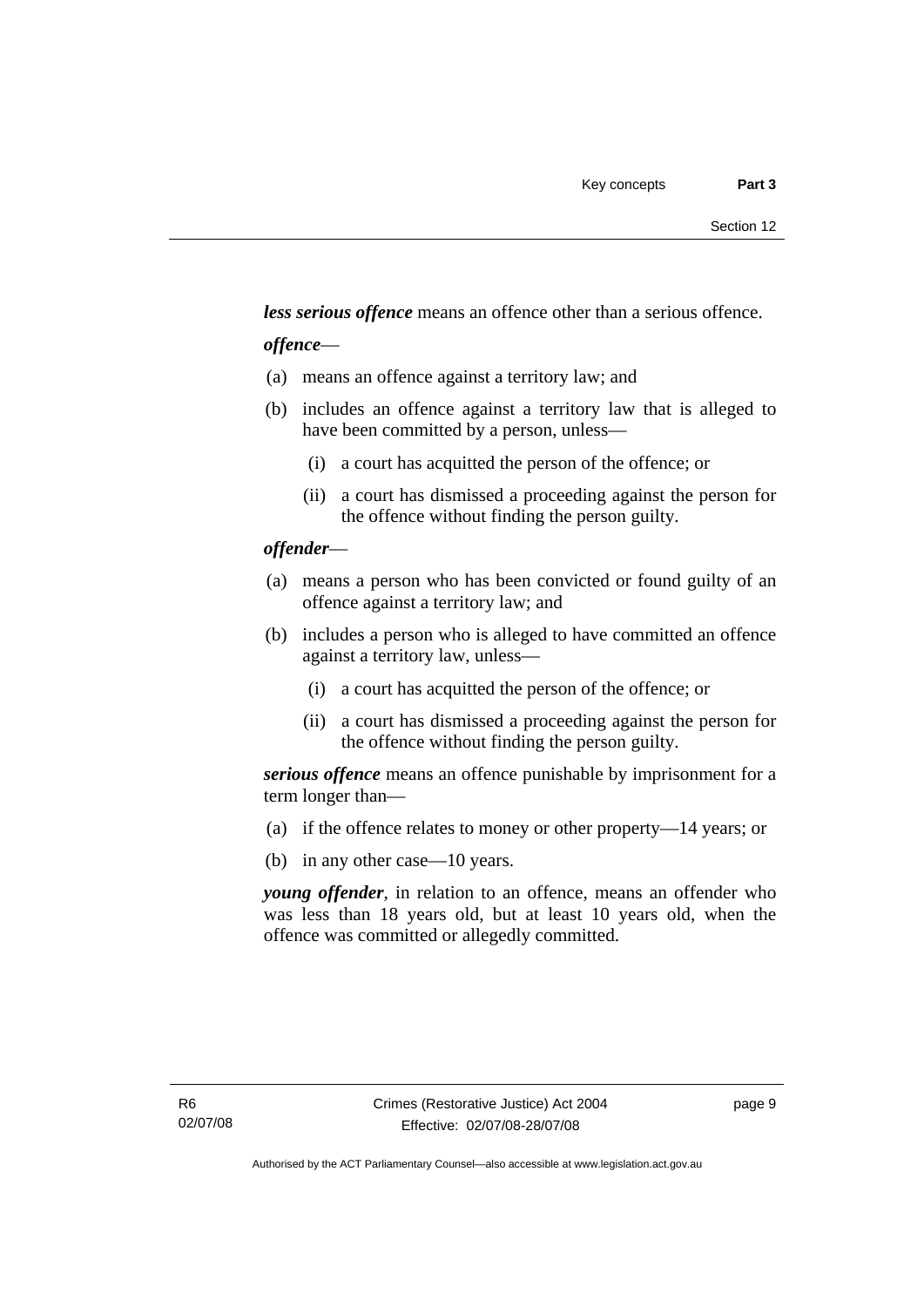#### <span id="page-17-0"></span>Part 3 **Key concepts**

Section 13

#### **13 Definition—***sentence-related order*

#### In this Act:

*sentence-related order*, for an offender who is found guilty of an offence, means—

- (a) for an adult offender, any of the following orders of the court:
	- (i) an order sentencing the offender;
	- (ii) an order under the *Crimes (Sentencing) Act 2005*, section 12 (Suspended sentences) or section 17 (Non-conviction orders—general);
	- *Note* Orders under the *Crimes Act 1900*, s 402 (Conditional release of offenders without proceeding to conviction) (repealed) and s 403 (Conditional release of offenders) (repealed) are taken to be orders under the *Crimes (Sentencing) Act 2005*, s 12 or s 17 (see *Crimes (Sentence Administration) Act 2005*, s 336 to s 338).
- (b) for a young offender, any of the following orders under the *Children and Young People Act 1999*:
	- (i) an order under that Act, section 96 (Disposition of young offenders);
	- (ii) an order under that Act, section 98 (Disposition without proceeding to conviction), including an order dismissing a charge.

#### **Examples for par (a) (i)**

- 1 an order for a sentence of imprisonment
- 2 an order for periodic detention under the *Crimes (Sentencing) Act 2005*
- 3 a good behaviour order under the *Crimes (Sentencing) Act 2005*, including an order subject to a community service condition
- *Note* An example is part of the Act, is not exhaustive and may extend, but does not limit, the meaning of the provision in which it appears (see Legislation Act, s 126 and s 132).

R6 02/07/08

Authorised by the ACT Parliamentary Counsel—also accessible at www.legislation.act.gov.au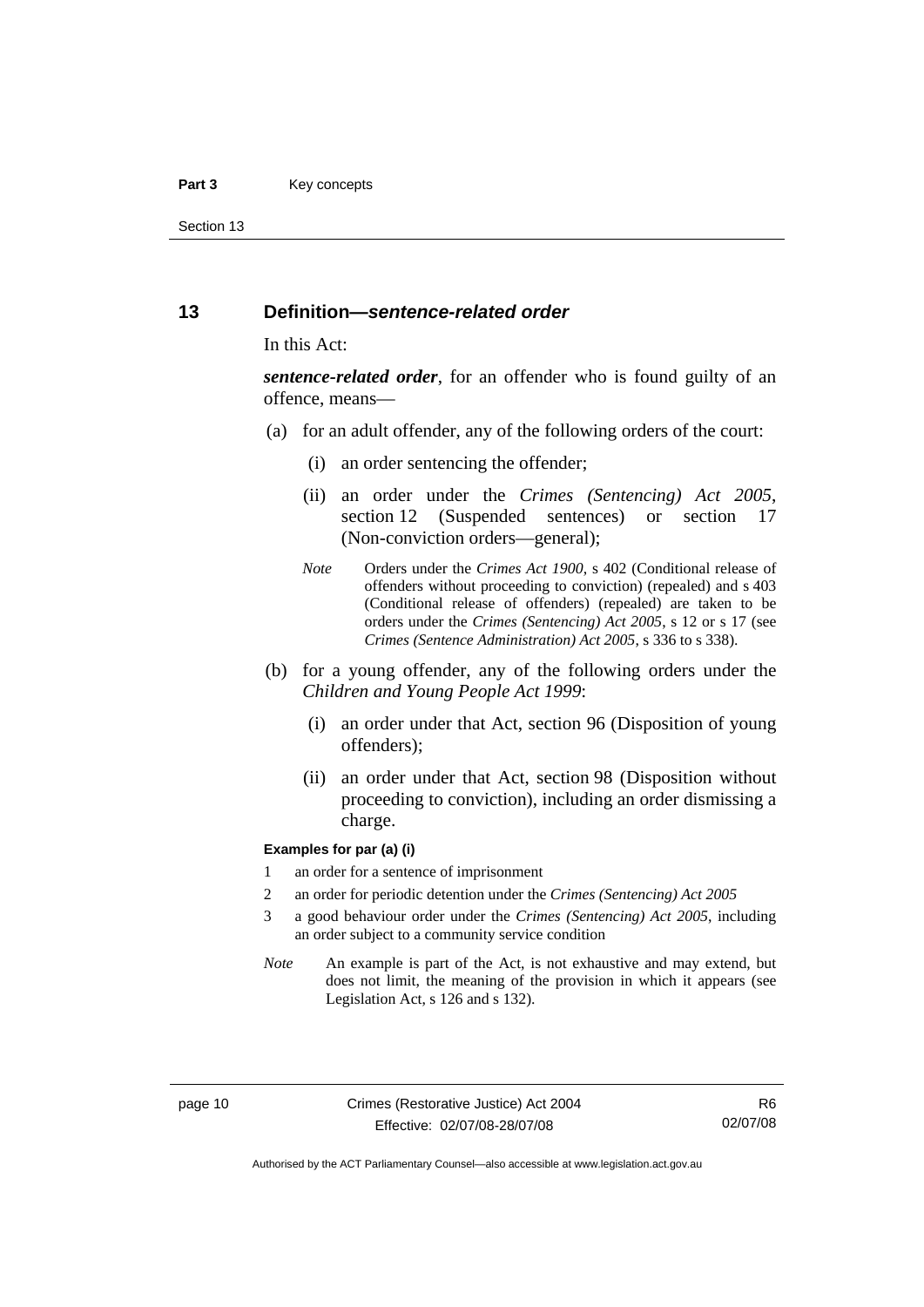# <span id="page-18-0"></span>**Part 4 Application of Act**

# **14 Application of Act—young offenders and less serious offences**

- (1) This Act applies to a less serious offence committed by a young offender.
- (2) This Act applies to a less serious offence committed by a young offender even if the offence was committed before the day this section commenced.
- (3) Despite subsections (1) and (2), this Act does not apply to a domestic violence offence, or a less serious sexual offence, before the phase 2 application day.
- (4) Subsections (2) to (6) (including this subsection) expire on the phase 2 application day.
	- *Note* A provision of an Act expires at the end of the day fixed for its expiry (see Legislation Act, s 85 (3); *repeal* in s 85 includes expiry—see s 82).
- (5) Subsections (2) to (6) (including this subsection) are laws to which the Legislation Act, section 88 (Repeal does not end effect of transitional laws etc) applies.
- (6) In this section:

*less serious sexual offence* means an offence against any of the following provisions of the *Crimes Act 1900*:

- (a) section 59 (Act of indecency in the third degree);
- (b) section 60 (Act of indecency without consent);
- (c) section 61 (2) (Acts of indecency with young people);
- (d) section 62 (3) (Incest and similar offences);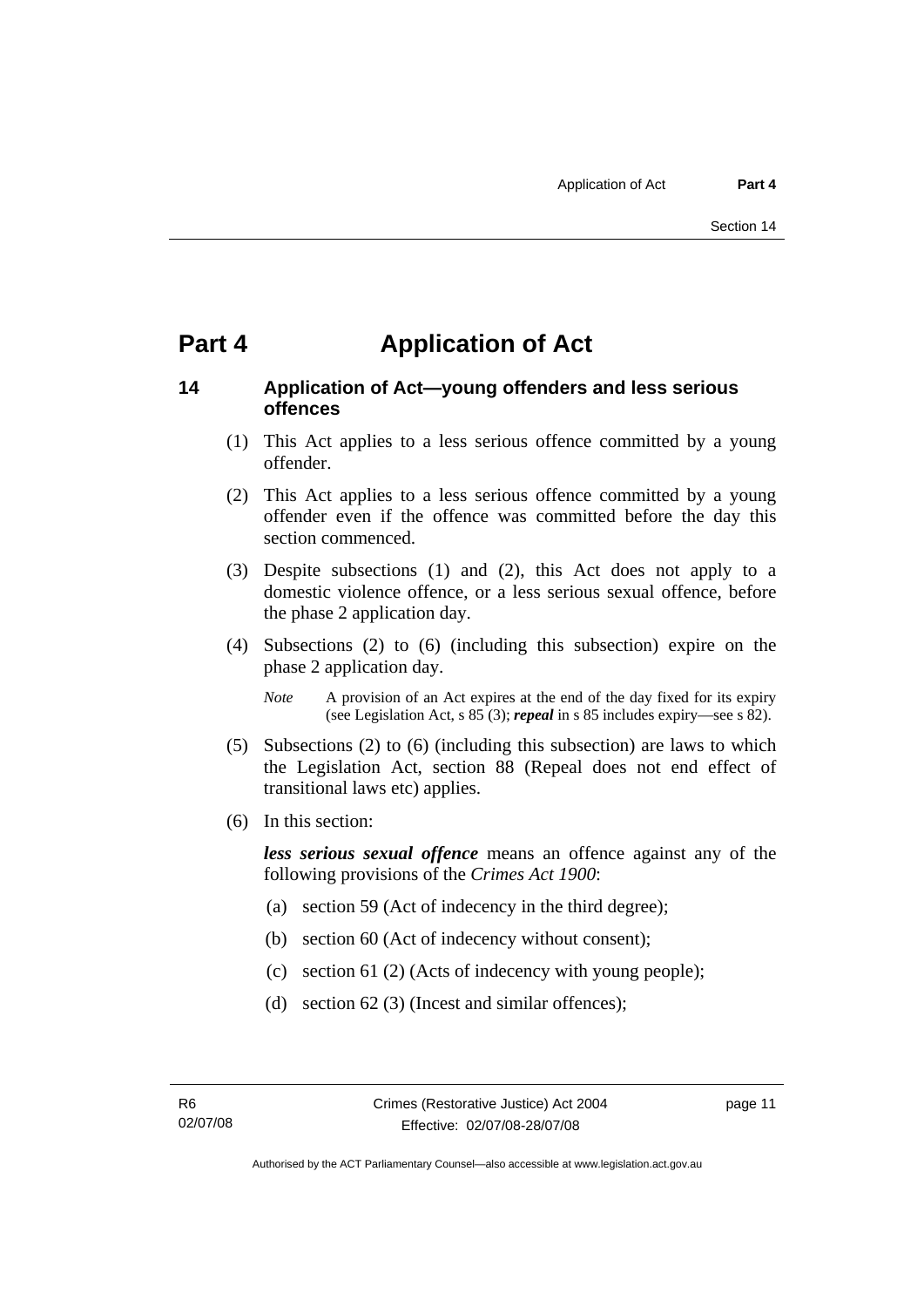#### <span id="page-19-0"></span>**Part 4 Application of Act**

Section 15

(e) section 63 (Abduction).

*phase 2 application day*—see section 15 (4).

#### **15 Application of Act—generally**

- (1) This Act applies to a less serious offence committed by an adult offender.
- (2) This Act applies to a serious offence (whether committed by a young offender or an adult offender) if—
	- (a) the offender is charged with the offence; and
	- (b) either—
		- (i) the offender pleads guilty to the offence; or
		- (ii) the offender is found guilty of the offence (whether or not the offender is convicted or sentenced for the offence).
- (3) This section does not apply to a domestic violence offence.

*Note* For the application of the Act to domestic violence offences, see s 16.

- (4) Subsections (1), (2) and (3) do not apply before a day (the *phase 2 application day*) declared by the Minister by written notice.
- (5) However, subsections (1) and (2) may apply to an offence even if the offence was committed before the phase 2 application day.
- (6) A declaration under subsection (4) is a notifiable instrument.

*Note* A notifiable instrument must be notified under the Legislation Act.

- (7) To remove any doubt, the Legislation Act, section 79 (Automatic commencement of postponed law) does not apply to subsections (1), (2) and (3).
	- *Note* If the Legislation Act, s 79 applied to subsection (1), (2) or (3), the subsection would automatically commence 6 months after the commencement of this Act (apart from s 1 and s 2) if it had not already been effectively commenced by the declaration of the phase 2 application day.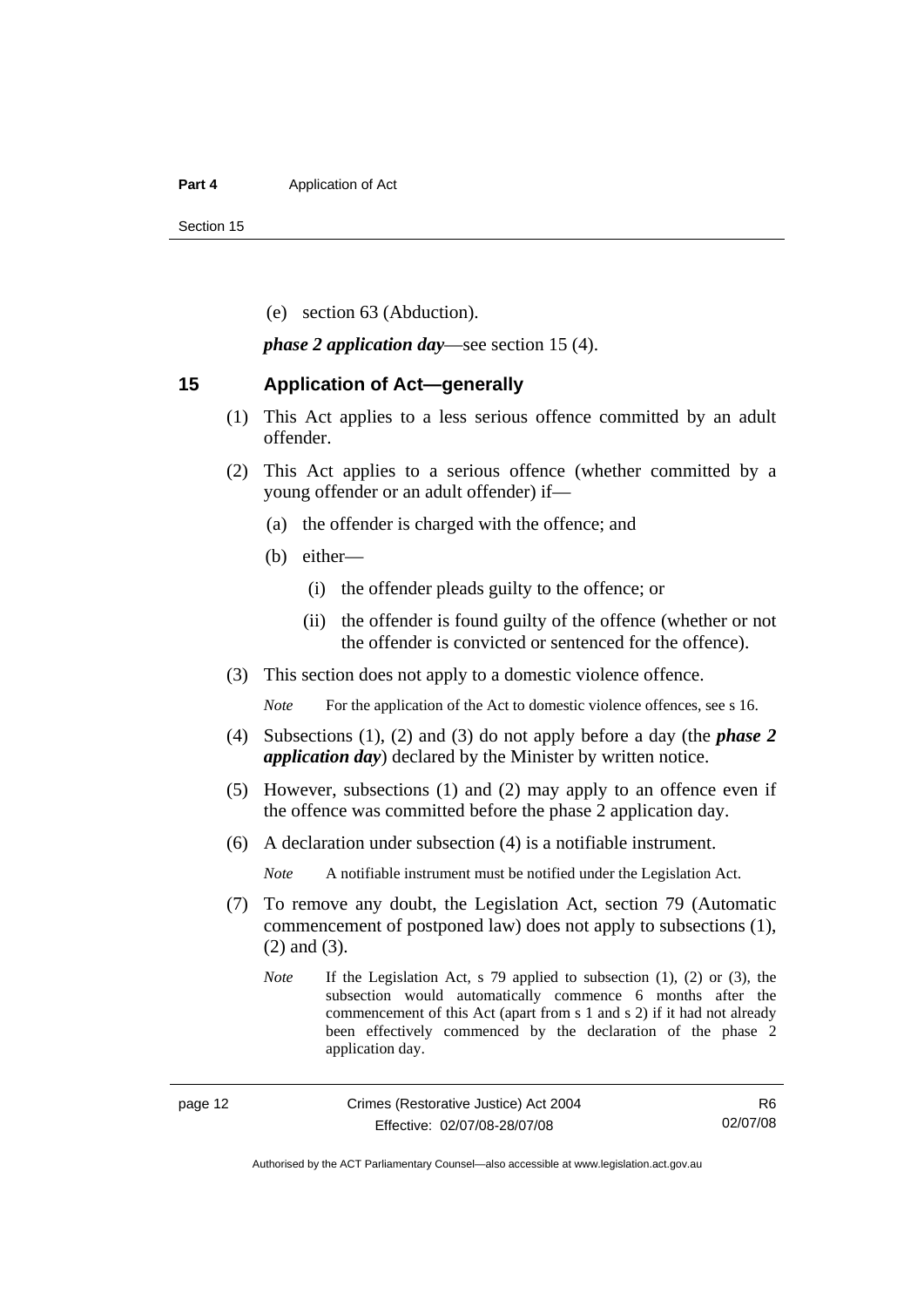- <span id="page-20-0"></span> (8) Subsections (4) to (9) (including this subsection) expire on the phase 2 application day.
	- *Note* A provision of an Act expires at the end of the day fixed for its expiry (see Legislation Act, s 85 (3); *repeal* in s 85 includes expiry—see s 82).
- (9) Subsections (4) to (8), and this subsection, are laws to which the Legislation Act, section 88 (Repeal does not end effect of transitional laws etc) applies.

### **16 Application of Act—domestic violence offences**

- (1) This Act applies to a domestic violence offence committed by a young offender.
- (2) Subsection (1) applies whether or not the young offender is charged with the offence.
	- *Note 1* An offence may have been *committed* if it is alleged that the offence was committed (see s 12, def *commission*).
	- *Note* 2 For the chief executive to decide that a domestic violence offence committed (or allegedly committed) by a young offender is suitable for restorative justice under pt 7, the chief executive must be satisfied that exceptional circumstances exist for the calling of a restorative justice conference (see s 33 (2)).
- (3) This Act applies to a domestic violence offence committed by an adult offender if—
	- (a) the offender is charged with the offence; and
	- (b) either—
		- (i) the offender pleads guilty to the offence; or
		- (ii) the offender is found guilty of the offence (whether or not the offender is convicted or sentenced for the offence).
- (4) Subsections (1), (2) and (3) do not apply before the phase 2 application day.

page 13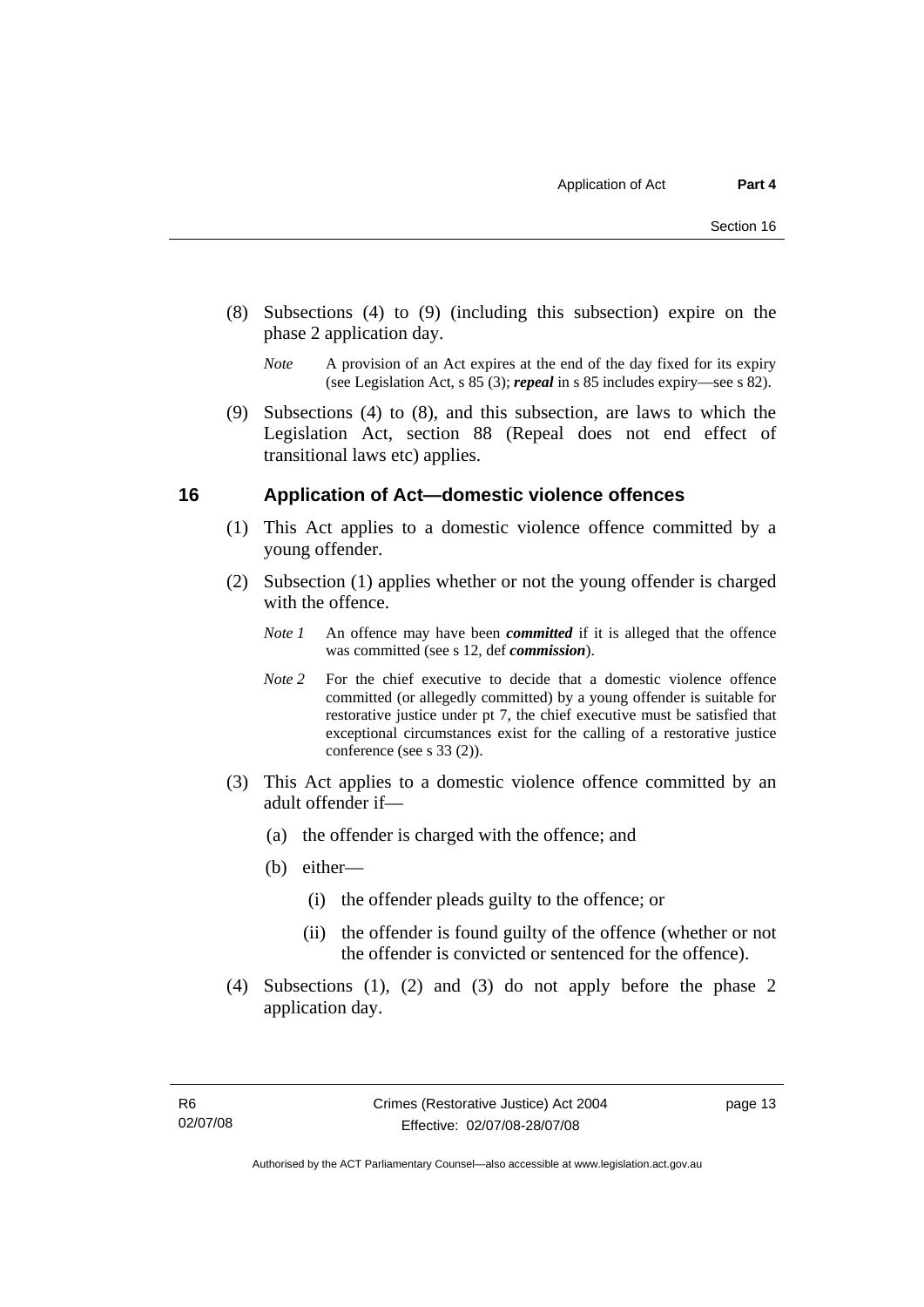Section 16

- (5) However, subsections (1), (2) and (3) may apply to an offence even if the offence was committed before the phase 2 application day.
- (6) To remove any doubt, the Legislation Act, section 79 (Automatic commencement of postponed law) does not apply to subsection (1), (2) or (3).
	- *Note* If the Legislation Act, s 79 applied to subsection (1), (2) or (3), the subsection would automatically commence 6 months after the commencement of this Act (apart from s 1 and s 2) if it had not already been effectively commenced by the declaration of the phase 2 application day.
- (7) Subsections (4) to (9) (including this subsection) expire on the phase 2 application day.
	- *Note* A provision of an Act expires at the end of the day fixed for its expiry (see Legislation Act, s 85 (3); *repeal* in s 85 includes expiry—see s 82).
- (8) Subsections (4) to (9) (including this subsection) are laws to which the Legislation Act, section 88 (Repeal does not end effect of transitional laws etc) applies.
- (9) In this section:

*phase 2 application day*—see section 15 (4).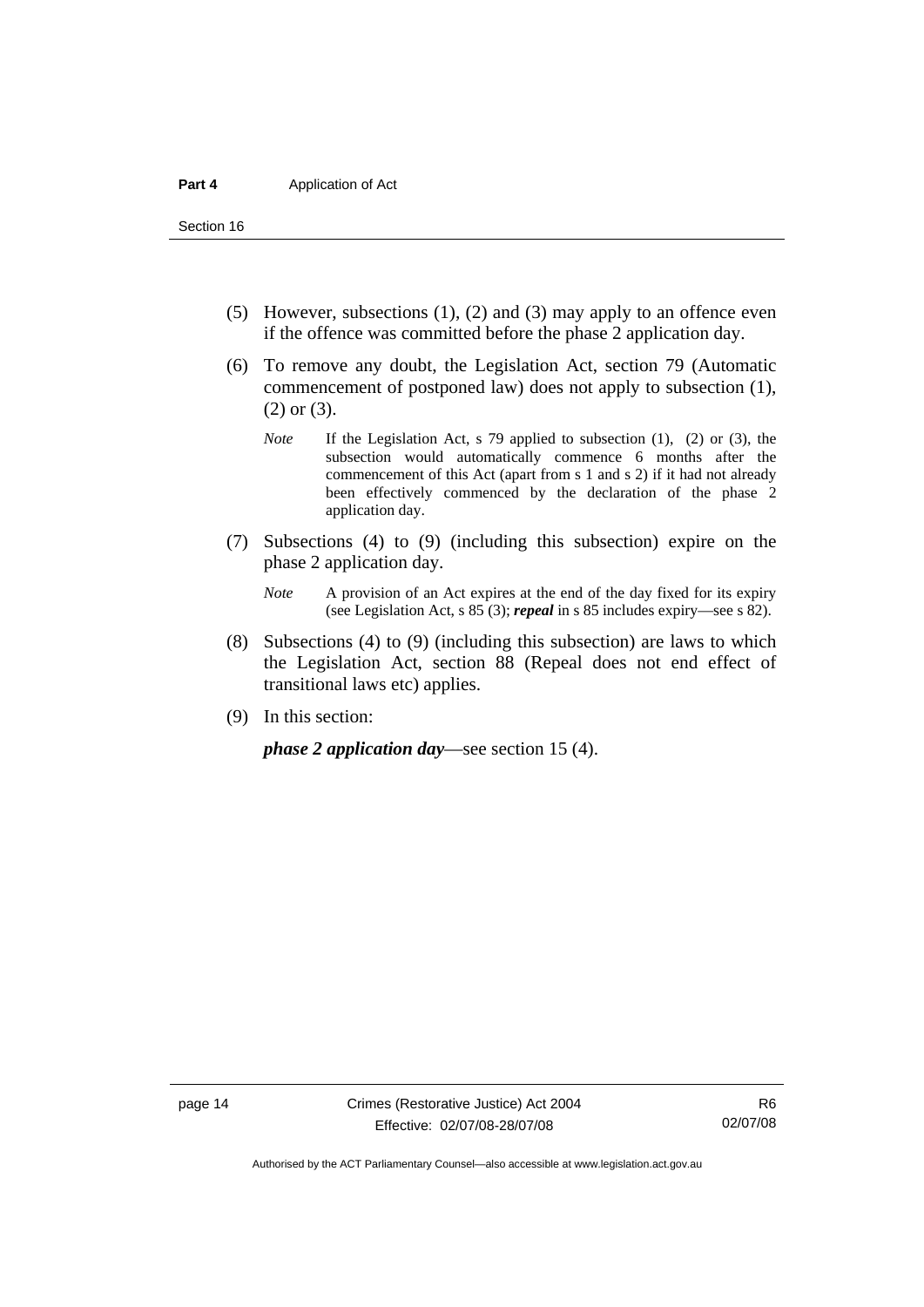# <span id="page-22-0"></span>**Part 5 Eligibility for restorative justice**

# **17 Eligible victims**

- (1) A victim of an offence is eligible for restorative justice in relation to the offence if—
	- (a) this Act applies to the offence and the offender under part 4; and
	- (b) the victim is at least 10 years old; and
	- (c) the victim is capable of agreeing to take part in restorative justice.
- (2) If a victim of an offence is younger than 10 years old, an immediate family member of the victim is eligible for restorative justice in relation to the offence if—
	- (a) this Act applies to the offence and the offender under part 4; and
	- (b) the immediate family member is at least 10 years old; and
	- (c) the immediate family member is capable of agreeing to take part in restorative justice.
	- *Note* Alternatively, a parent of a child victim of an offence may take part in restorative justice as an invited participant (see s 44).
- (3) For this Act, a victim of an offence, or an immediate family member of a victim of an offence, is an *eligible victim* in relation to the offence if the victim or immediate family member is eligible for restorative justice under this section.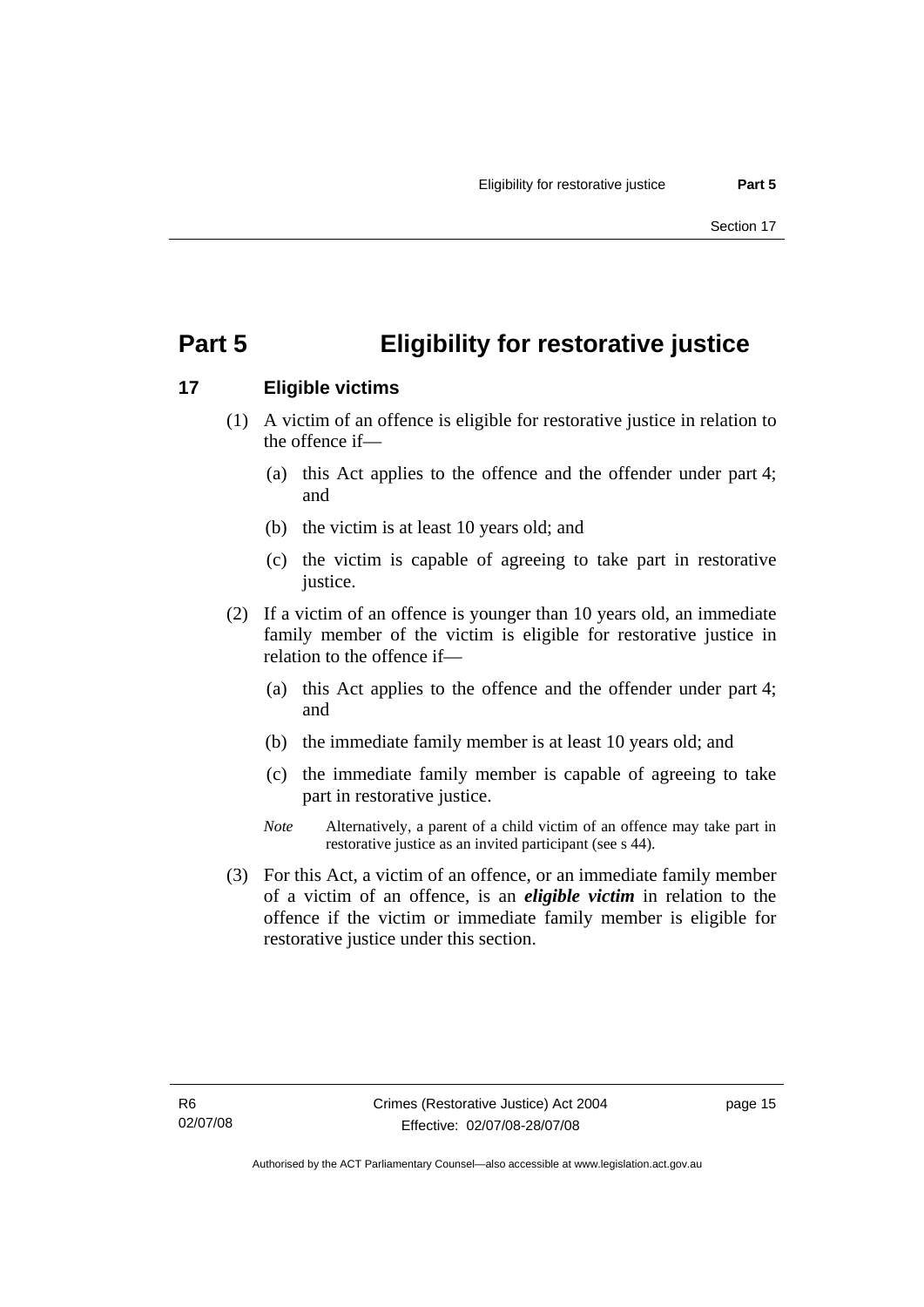<span id="page-23-0"></span>Section 18

(4) In this section:

*immediate family member*, in relation to a victim of an offence, means a person who was, at the time the offence was committed—

- (a) a parent of the victim; or
- (b) a sibling of the victim.

#### **Examples of siblings**

- 1 brother or sister
- 2 half-brother or half-sister
- 3 step-brother or step-sister
- 4 someone who has the same guardian or foster parent as the victim
- *Note* An example is part of the Act, is not exhaustive and may extend, but does not limit, the meaning of the provision in which it appears (see Legislation Act, s 126 and s 132).

### **18 Eligible parents**

- (1) A parent of a child victim of an offence (no matter how old the child victim is) is eligible for restorative justice in relation to the offence if—
	- (a) this Act applies to the offence and the offender under part 4; and
	- (b) the child victim is incapable of adequately understanding or responding to the experience of the offence, or has died; and
	- (c) the parent is capable of agreeing to take part in restorative justice.
- (2) For this Act, a parent of a child victim of an offence is an *eligible parent* in relation to the offence if the parent is eligible for restorative justice under this section.

Authorised by the ACT Parliamentary Counsel—also accessible at www.legislation.act.gov.au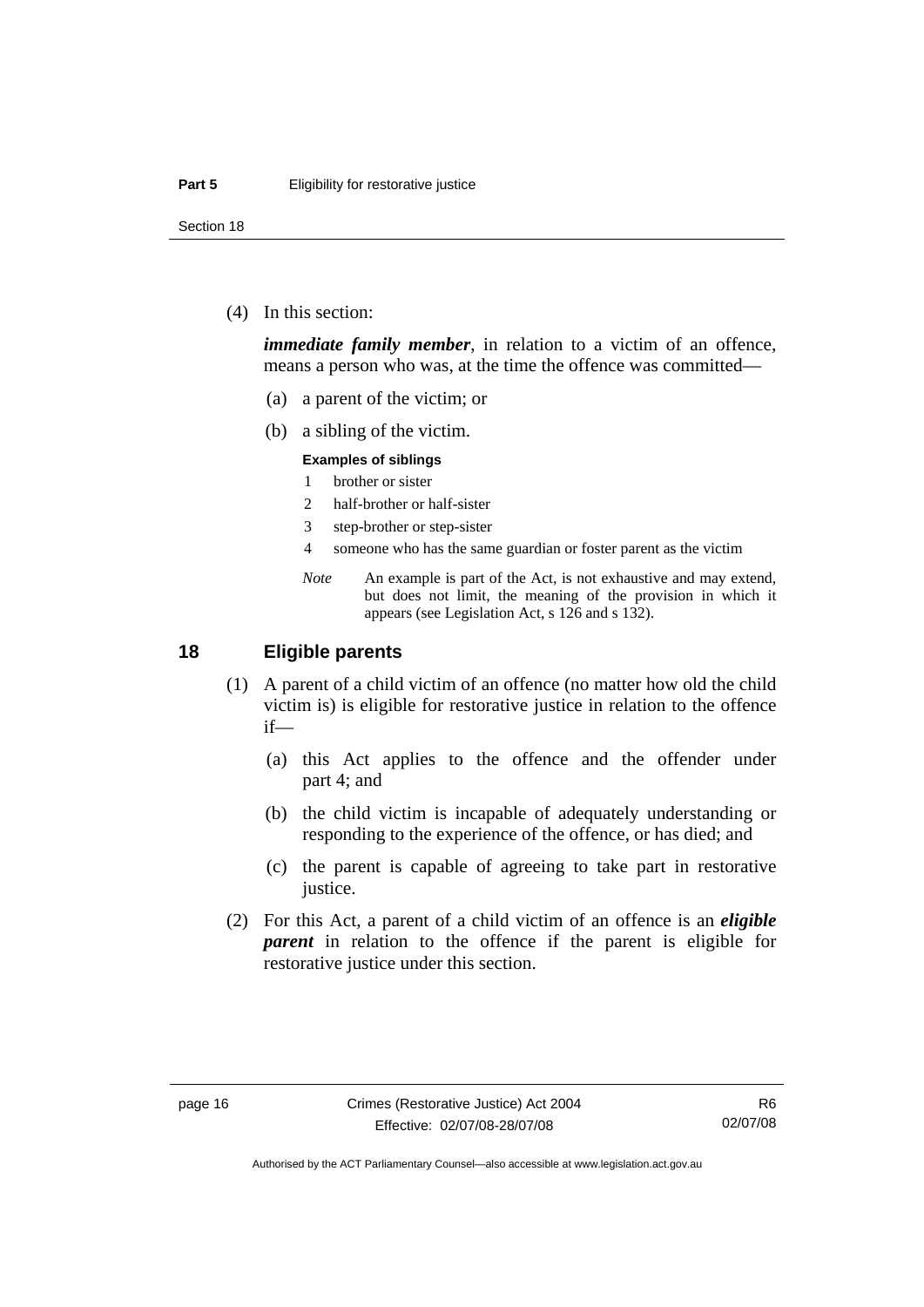# <span id="page-24-0"></span>**19 Eligible offenders**

- (1) An offender who commits an offence is eligible for restorative justice if-
	- (a) this Act applies to the offence and the offender under part 4; and
	- (b) the offender—
		- (i) accepts responsibility for the commission of the offence; and
		- (ii) was at least 10 years old when the offence was committed, or was allegedly committed; and
		- (iii) is capable of agreeing to take part in restorative justice; and
		- (iv) agrees to take part in restorative justice.
- (2) For this Act an offender is an *eligible offender* in relation to the offence if the offender is eligible for restorative justice under this section.

# **20 Accepting responsibility for offences**

- (1) If an offender accepts responsibility for the commission of an offence to take part in restorative justice, this Act does not prevent the offender from pleading not guilty for the offence.
- (2) The fact that a court knows that an offender has accepted responsibility for the commission of an offence to take part in restorative justice does not require a court to reduce the severity of any sentence it may make for the offender.
	- *Note 1* To be eligible take part in restorative justice, an offender must accept responsibility for the commission of the offence (see s 19).

page 17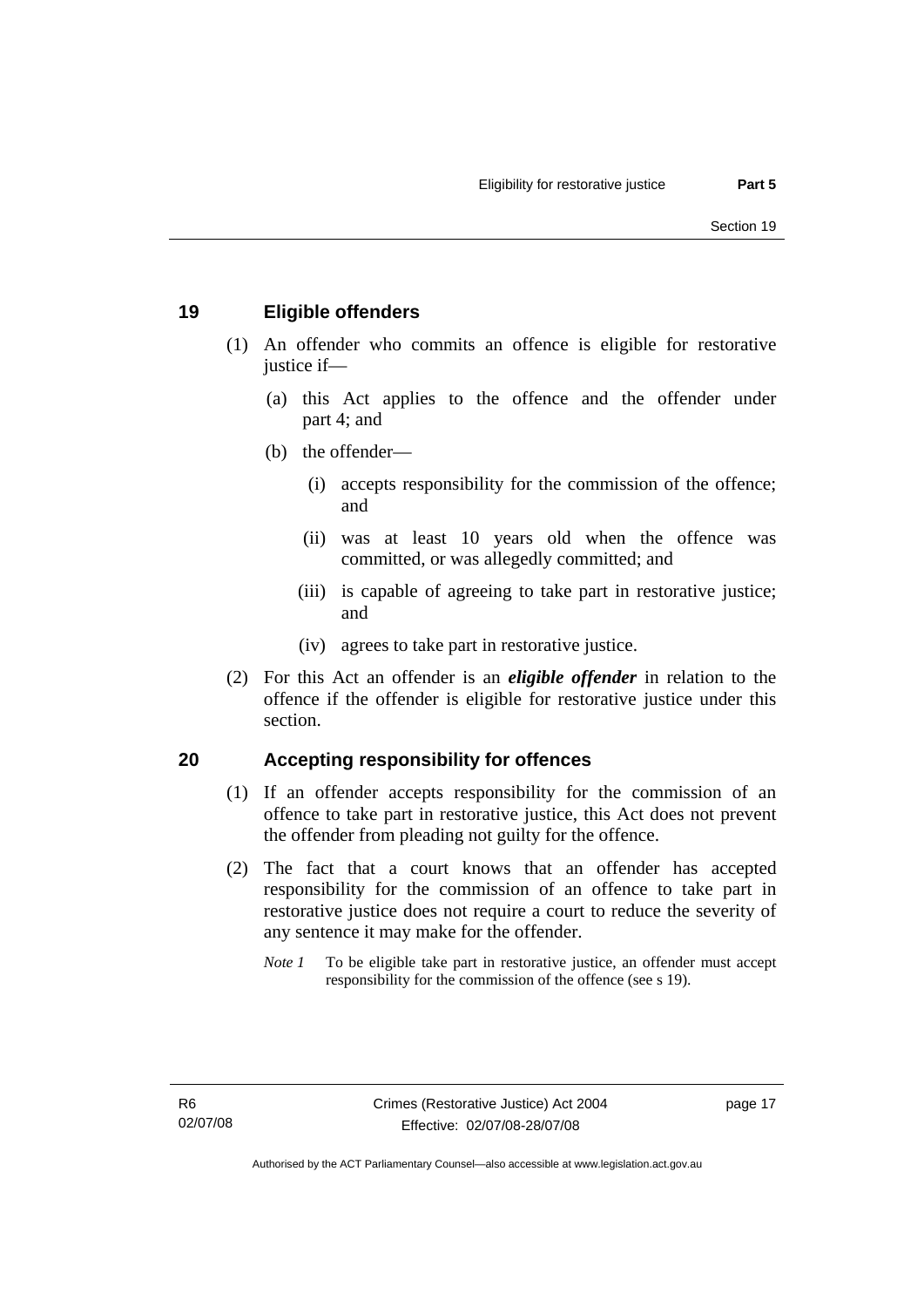#### **Part 5 Eligibility for restorative justice**

Section 20

*Note 2* The *Crimes (Sentencing) Act 2005*, section 33 (1) (x) provides that, in deciding how an offender should be sentenced (if at all) for an offence, the matters known to the court that it must consider include, if relevant, the fact that the person has accepted responsibility for the offence to take part in restorative justice.

> However, the *Crimes (Sentencing) Act 2005*, section 34 (1) (g) provides that a court must not increase the severity of the sentence that it would otherwise impose on a person for an offence because the offender has chosen not to take part, or to continue to take part, in restorative justice for the offence.

page 18 Crimes (Restorative Justice) Act 2004 Effective: 02/07/08-28/07/08

R6 02/07/08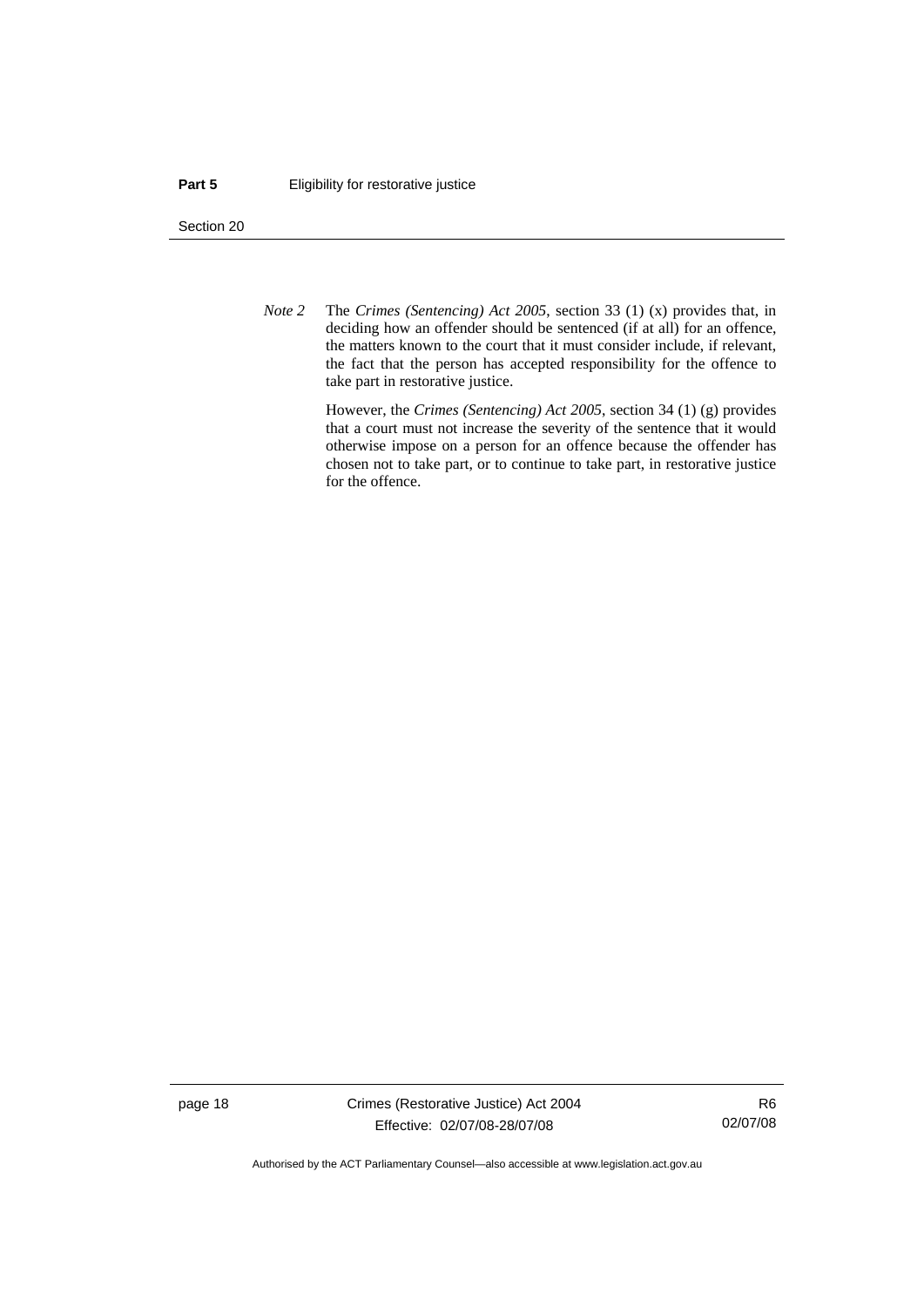# <span id="page-26-0"></span>**Division 6.1 Preliminary**

# **21 Definitions—referral**

In this Act:

*chief executive (children and young people)*—see section 22 (2).

*chief executive (corrections)*—see section 22 (2).

*chief executive (restorative justice)*—see section 22 (2).

*court referral order*—see section 27 (2) (Referral during court proceeding).

*Note Referred* is defined in s 10.

*referring entity*—see section 22.

*section 24 referral conditions*—see section 24 (Referral power).

# **Division 6.2 General**

# **22 Referring entities**

- (1) An entity mentioned in table 22, column 2 (a *referring entity*) may refer an offence for restorative justice at the stage of the criminal justice process described for the entity in column 3 in relation to the offence.
- (2) In table 22:

*chief executive (children and young people)* means the chief executive of the administrative unit responsible for the administration of the *Children and Young People Act 1999*, acting in that capacity.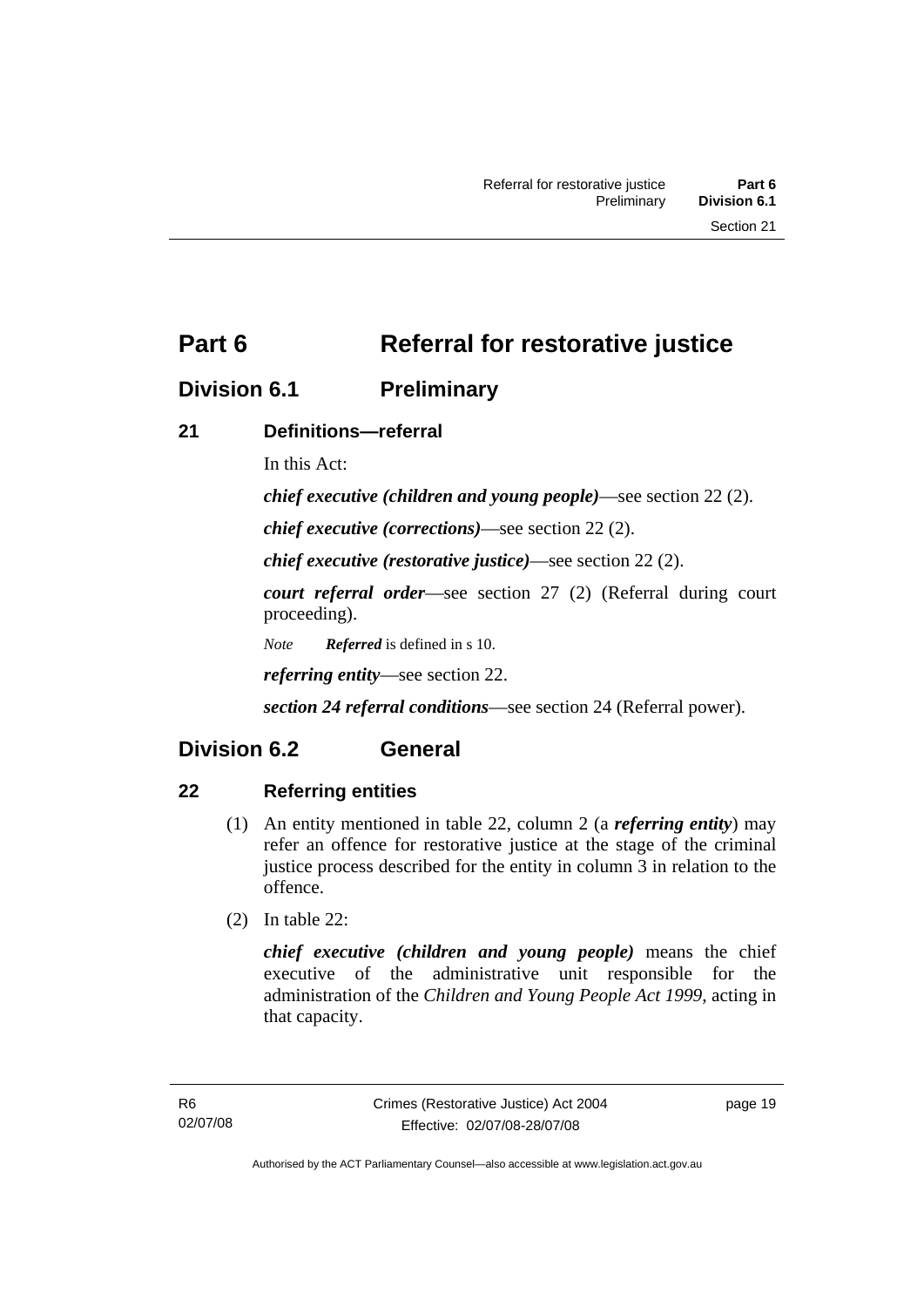*chief executive (corrections)*, in relation to an offender for whom a sentence-related order is made, means the chief executive of the administrative unit responsible for the administration of the order, acting in that capacity.

*chief executive (restorative justice)* means the chief executive of the administrative unit responsible for the administration of this Act, acting in that capacity.

#### **Example (definitions of all chief executives)**

For this example, the administrative unit responsible for the administration of sentence-related orders (for both young and adult offenders) is also the administrative unit responsible for the administration of this Act and the *Children and Young People Act 1999*. The administrative unit has a single chief executive. That chief executive, in different capacities corresponding to those different responsibilities, may be differently described as follows:

- The chief executive is the *chief executive (children and young people)* while exercising a function in relation to an offence allegedly committed by a child who is the subject of a care and protection order under the *Children and Young People Act 1999*.
- The chief executive is the *chief executive (corrections)* while exercising a function in relation to a young or adult offender who is the subject of a sentence-related order.
- The chief executive is the *chief executive (restorative justice)* while exercising a function relating to the administration of this Act.
- *Note 1* If this Act refers simply to *the chief executive* (without a tag) this is a reference to the chief executive of the administrative unit responsible for the administration of this Act (see Legislation Act, s 163).
- *Note 2* A chief executive may delegate any powers given to the chief executive under this Act to a public sector officer under the *Public Sector Management Act 1994*, s 36.
- *Note 3* An example is part of the Act, is not exhaustive and may extend, but does not limit, the meaning of the provision in which it appears (see Legislation Act, s 126 and s 132).

*prosecution referral*, for an offender, means referral of the offender for prosecution by any of the following:

(a) a voluntary agreement to attend court;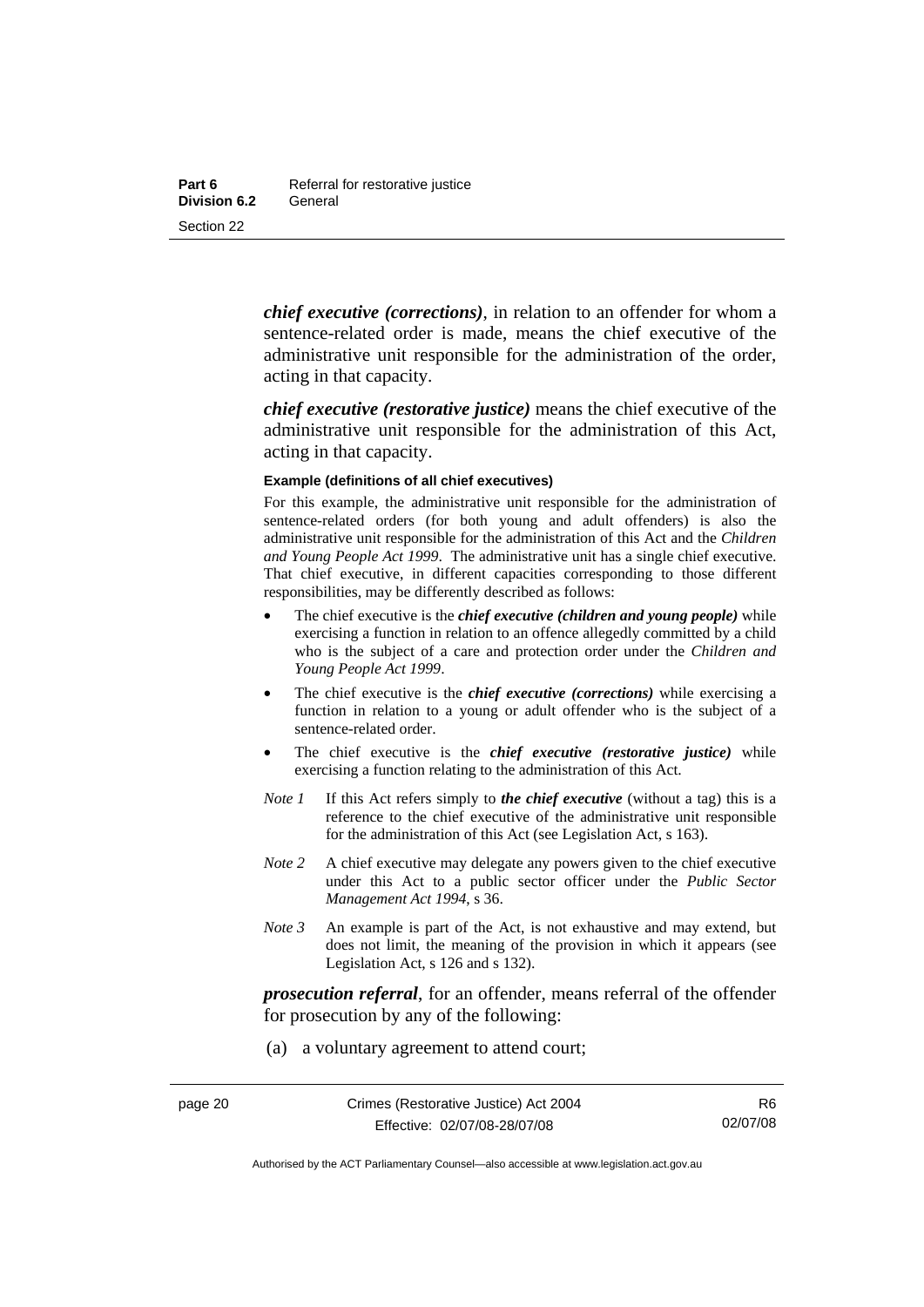- (c) a summons;
- (d) the arrest and charging of the offender.

| Table 22     | <b>Referring entities</b>                         |                                                                 |                                                                                          |
|--------------|---------------------------------------------------|-----------------------------------------------------------------|------------------------------------------------------------------------------------------|
| column 1     | column <sub>2</sub>                               | column 3                                                        |                                                                                          |
| item         | referring entity                                  |                                                                 | stage of criminal justice process                                                        |
| $\mathbf{1}$ | chief police officer                              | (a)                                                             | after the offender is cautioned or                                                       |
|              | chief executive                                   |                                                                 | apprehended; and                                                                         |
|              | (restorative justice)                             | (b)                                                             | before a prosecution referral is                                                         |
|              | chief executive<br>(children and<br>young people) |                                                                 | made for the offender                                                                    |
| 2            | director of public<br>prosecutions                | (a)                                                             | after a prosecution referral is<br>made for the offender; and                            |
|              |                                                   | (b)                                                             | before a second mention hearing<br>for the offence by a court has<br>begun               |
| 3            | <b>Magistrates Court</b><br>(including the        | unless, or until, the offender pleads guilty to<br>the offence- |                                                                                          |
|              | Childrens Court)                                  | (a)                                                             | after a second mention hearing for                                                       |
|              | <b>Supreme Court</b>                              |                                                                 | the offence has begun; and                                                               |
|              |                                                   | (b)                                                             | before the end of a case<br>management hearing or case<br>status inquiry for the offence |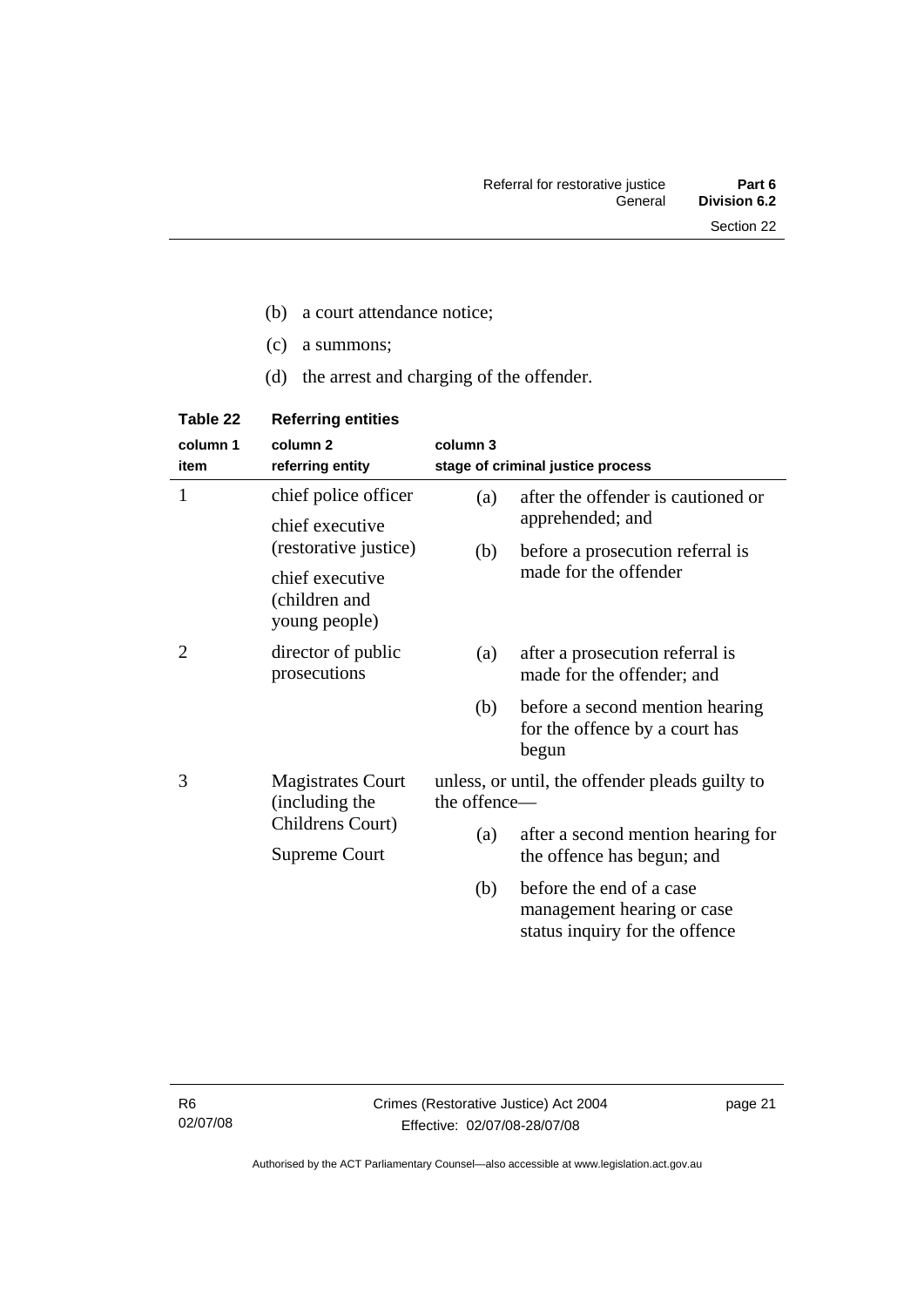| Part 6              | Referral for restorative justice |  |
|---------------------|----------------------------------|--|
| <b>Division 6.2</b> | General                          |  |
| Section 22          |                                  |  |

| column 1<br>item                 | column <sub>2</sub><br>referring entity                                         | column 3<br>stage of criminal justice process                      |                                                                                                                                                               |                                                                  |
|----------------------------------|---------------------------------------------------------------------------------|--------------------------------------------------------------------|---------------------------------------------------------------------------------------------------------------------------------------------------------------|------------------------------------------------------------------|
| $\overline{4}$                   | <b>Magistrates Court</b><br>(including the<br>Childrens Court)<br>Supreme Court |                                                                    | if the offender pleads guilty to, or is found<br>guilty of, the offence-<br>after the offender pleads guilty to,<br>(a)<br>or is found guilty of, the offence |                                                                  |
|                                  |                                                                                 |                                                                    | (whether or not the offender has<br>been convicted or sentenced); and                                                                                         |                                                                  |
|                                  |                                                                                 | (b)                                                                | before the end of the proceeding                                                                                                                              |                                                                  |
| 5                                | chief executive<br>(children and<br>young people)                               | (a)                                                                | after a court has made a sentence-<br>related order in relation to the<br>offender; and                                                                       |                                                                  |
| chief executive<br>(corrections) | (b)                                                                             | before the end of the term of the<br>sentence-related order or the |                                                                                                                                                               |                                                                  |
|                                  | chief executive<br>(restorative justice)                                        |                                                                    |                                                                                                                                                               | sentence (if any) of which it forms<br>part (whichever is later) |
|                                  | sentence<br>administration<br>board                                             |                                                                    |                                                                                                                                                               |                                                                  |
| 6                                | referring entity<br>prescribed by<br>regulation                                 | stage of the criminal justice process<br>prescribed by regulation  |                                                                                                                                                               |                                                                  |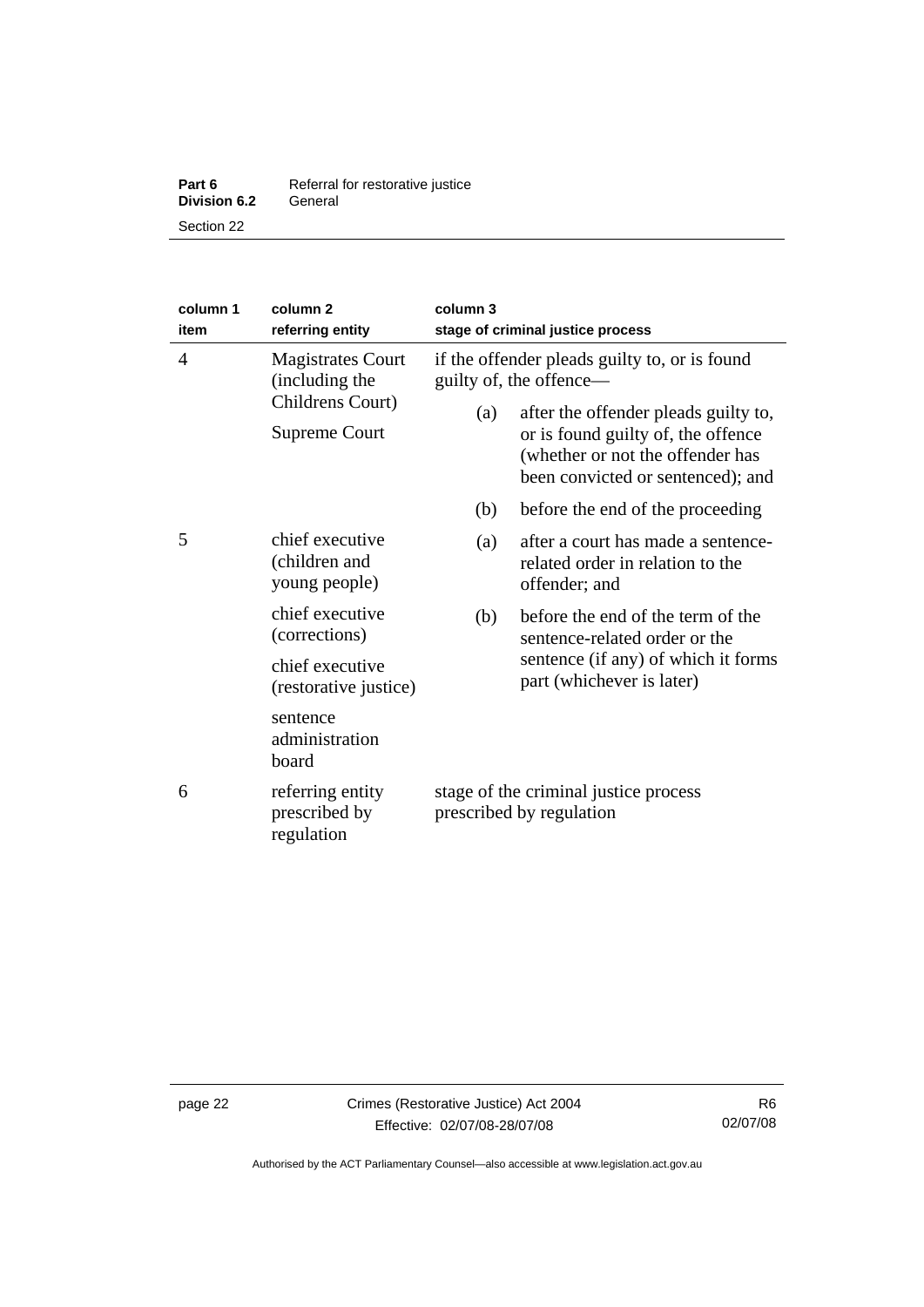### <span id="page-30-0"></span>**23 Referral—procedure**

- (1) The referring entity must give a referral to the chief executive (restorative justice).
	- *Note* Section 72 deals with what happens if the referring entity is the same chief executive as the chief executive (restorative justice), but the referral is made by the chief executive as chief executive (corrections) or chief executive (children and young people).

 That section provides that the chief executive must ensure that appropriate administrative arrangements are made for the referral to be given by a delegate of the chief executive as chief executive (corrections) or chief executive (children and young people) to a delegate of the chief executive as chief executive (restorative justice).

- (2) The referral—
	- (a) must be in writing, stating the grounds for referral; and
	- (b) if the referring entity is a court—may be in the form of a court referral order or sentence-related order, or as a condition of a bail order.
	- *Note* If a form is approved under s 73 for this provision, the form must be used.
- (3) This section does not apply if the referring entity is the chief executive (restorative justice).
	- *Note* The referring entity may be the chief executive (restorative justice) under table 22, item 1 or 5.

### **24 Referral power**

- (1) A referring entity may refer an offence for restorative justice if the entity is satisfied that all the following conditions (the *section 24 referral conditions*) apply:
	- (a) the offender is an eligible offender;
	- (b) there is an eligible victim or parent in relation to the offence;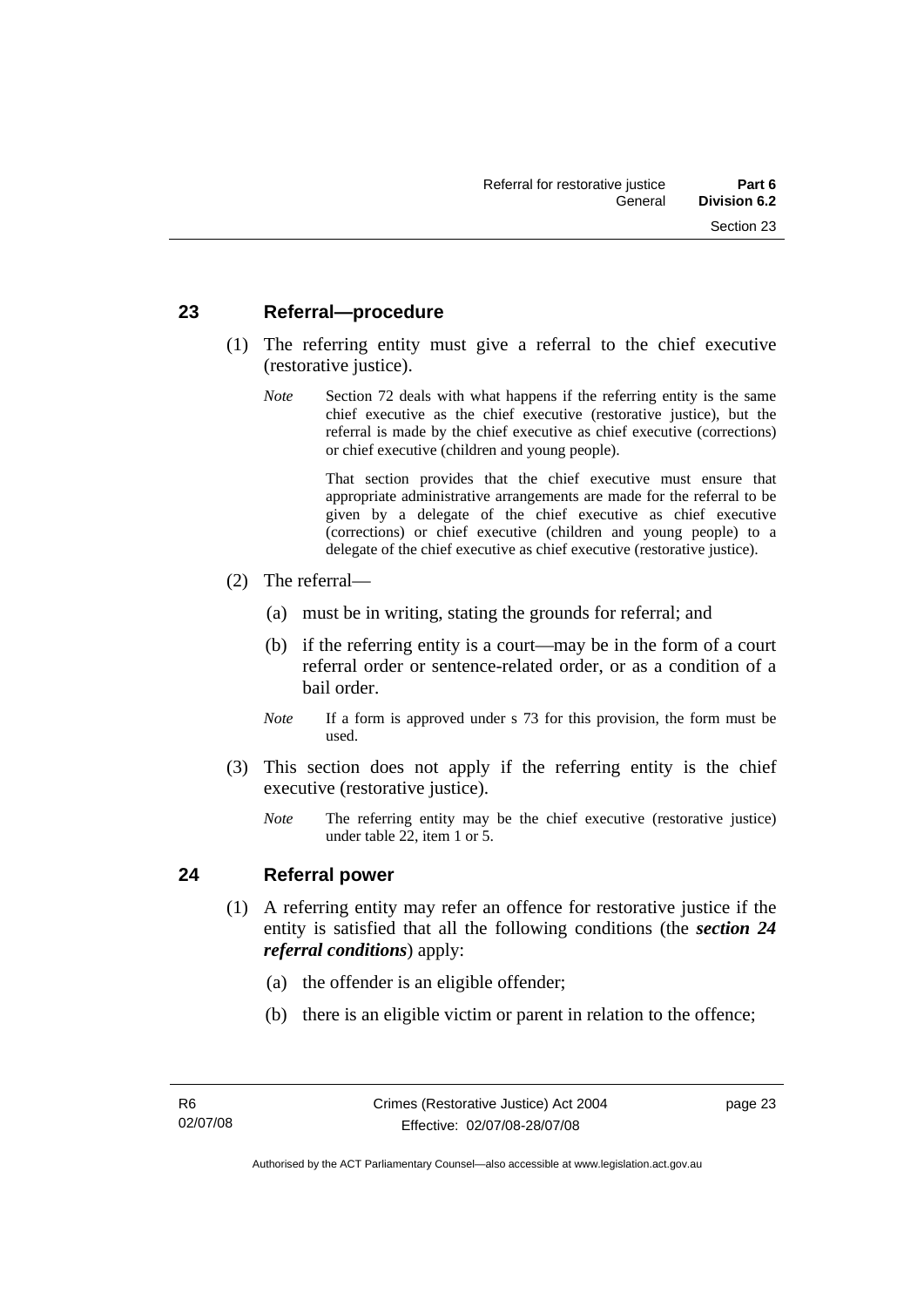- <span id="page-31-0"></span> (c) an explanation has been given under section 25 to all eligible victims and parents, and the eligible offender, before they agree to take part in restorative justice.
- *Note* The conditions under which a victim, parent or offender may be eligible are set out in s 17, s 18 and s 19.
- (2) The restorative justice guidelines may prescribe procedures for making decisions about referrals under subsection (1).
- (3) This section is subject to the following sections:
	- (a) section 26 (Referral by DPP—domestic violence offences by young offenders;
	- (b) section 27 (Referral during court proceeding).

# **25 Explanation of restorative justice**

Before an offence is referred for restorative justice, the referring entity must ensure that reasonable steps are taken to explain to each eligible victim and parent, and the offender (in language that the victim, parent or offender can readily understand)—

- (a) the purpose of restorative justice generally and for the particular offence; and
- (b) the nature of restorative justice, including the following:
	- (i) the nature of a restorative justice conference;
	- (ii) who may take part in a restorative justice conference;
	- (iii) the nature of a restorative justice agreement; and
- (c) that the person may seek independent legal advice about taking part in restorative justice; and
- (d) that no-one is under an obligation to take part in restorative justice, or to continue to take part in restorative justice after it has started; and

Authorised by the ACT Parliamentary Counsel—also accessible at www.legislation.act.gov.au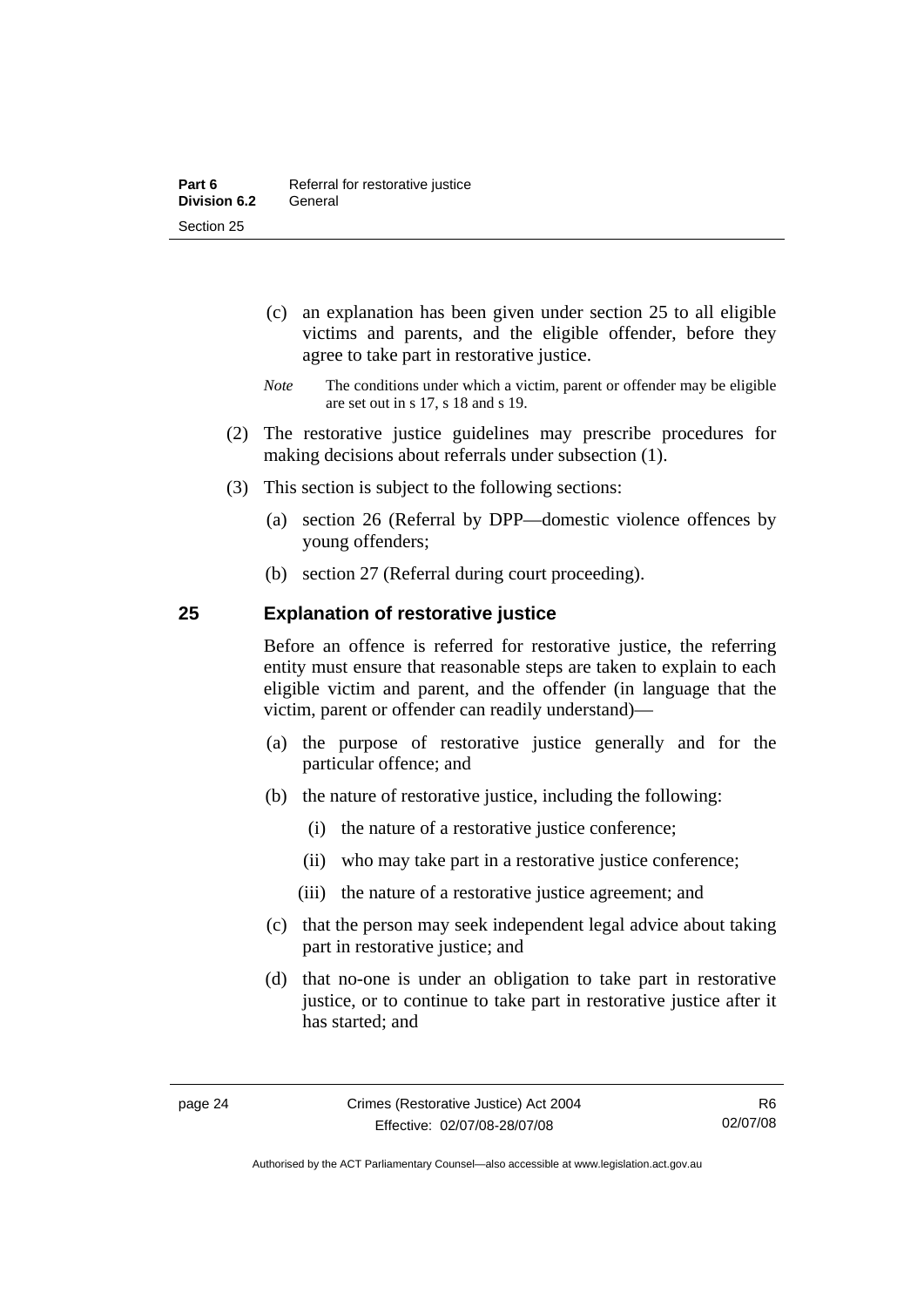- <span id="page-32-0"></span> (e) if the offender has not entered a plea for the offence—that the acceptance of responsibility for the commission of the offence by the offender for the purpose of restorative justice does not prevent the offender from pleading not guilty for the offence; and
- (f) if a sentence-related order has not been made for the offender—that, if the offender is found guilty of the offence, a court, in sentencing the offender—
	- (i) may consider whether the offender accepts responsibility for the offence to take part in restorative justice, but is not required to reduce the severity of any sentence as a result; and
	- (ii) must not consider whether the offender has chosen not to take part, or not to continue to take part, in restorative justice.

# **26 Referral by DPP—domestic violence offences committed by young offenders**

- (1) This section applies if the director of public prosecutions is the referring entity for a domestic violence offence allegedly committed by a young offender.
- (2) The director of public prosecutions may refer the offence for restorative justice if—
	- (a) the section 24 referral conditions apply; and
	- (b) the director has consulted each person who could be an eligible victim or parent for the offence.
	- *Note* This Act does not apply to a domestic violence offence alleged to have been committed by an adult offender unless the offender pleads guilty to the offence, or is found guilty of the offence (see s 16).
- (3) Subsections (1) and (2) do not apply before the phase 2 application day.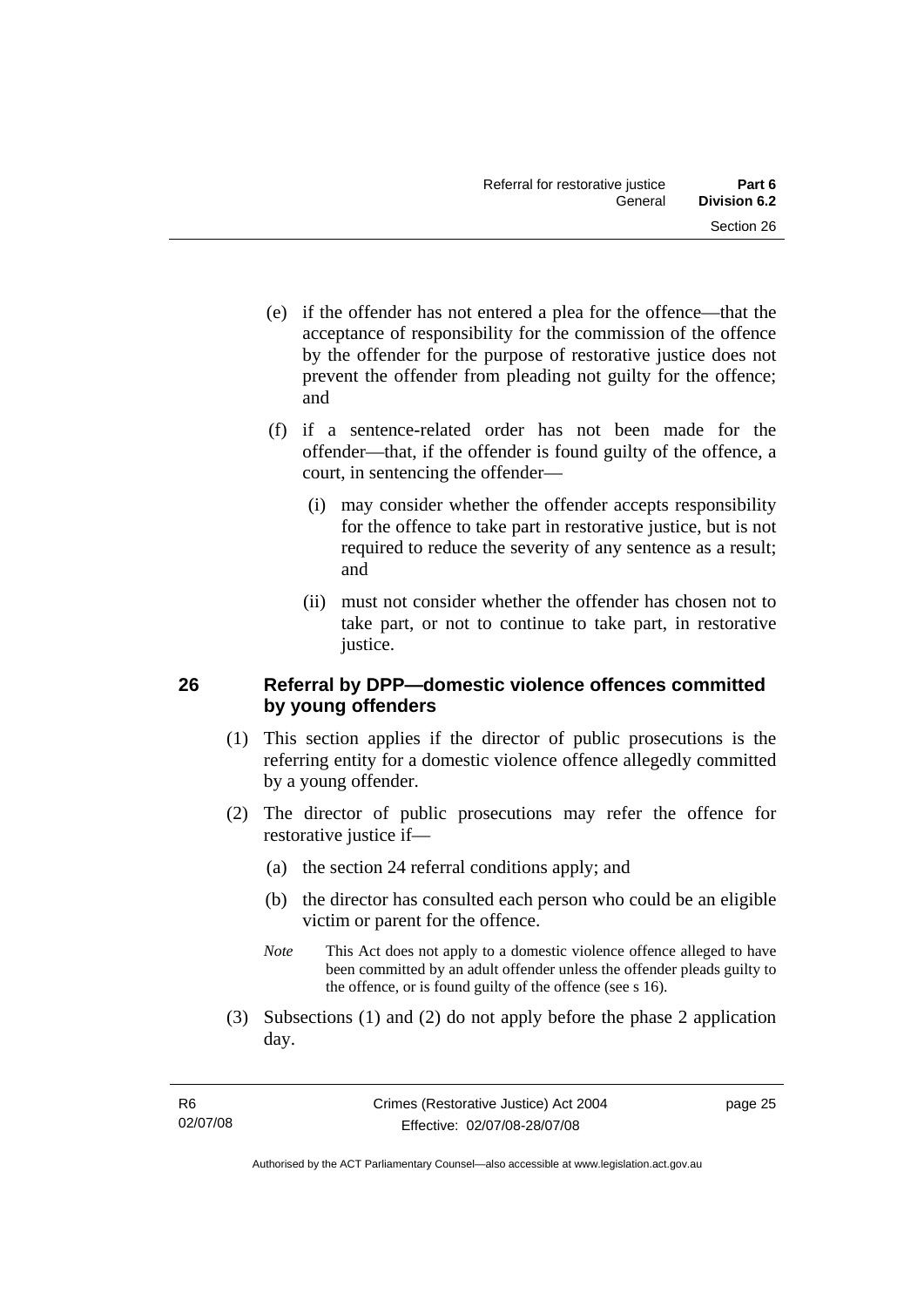- <span id="page-33-0"></span> (4) However, subsections (1) and (2) may apply to an offence even if the offence was allegedly committed before the phase 2 application day.
- (5) To remove any doubt, the Legislation Act, section 79 (Automatic commencement of postponed law) does not apply to subsection (1) or (2).
	- *Note* If the Legislation Act, s 79 applied to subsection (1) or (2), the subsection would automatically commence 6 months after the commencement of this Act (apart from s 1 and s 2) if it had not already been effectively commenced by the declaration of the phase 2 application day.
- (6) Subsections (3) to (8) (including this subsection) expire on the phase 2 application day.
	- *Note* A provision of an Act expires at the end of the day fixed for its expiry (see Legislation Act, s 85 (3); *repeal* in s 85 includes expiry—see s 82).
- (7) Subsections (3) to (8) (including this subsection) are laws to which the Legislation Act, section 88 (Repeal does not end effect of transitional laws etc) applies.
- (8) In this section:

*phase 2 application day*—see section 15 (4).

# **Division 6.3 Referral by courts**

# **27 Referral during court proceeding**

- (1) This section applies if—
	- (a) a court is the referring entity for an offence under table 22, item 3; and
	- (b) the prosecution and any lawyer representing the offender agree that the offence should be referred for restorative justice; and

Authorised by the ACT Parliamentary Counsel—also accessible at www.legislation.act.gov.au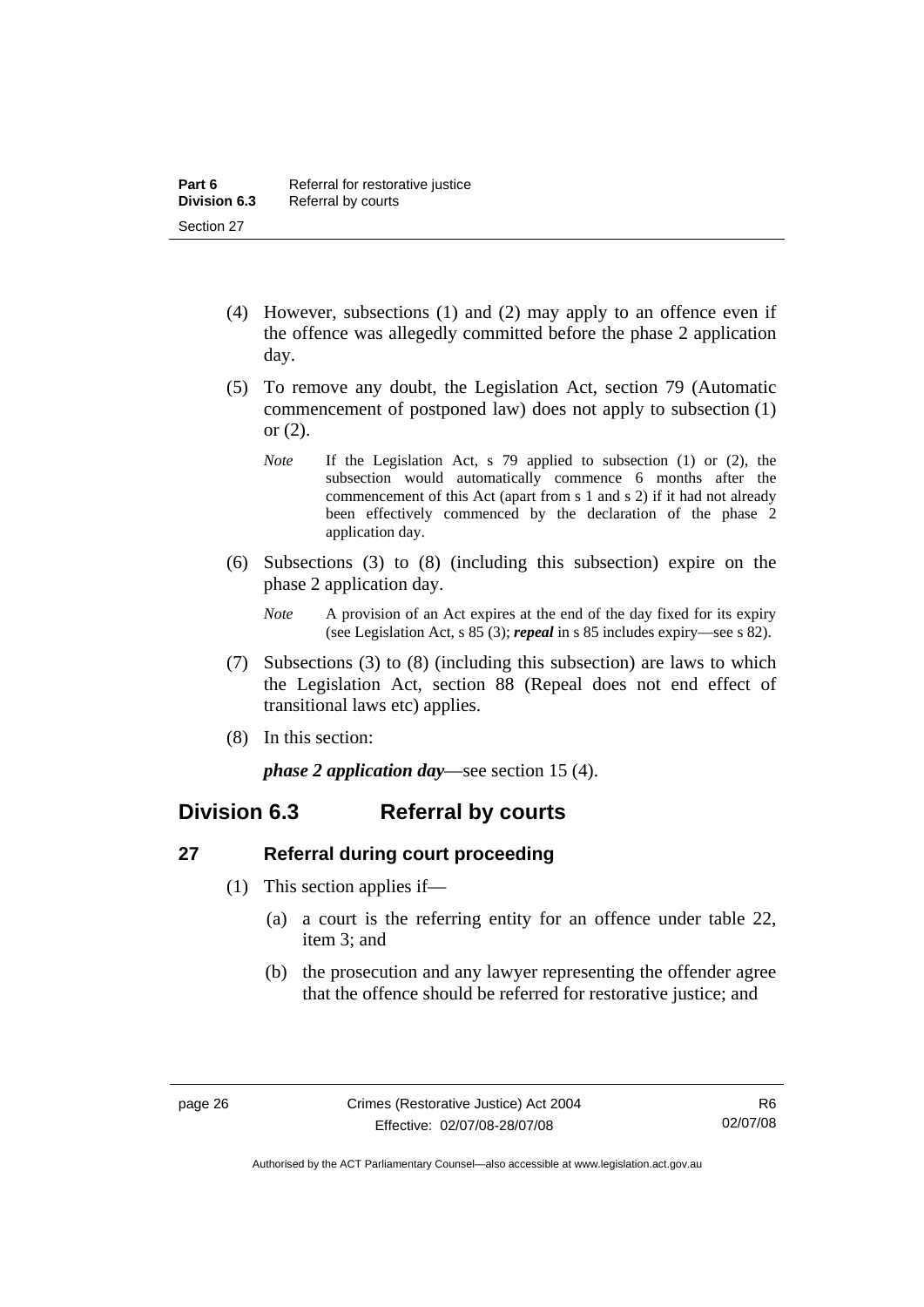- (c) either—
	- (i) the court is satisfied that the section 24 referral conditions apply; or
	- (ii) the court considers that it is appropriate to refer the offence for restorative justice, and the court has ensured that explanations have been given as mentioned in section 25 to each person of whom the court is aware who is a victim, or a parent of a child victim, of the offence, and the offender.
- (2) The court may by order (a *court referral order*) adjourn the proceeding for a stated period, and refer the offence for restorative justice, on the application of the director of public prosecutions.
- (3) The court must ensure that a copy of the court referral order is given to—
	- (a) each victim and parent mentioned in subsection  $(1)$  (c) (ii); and
	- (b) the offender; and
	- (c) the director of public prosecutions and any lawyer representing the offender; and
	- (d) the chief executive.
- (4) For the referral of a domestic violence offence alleged to have been committed by a young offender, the court may make a court referral order only if it considers that exceptional circumstances exist to justify the referral.
	- *Note* This Act does not apply to a domestic violence offence alleged to have been committed by an adult offender unless the offender pleads guilty to the offence, or is found guilty of the offence (see s 16).
- (5) Subsection (4) does not apply before the phase 2 application day.
- (6) However, subsection (4) may apply to an offence even if the offence was allegedly committed before the phase 2 application day.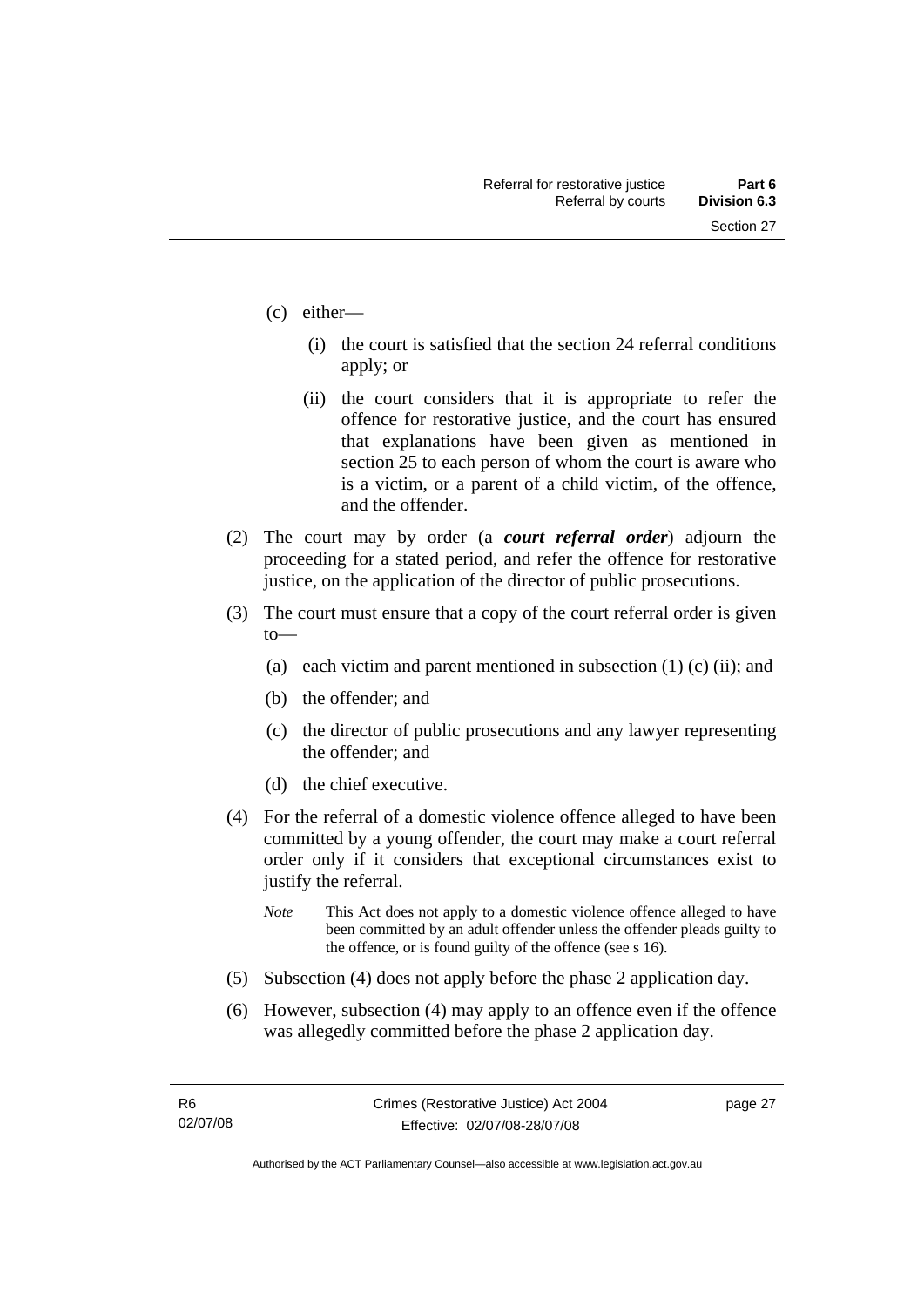- <span id="page-35-0"></span> (7) To remove any doubt, the Legislation Act, section 79 (Automatic commencement of postponed law) does not apply to subsection (4).
	- *Note* If the Legislation Act, s 79 applied to the subsection, it would automatically commence 6 months after the commencement of this Act (apart from s 1 and s 2) if it had not already been effectively commenced by the declaration of the phase 2 application day.
- (8) Subsections (5) to (10) (including this subsection) expire on the phase 2 application day.
	- *Note* A provision of an Act expires at the end of the day fixed for its expiry (see Legislation Act, s 85 (3); *repeal* in s 85 includes expiry—see s 82).
- (9) Subsections (5) to (10) (including this subsection) are laws to which the Legislation Act, section 88 (Repeal does not end effect of transitional laws etc) applies.
- (10) In this section:

*phase 2 application day*—see section 15 (4).

### **28 Court referral orders—reports**

- (1) This section applies if a court makes a court referral order for section 27 in relation to a proceeding for an offence.
- (2) The chief executive must give the court a written report about the outcome of restorative justice for the offence within the period for which the proceeding is adjourned under the order.
- (3) The report must include a statement of the following in relation to each victim and parent mentioned in section 27 (1) (c) (ii), and the offender:
	- (a) whether the victim, parent or offender is eligible for restorative justice;
	- (b) if the victim, parent or offender is eligible for restorative justice—whether restorative justice is suitable for the victim, parent or offender;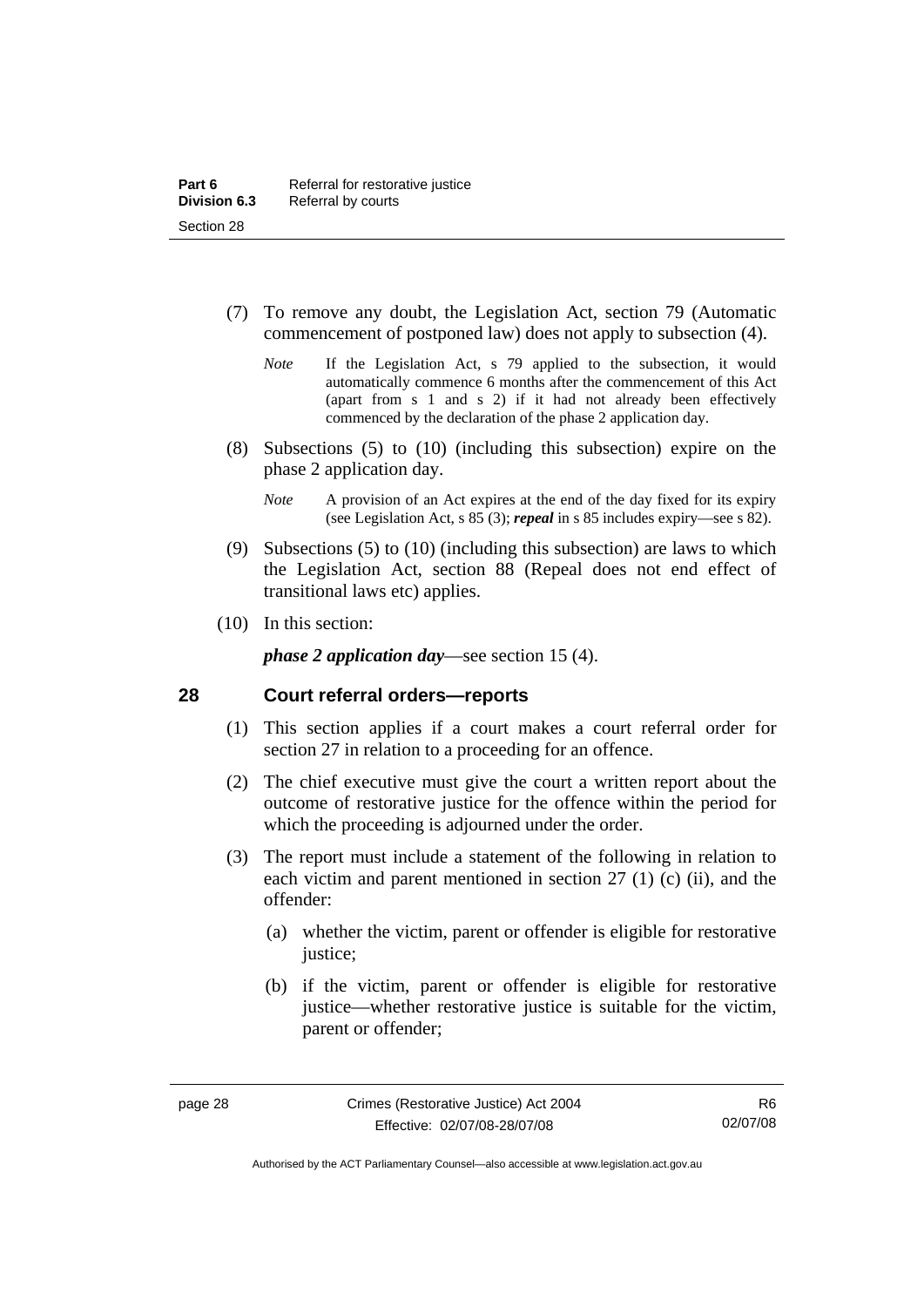- (c) whether a restorative justice conference was held;
- (d) if a restorative justice conference was held—
	- (i) the extent to which the conference met the objects of this Act; and
	- (ii) whether a restorative justice agreement was reached at the conference.
	- *Note* If a form is approved under s 73 for this provision, the form must be used.
- (4) If a restorative justice agreement was reached at a restorative justice conference for the offence, the report must include a copy of the agreement.
- (5) The chief executive must give a copy of the report to—
	- (a) each victim and parent mentioned in section  $27(1)$  (c) (ii); and
	- (b) the offender; and
	- (c) the director of public prosecutions and any lawyer representing the offender.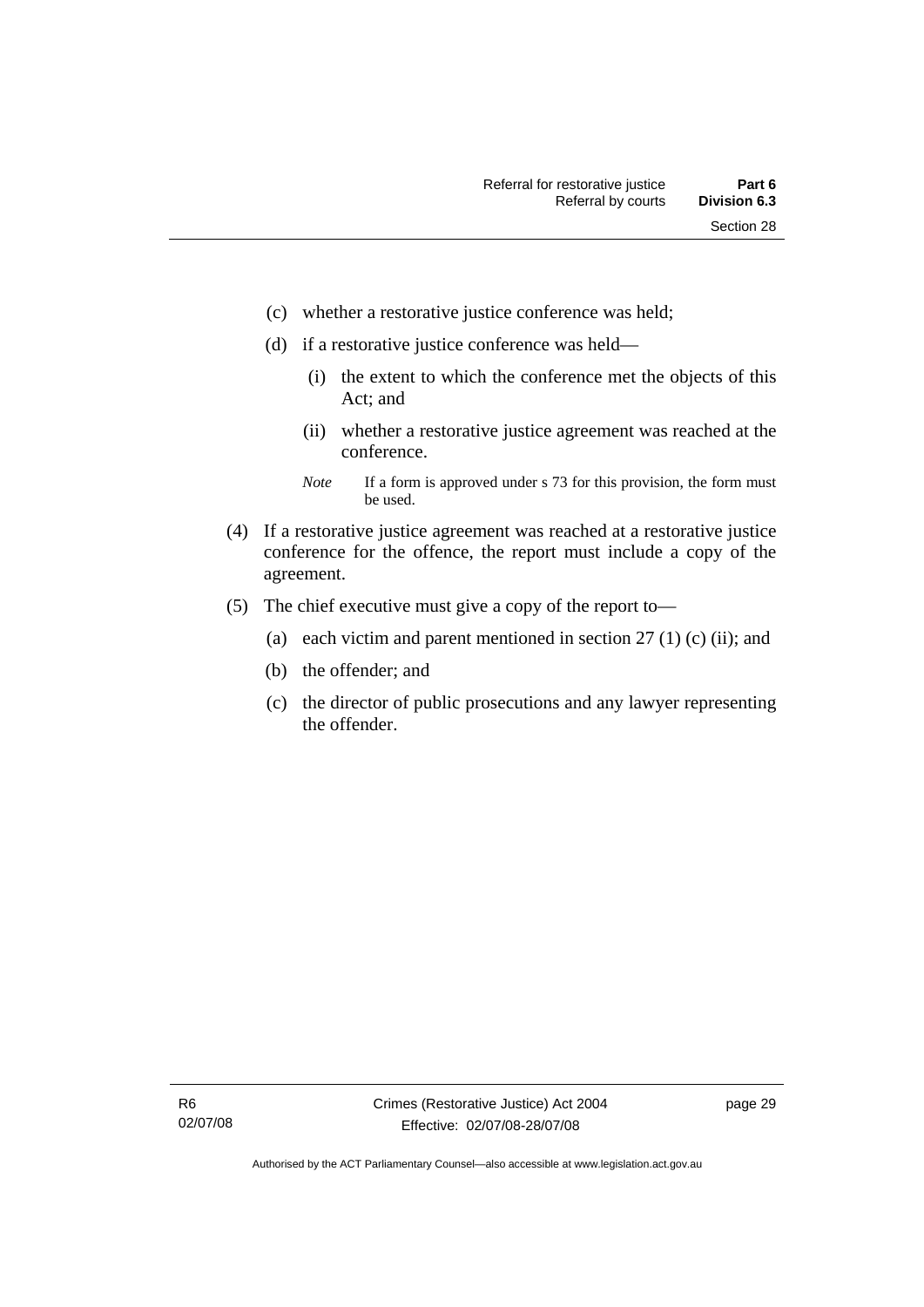## **Part 7 Suitability for restorative justice**

### **29 Meaning of** *personal characteristics* **for pt 7**

In this part:

*personal characteristics*, of a victim, or a parent of a child victim, or offender, means personal characteristics of the victim, parent or offender that might affect the outcome of restorative justice for the relevant offence.

#### **Examples**

- 1 age
- 2 gender
- 3 social or cultural background
- *Note* An example is part of the Act, is not exhaustive and may extend, but does not limit, the meaning of the provision in which it appears (see Legislation Act, s 126 and s 132).

## **30 Suitability—eligibility requirement**

The chief executive may decide that an offence is suitable for restorative justice only if satisfied that—

- (a) there is an eligible victim or eligible parent for the offence; and
- (b) the offender is an eligible offender.

### **31 Finding of eligibility by referring entity**

- (1) This section applies if, in a referral under section 23 (Referral procedure), a referring entity states that a person is an eligible victim, parent, or offender and gives grounds for that statement.
- (2) For this part, the referring entity's statement—
	- (a) is sufficient for the chief executive to be satisfied of the fact of eligibility; but

R6 02/07/08

Authorised by the ACT Parliamentary Counsel—also accessible at www.legislation.act.gov.au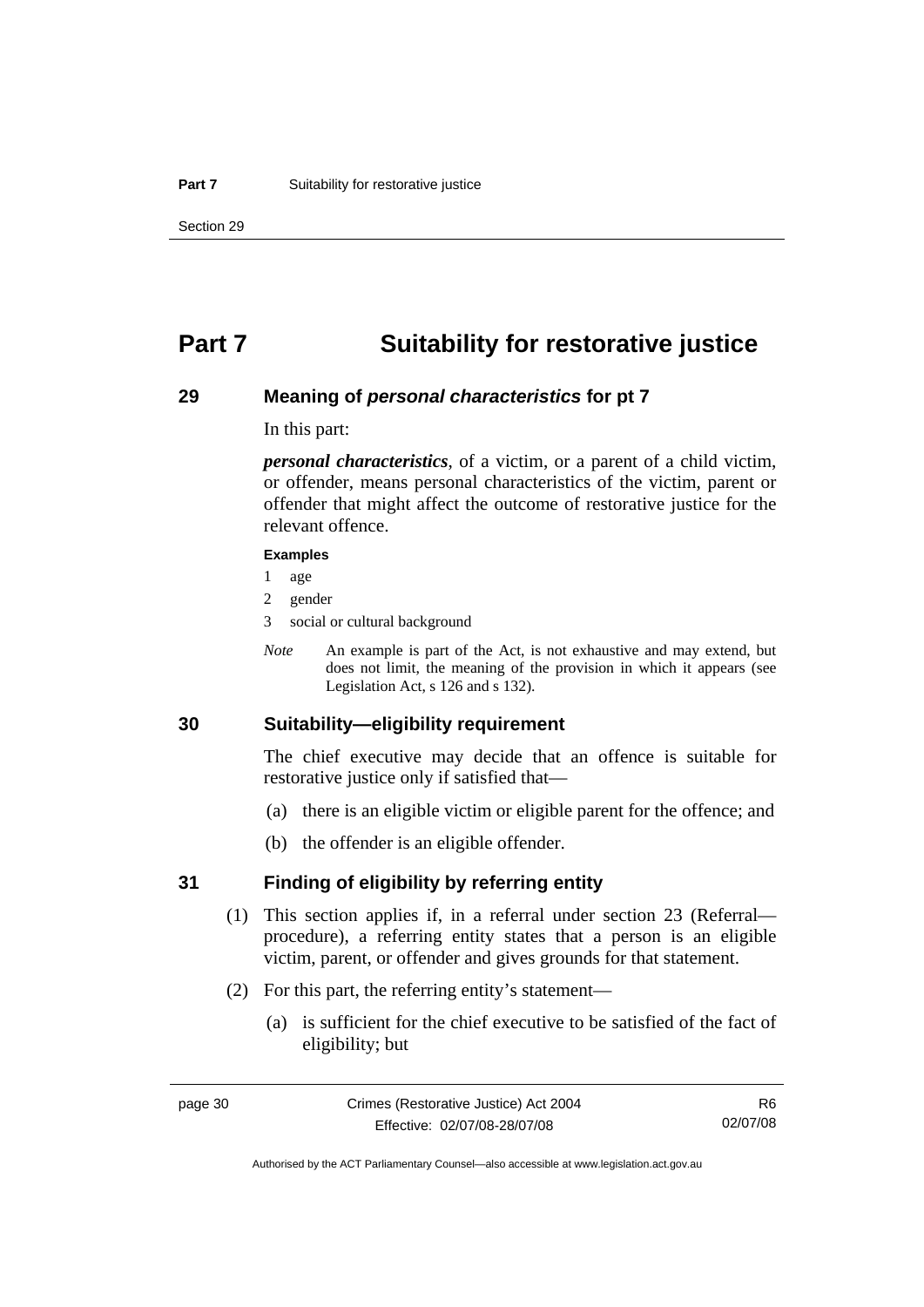(b) does not prevent the chief executive from being satisfied that a victim, parent or offender is not eligible for restorative justice.

## **32 Suitability—decision**

- (1) The chief executive is responsible for deciding whether restorative justice is suitable for an offence.
- (2) The chief executive may decide whether restorative justice is suitable for an offence only after considering the following:
	- (a) the general considerations mentioned in section 33;
	- (b) suitability for the eligible victim or parent under section 34 or section 35:
	- (c) suitability for the offender under section 36.
- (3) If the chief executive decides that restorative justice is suitable for an offence, the chief executive must ask the following for written consent for a restorative justice conference to be called for the offence:
	- (a) the eligible victim or parent, or both (if there is an eligible victim and an eligible parent);
	- (b) the eligible offender.
	- *Note* If a form is approved under s 73 for this provision, the form must be used.

## **33 Suitability—general considerations**

- (1) In deciding whether restorative justice is suitable for an offence, the chief executive must consider the following:
	- (a) any government or administrative policy relating to the treatment of offences of the relevant kind;
	- (b) the nature of the offence, including the level of harm caused by or violence involved in its commission or alleged commission;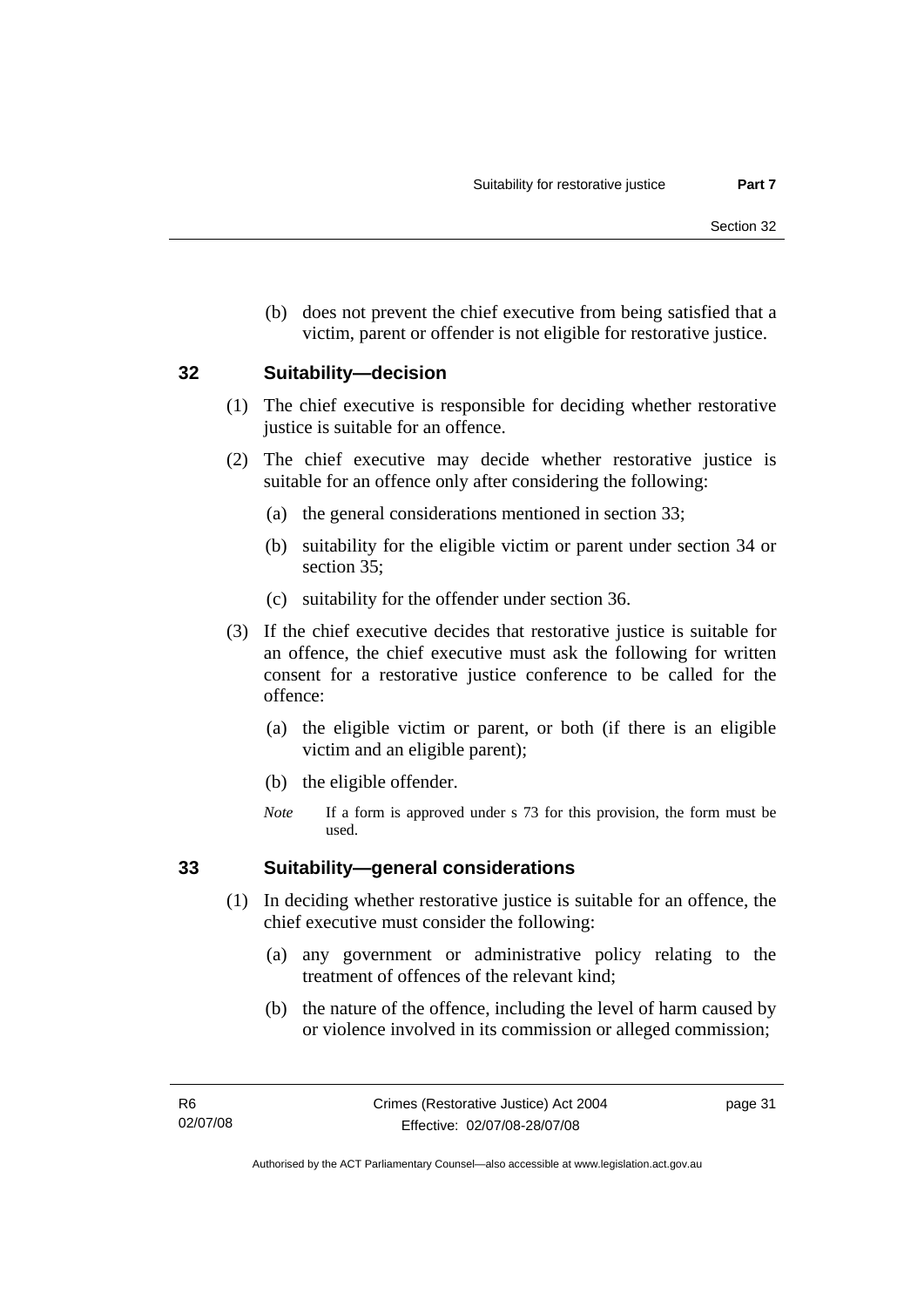Section 33

- (c) the appropriateness of restorative justice at the current stage of the criminal justice process in relation to the offence;
- (d) any potential power imbalance between the people who are to take part in restorative justice for the offence;
- (e) the physical and psychological safety of anyone who is to take part in restorative justice for the offence.
- (2) The chief executive may decide that restorative justice is suitable for a domestic violence offence committed by a young offender only if satisfied that exceptional circumstances exist to justify the calling of a restorative justice conference for the offence.
- (3) Subsection (2) does not apply before the phase 2 application day.
- (4) However, subsection (2) may apply to an offence even if the offence was committed before the phase 2 application day.
- (5) To remove any doubt, the Legislation Act, section 79 (Automatic commencement of postponed law) does not apply to subsection (2).
	- *Note* If the Legislation Act, s 79 applied to the subsection, it would automatically commence 6 months after the commencement of this Act (apart from s 1 and s 2) if it had not already been effectively commenced by the declaration of the phase 2 application day.
- (6) Subsections (3) to (8) (including this subsection) expire on the phase 2 application day.
	- *Note* A provision of an Act expires at the end of the day fixed for its expiry (see Legislation Act, s 85 (3); *repeal* in s 85 includes expiry—see s 82).
- (7) Subsections (3) to (8) (including this subsection) are laws to which the Legislation Act, section 88 (Repeal does not end effect of transitional laws etc) applies.
- (8) In this section:

*phase 2 application day*—see section 15 (4).

Authorised by the ACT Parliamentary Counsel—also accessible at www.legislation.act.gov.au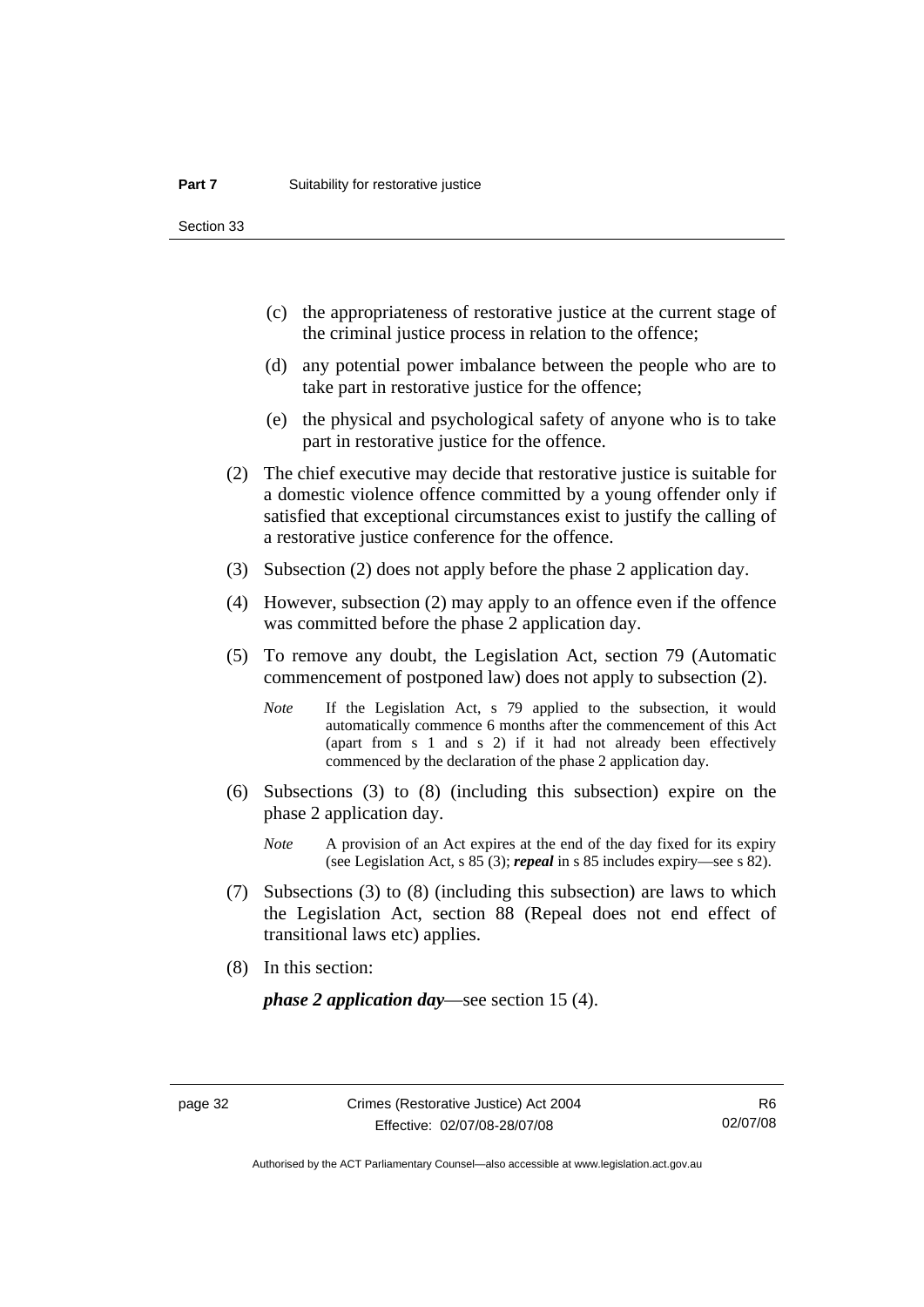## **34 Suitability—victims**

- (1) In deciding whether restorative justice is suitable for an eligible victim, the chief executive must consider the following:
	- (a) the victim's personal characteristics;
	- (b) the victim's motivation for taking part in restorative justice;
	- (c) the impact of the offence as perceived by the victim.
- (2) For this Act, an eligible victim is a *suitable victim* if the chief executive decides under section 32 that the victim is suitable for restorative justice.

## **35 Suitability—eligible parents**

- (1) In deciding whether restorative justice is suitable for an eligible parent of a child victim, the chief executive must consider the following:
	- (a) the relationship between the parent and the child;
	- (b) the parent's and the child victim's personal characteristics;
	- (c) the parent's and the child victim's motivation for taking part in restorative justice;
	- (d) the impact of the offence as perceived by the parent and the child victim.
- (2) For this Act, an eligible parent is a *suitable parent* if the chief executive decides under section 32 that the parent is suitable for restorative justice.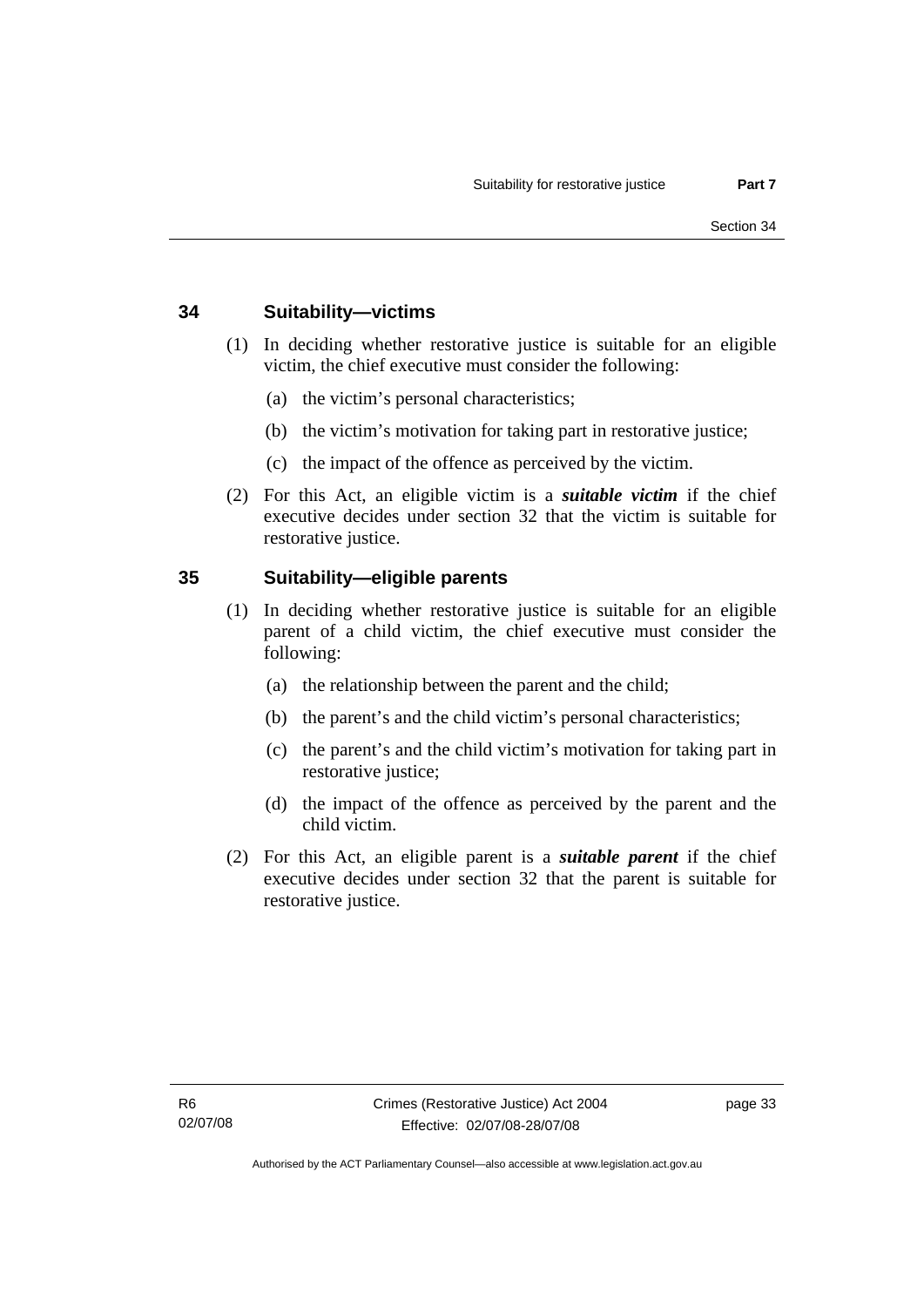Section 36

### **36 Suitability—offenders**

In deciding whether restorative justice is suitable for an offender, the chief executive must consider the following:

- (a) the extent (if any) of the offender's contrition or remorse for the offence;
- (b) the offender's personal characteristics;
- (c) the offender's motivation for taking part in restorative justice;
- (d) the impact of the offence as perceived by the offender.

page 34 Crimes (Restorative Justice) Act 2004 Effective: 02/07/08-28/07/08

R6 02/07/08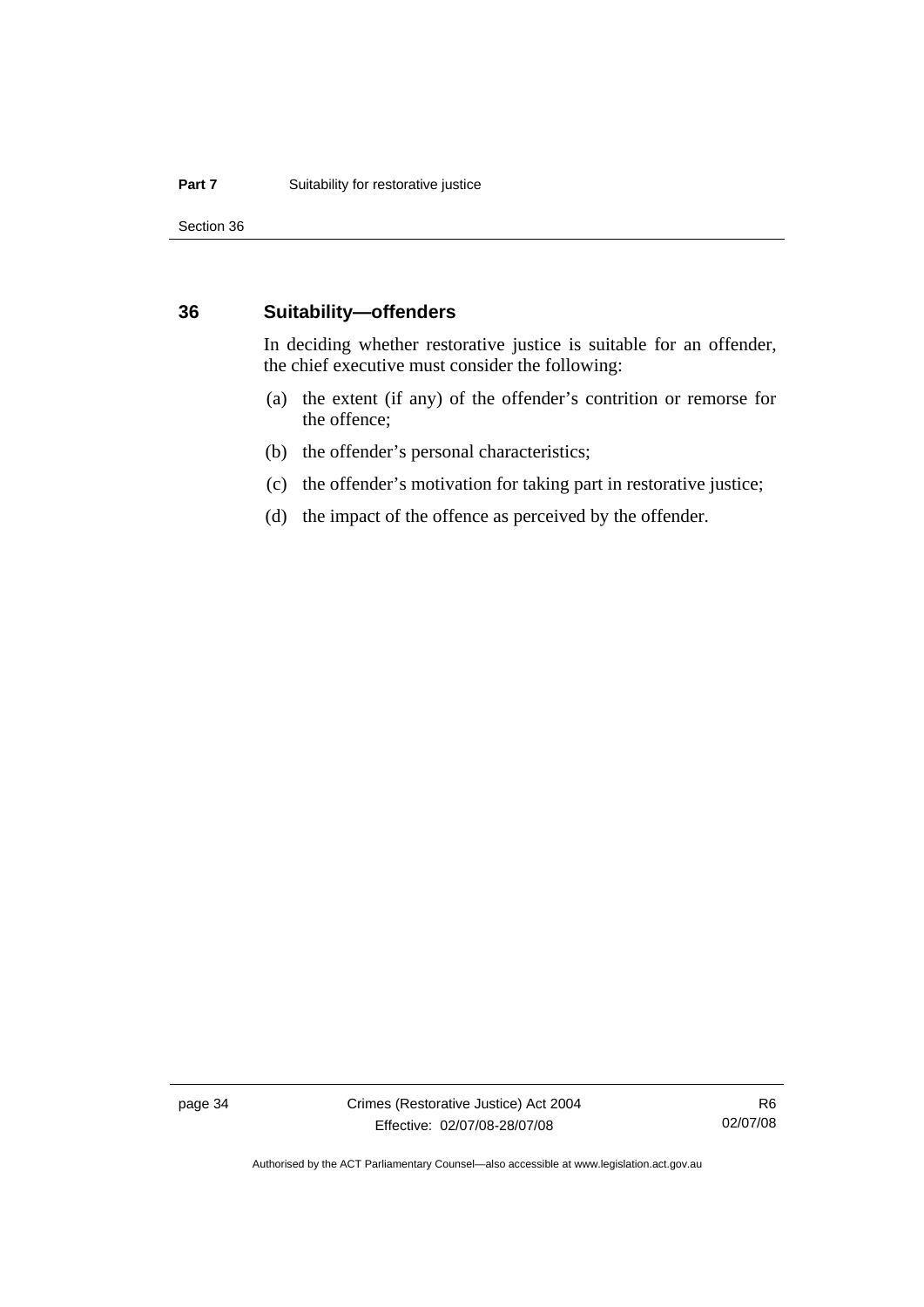# **Part 8 Restorative justice conferences and agreements**

## **Division 8.1 General**

## **37 Definitions—pt 8**

In this part:

*required participant*, in a restorative justice conference—see section 42.

*restorative justice agreement*—see section 50.

*substitute participant*—see section 43.

*suitable parent*—see section 35.

*suitable victim*—see section 34.

## **38 Meaning of** *referring entity***—pt 8**

(1) In this part:

*referring entity*—see section 22.

 (2) However, if an offence is referred for restorative justice by a court in making a sentence-related order, *referring entity* means the chief executive (corrections).

## **39 Decision to call conference**

- (1) The chief executive may require a restorative justice conference to be called for an offence if—
	- (a) the chief executive decides, under section 32 (Suitability decision) that restorative justice is suitable for the offence; and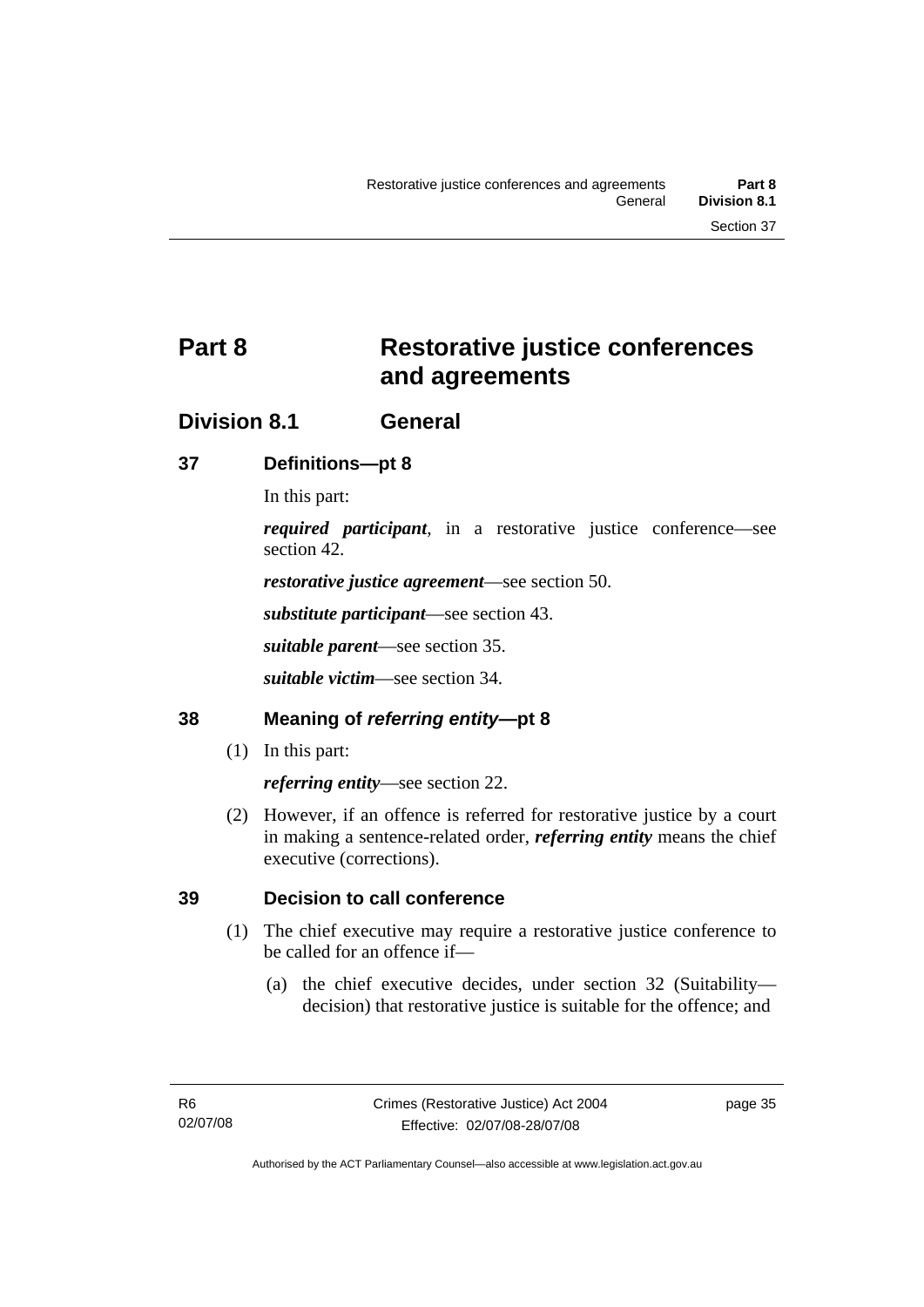- (b) the eligible victim or parent, and the eligible offender, gives consent under section 32 (3) for the conference to be called.
- (2) The chief executive must assign a convenor to a conference called under this section.

## **Division 8.2 Convenors**

## **40 Appointment of convenors**

- (1) The chief executive may appoint a person as a convenor for this part.
	- *Note 1* For the making of appointments (including acting appointments), see the Legislation Act, pt 19.3.
	- *Note 2* In particular, an appointment may be made by naming a person or nominating the occupant of a position (see Legislation Act, s 207).
	- *Note 3* Certain Ministerial appointments require consultation with an Assembly committee and are disallowable (see Legislation Act, div 19.3.3).
- (2) The chief executive may appoint a person as convenor only if—
	- (a) the person has the qualifications and experience prescribed by regulation; and
	- (b) if the person is not a lawyer—the chief executive is satisfied that the convenor has received sufficient legal training—
		- (i) to advise those who take part in restorative justice of their rights and duties at law and under this Act; and
		- (ii) otherwise to exercise the functions of a convenor for this Act.
- (3) Subsection (2) (b) does not prevent a regulation being made requiring a convenor to be a lawyer.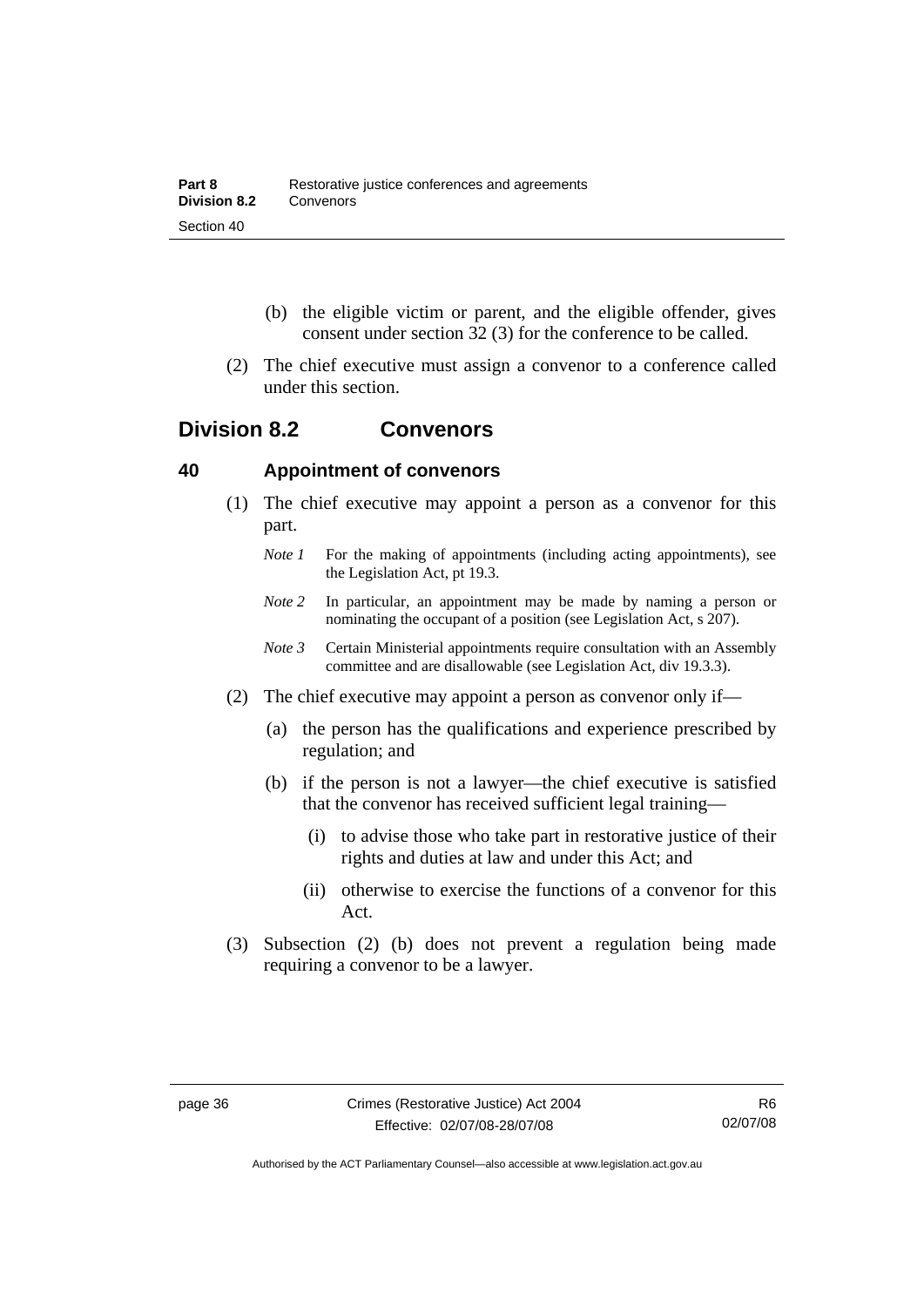## **41 What a convenor does**

- (1) The convenor of a restorative justice conference, subject to this part, may do anything necessary or desirable to be done in relation to calling the conference, including the following:
	- (a) consulting a person with knowledge of or experience in a particular culture;
	- (b) inviting a person to take part in the conference;
	- (c) deciding whether the conference should require the participants to meet in person, or to communicate in any other way;
	- (d) fixing a time for the conference, and for any continuation of the conference;
	- (e) fixing a venue for the conference, if the participants are to meet in person;
	- (f) identifying the issues that should be addressed at the conference;
	- (g) facilitating the conference;
	- (h) warning participants about the potentially incriminating nature of any statement to be made, or being made, at the conference;
	- (i) facilitating an agreement between the participants;
	- (j) ensuring that this Act is complied with in relation to the conference and any agreement;
	- (k) any other function required by regulation.
- (2) The convenor must carry out the functions mentioned in subsection (1) in a way that ensures that no-one's safety, rights or dignity is compromised.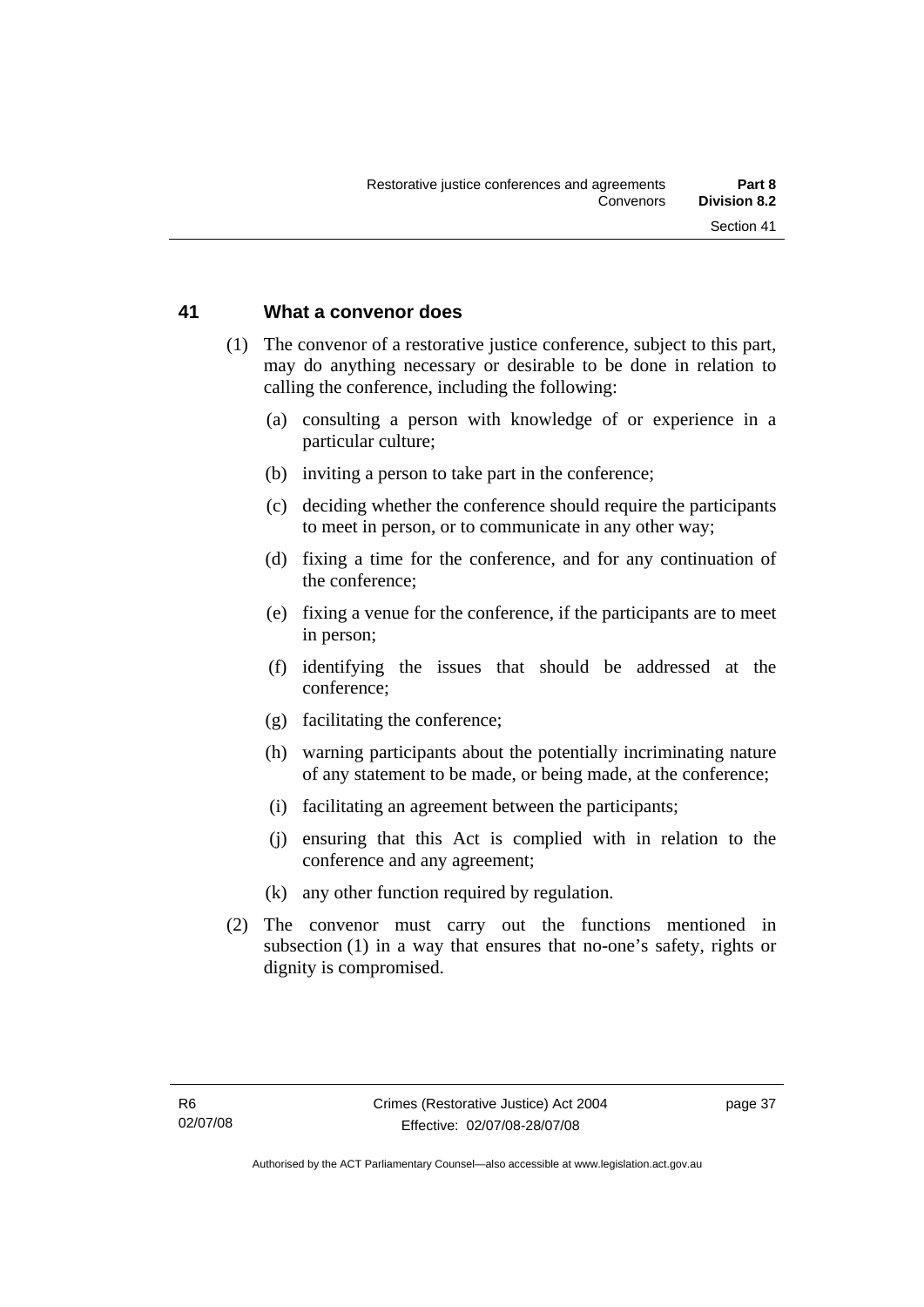## **Division 8.3 Conduct of conference**

## **42 Required participants**

- (1) A restorative justice conference for an offence must not proceed unless each of the following takes part in the conference:
	- (a) a suitable victim or parent, or a substitute participant for a suitable victim or parent;
	- (b) the offender.
- (2) A person mentioned in subsection (1) who takes part (or who is to take part) in a restorative justice conference for an offence is a *required participant* in the conference for this part.
	- *Note* The convenor may invite supporters of the offender and victim to take part in the conference, and the informant police officer (see s 44).

## **43 Substitute participants**

A person (a *substitute participant*) acting for a suitable victim or parent may take part in a restorative justice conference instead of the victim or parent if—

- (a) the victim or parent asks for, or agrees to, the substitution; and
- (b) the convenor agrees to the substitution.
- *Note* If the conference results in a restorative justice agreement, the substitute participant for the victim or parent must sign the agreement, and is taken to do so on behalf of the victim or parent (see s 52).

## **44 Invited participants**

- (1) Any of the following may take part in a restorative justice conference if invited by the convenor:
	- (a) the police officer who is the informant for the offence;
	- (b) a parent of a suitable victim or the offender;

Authorised by the ACT Parliamentary Counsel—also accessible at www.legislation.act.gov.au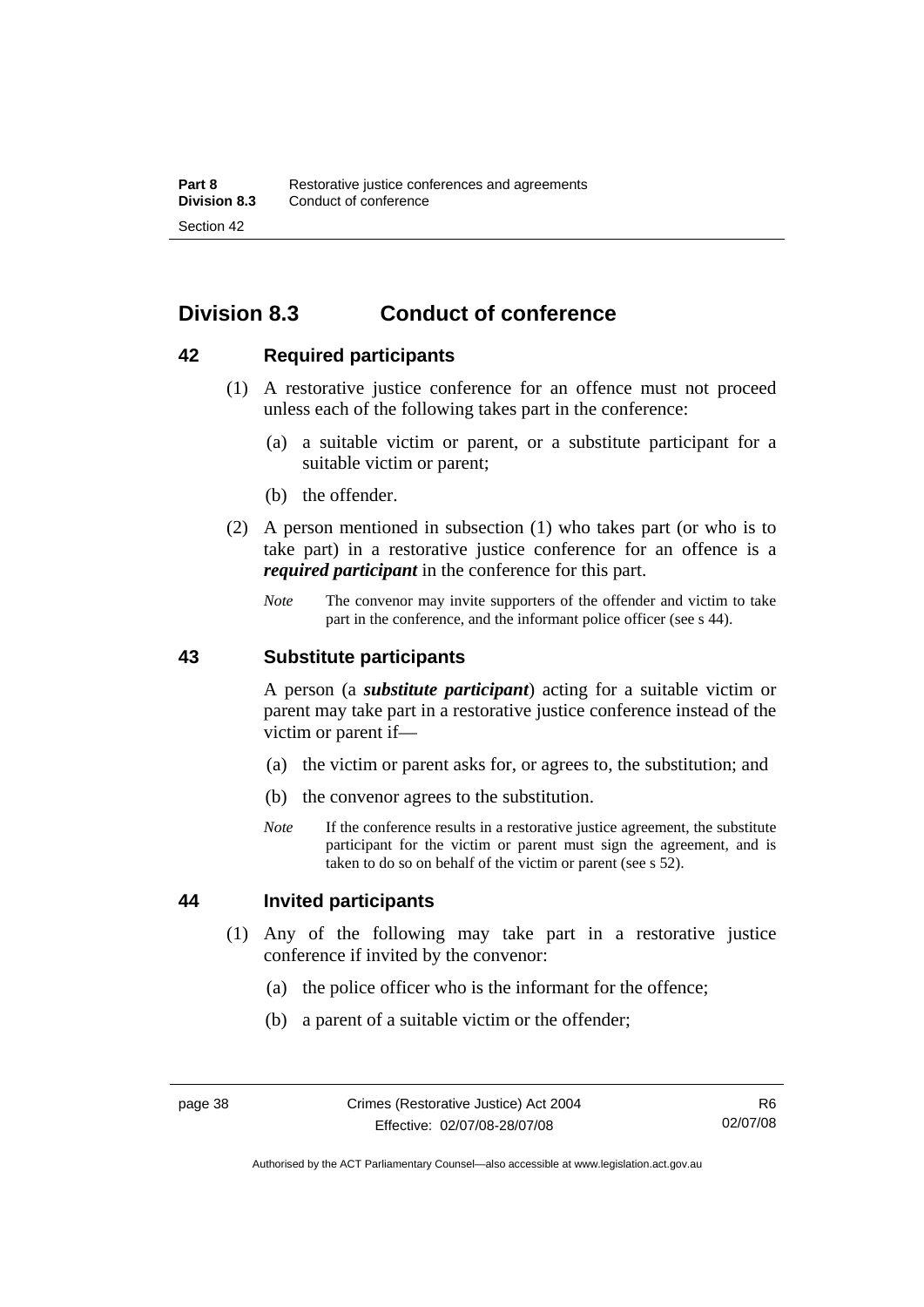- (c) a family member or domestic partner of a suitable victim, a suitable parent or the offender;
- (d) a person in a domestic relationship with a suitable victim, a suitable parent or the offender;
- (e) anyone else, if—
	- (i) a suitable victim or parent, or the offender, considers the person can provide emotional or practical support for the victim, parent or offender; or
	- (ii) the convenor considers that the participation of the person would help to promote the objects of this Act in relation to the conference.
- (2) If a required participant asks the convenor to invite a person mentioned in subsection (1) to take part in the conference, the convenor must not refuse the request unless the convenor considers, on reasonable grounds, that to invite the participant would be significantly detrimental to the objects of this Act in relation to the conference.
- (3) If a participant in a restorative justice conference is represented by someone acting for the participant in a professional capacity, the representative may not take part in the conference in that capacity.

### **Examples of people acting for participants in a professional capacity**

- 1 lawyers
- 2 victim intercessors
- 3 offender intercessors
- *Note* An example is part of the Act, is not exhaustive and may extend, but does not limit, the meaning of the provision in which it appears (see Legislation Act, s 126 and s 132).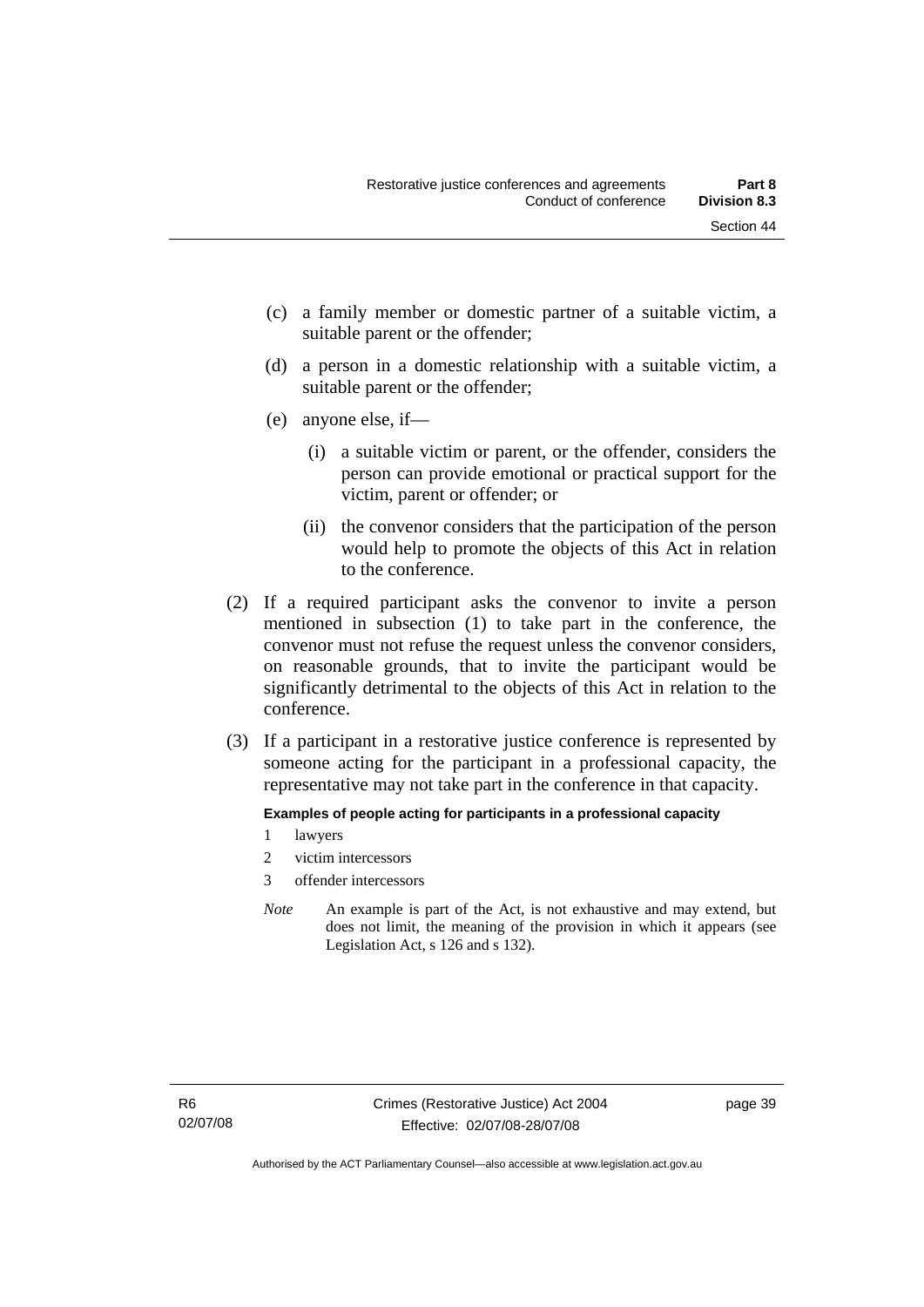(4) In this section:

*domestic relationship*—see the *Domestic Relationships Act 1994*, section 3.

*Note* For the meaning of *domestic partner*, see Legislation Act, s 169.

### **45 Explanation for participants**

Before a restorative justice conference begins, the convenor must ensure that reasonable steps are taken to explain to each person who is to take part in the conference (in language that each can readily understand)—

- (a) the objects of this Act in relation to the conference, including the purpose of restorative justice generally and for the particular offence; and
- (b) the nature of restorative justice, including the following:
	- (i) the nature of a restorative justice conference;
	- (ii) who may take part in a restorative justice conference;
	- (iii) the nature of a restorative justice agreement; and
- (c) that the person may, before and after the conference is called, seek independent legal advice about taking part in a restorative justice conference and about the effect of any restorative justice agreement reached at a conference; and
- (d) that no-one is under an obligation to take part in the conference, or to continue to take part in conference after it has started; and
- (e) if the offender has not entered a plea for the offence—that the acceptance of responsibility for the commission of the offence by the offender for the purpose of restorative justice does not prevent the offender from pleading not guilty to the offence; and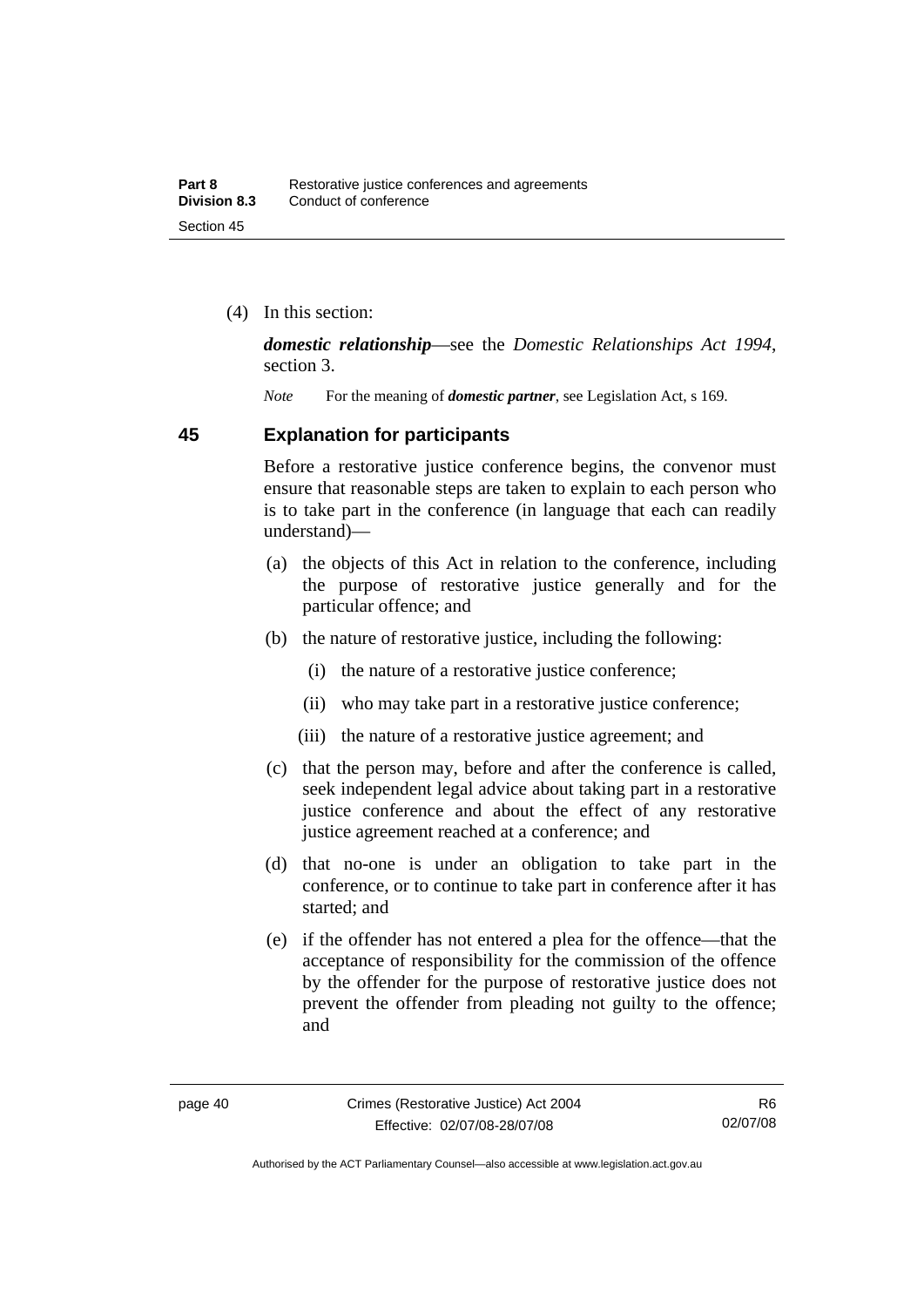- (f) if a sentence-related order has not been made for the offender—that, if the offender is found guilty of the offence, a court, in sentencing the offender—
	- (i) may consider whether the offender accepts responsibility for the offence to take part in restorative justice, but is not required to reduce the severity of any sentence as a result; and
	- (ii) must not consider whether the offender has chosen not to take part, or not to continue to take part, in restorative justice.

## **46 Form of conference**

The convenor of a restorative justice conference may conduct the conference in any form (or combination of forms) consistent with the restorative justice guidelines that would, in the convenor's opinion, best facilitate—

- (a) interaction between the participants; and
- (b) the promotion of the objects of this Act in relation to the conference.

### **Examples of conference forms**

- 1 face-to-face meeting
- 2 exchange of written or emailed statements between participants
- 3 exchange of prerecorded videos between participants
- 4 teleconferencing
- 5 videoconferencing
- *Note* An example is part of the Act, is not exhaustive and may extend, but does not limit, the meaning of the provision in which it appears (see Legislation Act, s 126 and s 132).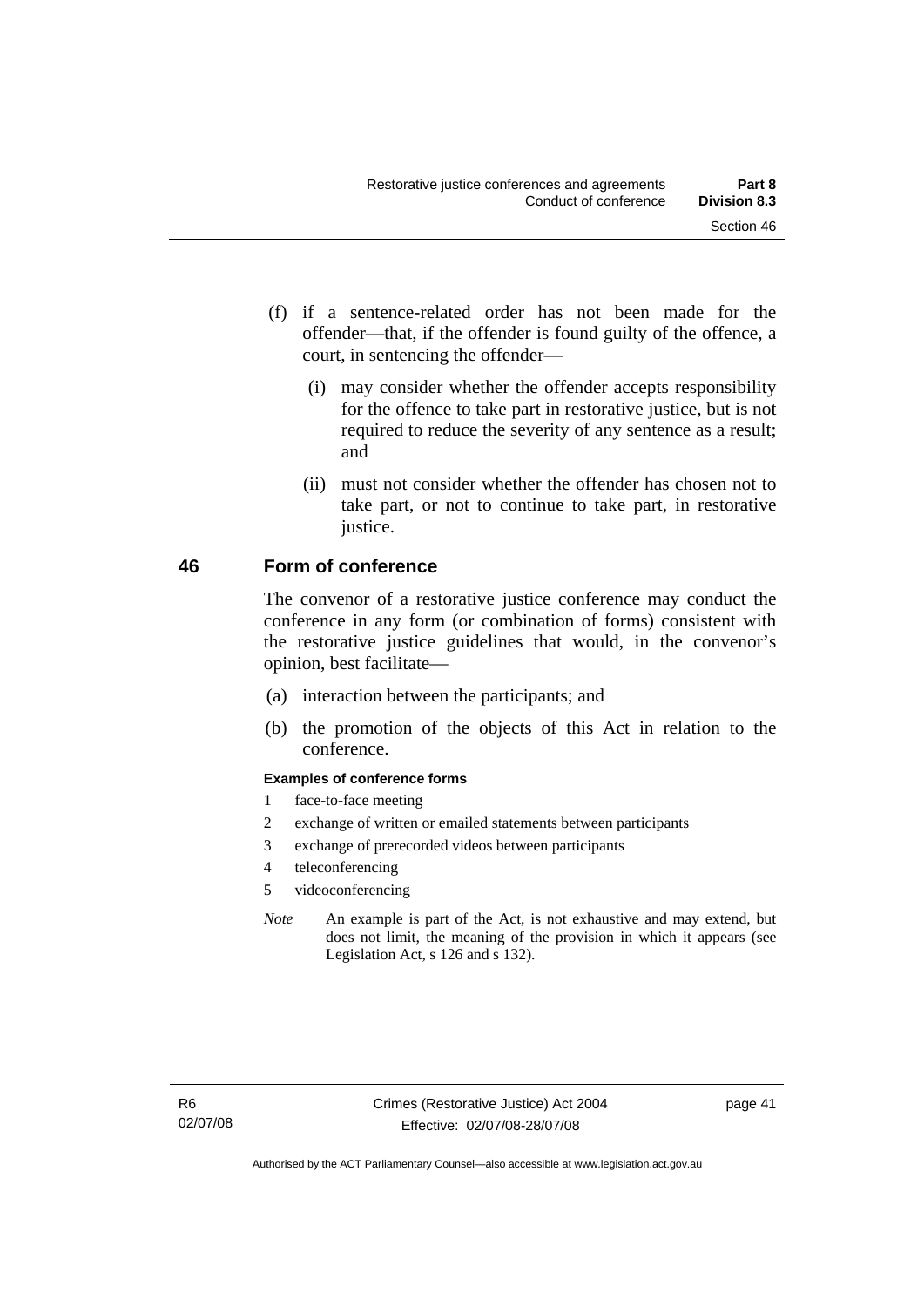## **47 Discontinuance of restorative justice**

- (1) The convenor of a restorative justice conference may decide to—
	- (a) cancel the conference before it is conducted; or
	- (b) discontinue the conference at any time after it has started.
- (2) The convenor may cancel or discontinue the conference only if, in the convenor's opinion based on reasonable grounds, there is no significant prospect of promoting the objects of this Act by conducting, or continuing to conduct, the conference.
- (3) Without limiting subsection (2), the convenor must cancel or discontinue the conference if, in the convenor's opinion based on reasonable grounds, before or during the conference—
	- (a) a suitable victim or parent has withdrawn his or her agreement to take part in the conference, and there is no other suitable victim or parent (or substitute participant for a suitable victim or parent) who agrees to take part in the conference; or
	- (b) the offender has withdrawn his or her agreement to take part in the conference.
- (4) If the convenor decides to cancel or discontinue the conference, the convenor must give notice of the decision to—
	- (a) each required participant in the conference; and
	- (b) the referring entity for the offence.

## **48 Report to referring entity about outcome**

- (1) After the end of a restorative justice conference, the convenor must give a report about the outcome of the conference to the referring entity for the offence.
- (2) The report about the outcome of the conference must include the following information:
	- (a) details of the conference and when it ended; and

Authorised by the ACT Parliamentary Counsel—also accessible at www.legislation.act.gov.au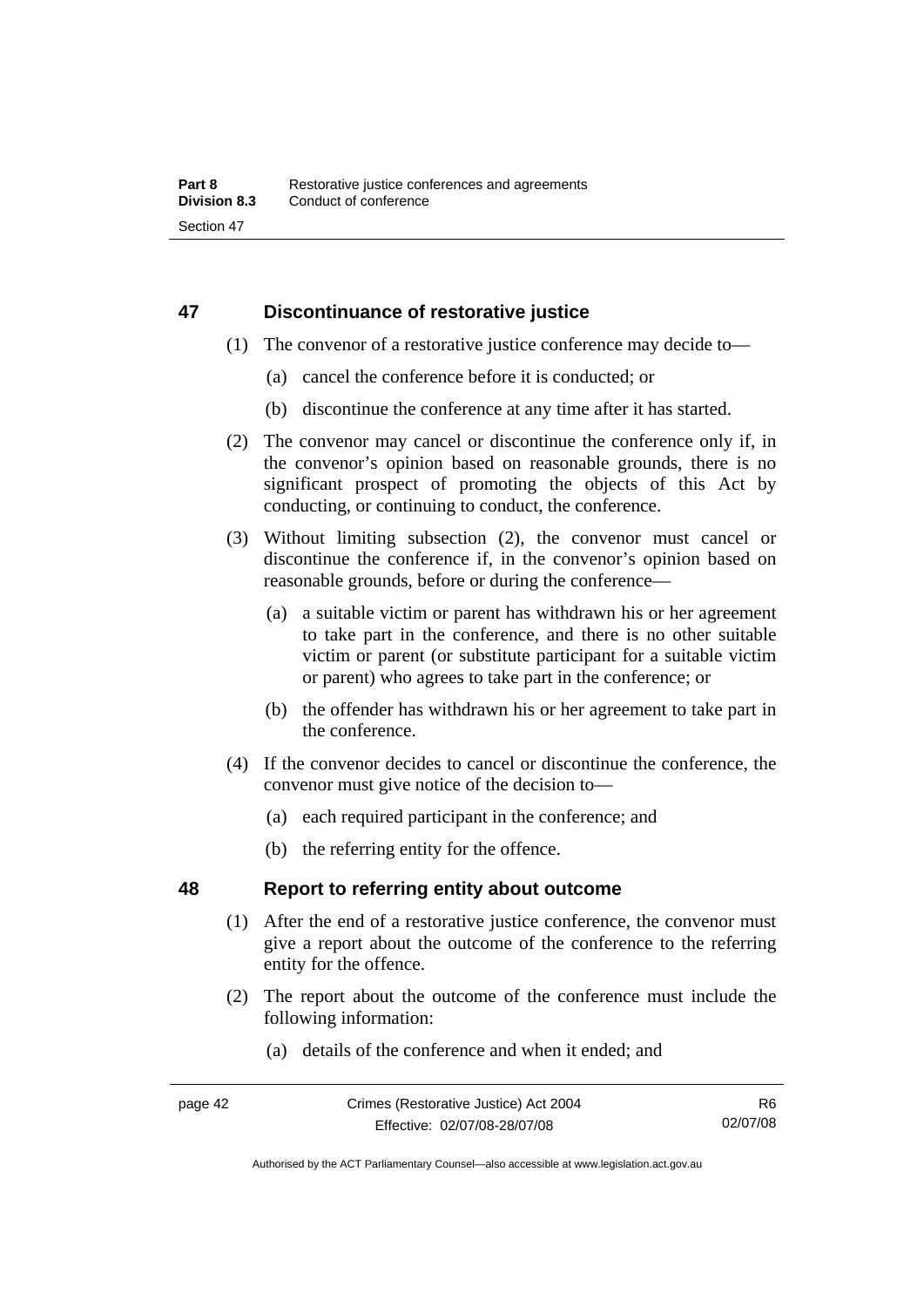- (b) whether the conference resulted in a restorative justice agreement.
- *Note* If the conference resulted in an agreement, the convenor must give a copy of the agreement to the referring entity as well (see s 54).

## **Division 8.4 Restorative justice agreements**

## **49 Application—div 8.4**

This division applies in relation to a restorative justice agreement that results from (or that may result from) a restorative justice conference.

## **50 Agreement as object of conference**

A restorative justice conference has as a primary object the formation of an agreement under this division (a *restorative justice agreement*) between each required participant in the conference.

## **51 Nature of agreement**

- (1) A restorative justice agreement in relation to an offence must include measures intended to repair the harm caused by the offence.
- (2) The agreement may include 1 or more of the following:
	- (a) an apology by the offender to any victim or parent of a victim;
	- (b) a plan to address the offending behaviour of the offender;
	- (c) a work plan to be carried out by the offender for the benefit of any victim or parent of a victim;
	- (d) a work plan to be carried out by the offender for the benefit of the community or a part of the community;
	- (e) financial reparation to be paid by the offender to any victim or parent of a victim;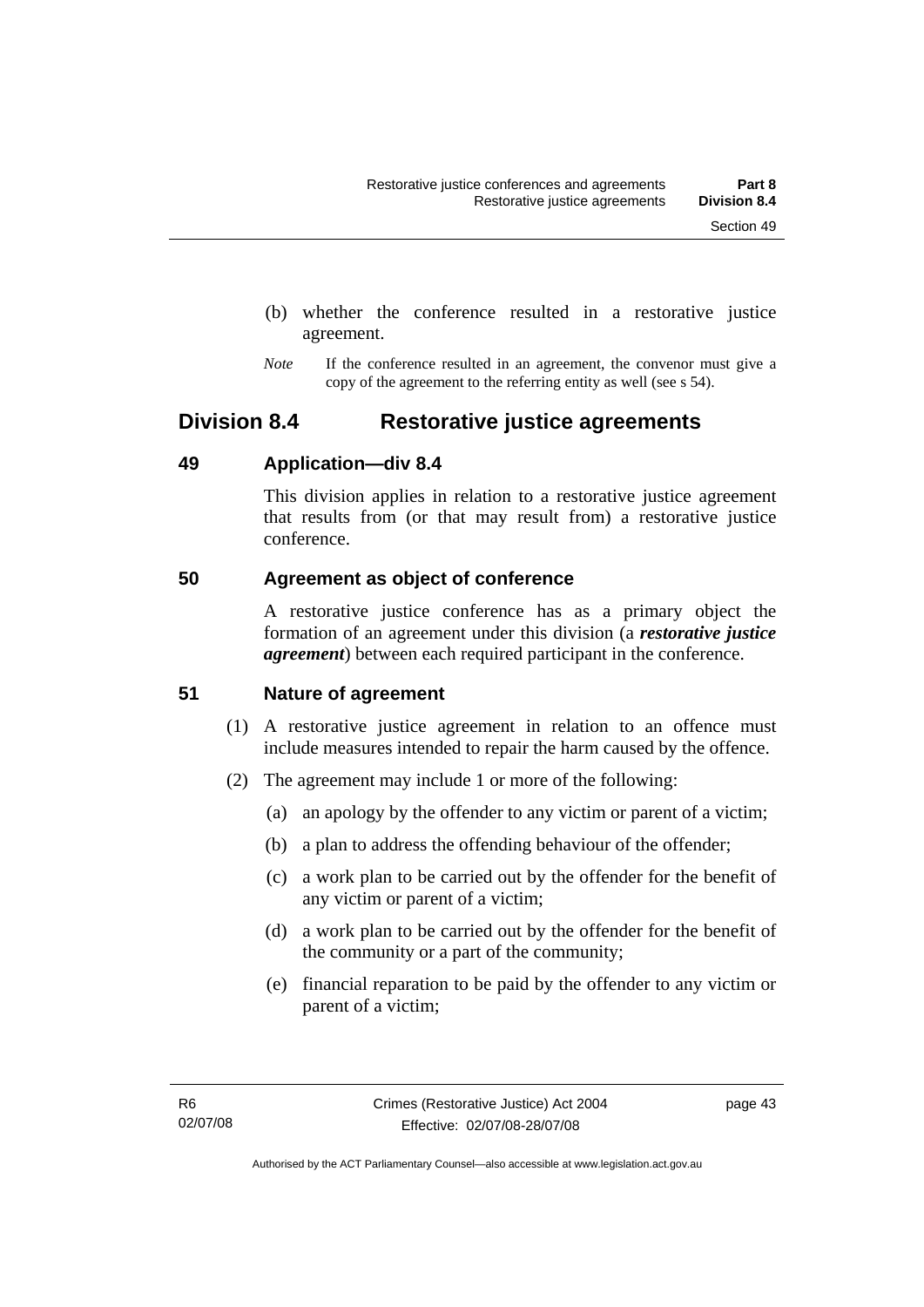- (f) anything else that each required participant and substitute participant in the conference agree would help repair the harm caused by the offence.
- (3) The agreement must be fair and, in the opinion of each required participant and substitute participant in the conference and the convenor, reasonably able to be carried out by the offender.
- (4) The agreement must not require the offender or anyone else to do anything that would—
	- (a) be unlawful; or
	- (b) require the detention of the offender (whether full-time or for any period); or
	- (c) be degrading or humiliating to the offender or anyone else; or
	- (d) cause distress to the offender or anyone else.
- (5) The agreement must be for a term of no longer than 6 months, starting on—
	- (a) the date the agreement is made; or
	- (b) if a later starting date is stated in the agreement—the later date.
	- *Note* The term of the agreement may be extended beyond this period, or reduced, by an amendment under s 55.

## **52 Form of agreement**

- (1) A restorative justice agreement must be—
	- (a) in writing; and
	- (b) signed by each required participant in the conference.
- (2) If a substitute participant for a suitable victim or parent signs a restorative justice agreement—
	- (a) the substitute participant is taken to sign the agreement on behalf of the victim or parent; and

Authorised by the ACT Parliamentary Counsel—also accessible at www.legislation.act.gov.au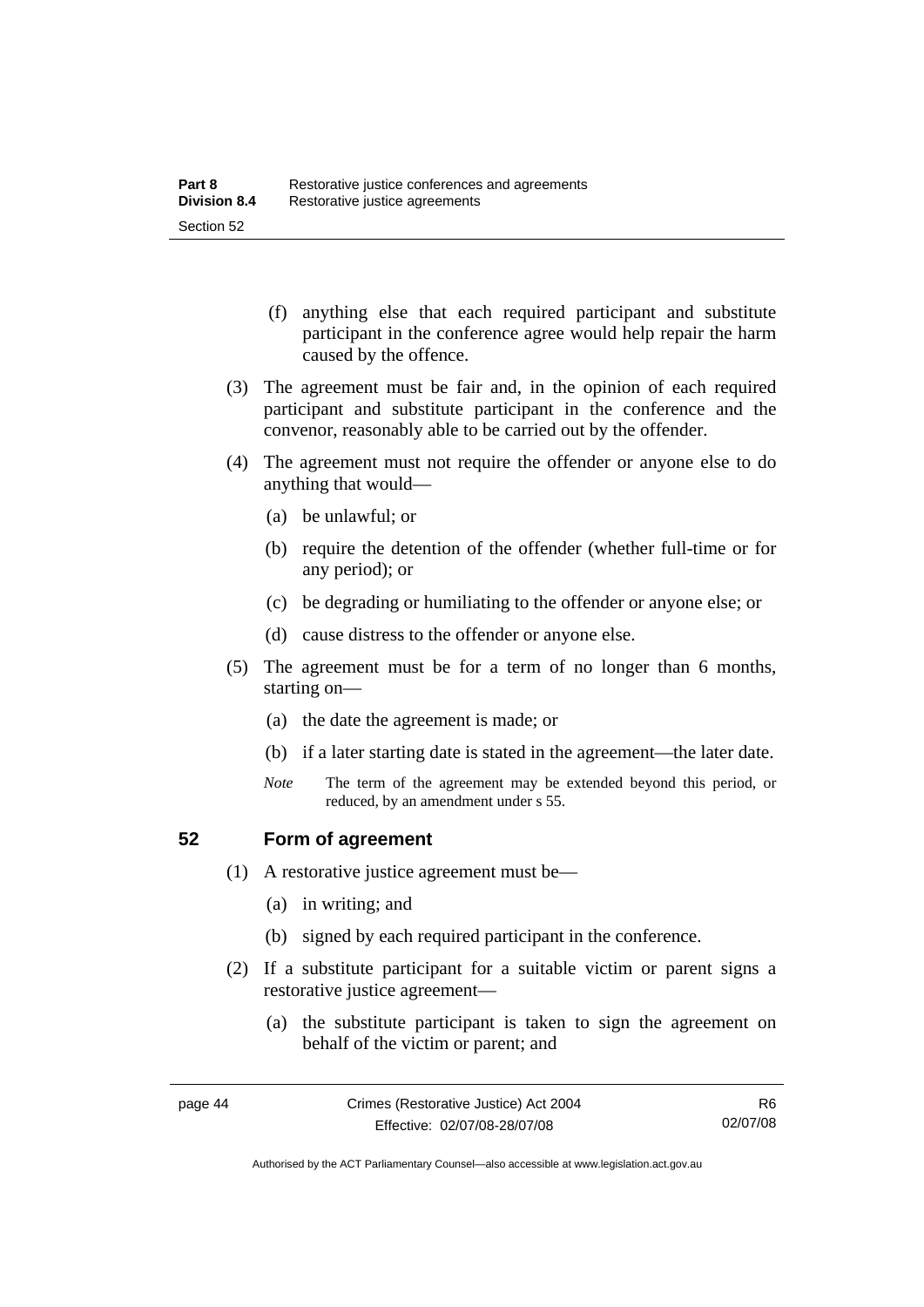- (b) the victim or parent is taken to have consented to the agreement.
- *Note* If there is a substitute victim or parent for a restorative justice conference under s 43, the substitute is a *required participant* in the conference (see s 42), and so may sign a restorative justice agreement under  $s(1)(b)$ .

## **53 Explanation of effect of agreement**

Before a restorative justice agreement is signed, the convenor must ensure that reasonable steps are taken to explain to each required participant in the conference (in language that each can readily understand)—

- (a) the nature, purpose and effect of the agreement; and
- (b) that no-one is under an obligation to sign the agreement; and
- (c) that the participant may, before signing the agreement, seek independent legal advice about the effect of the proposed agreement; and
- (d) if the offender has not entered a plea for the offence—that any statement in the agreement that the offender accepts responsibility for the commission of the offence does not prevent the offender from pleading not guilty to the offence; and
- (e) if a sentence-related order has not been made for the offender—that, if the offender is found guilty of the offence, a court, in sentencing the offender—
	- (i) may consider whether the offender accepts responsibility for the offence to take part in restorative justice, but is not required to reduce the severity of any sentence as a result: and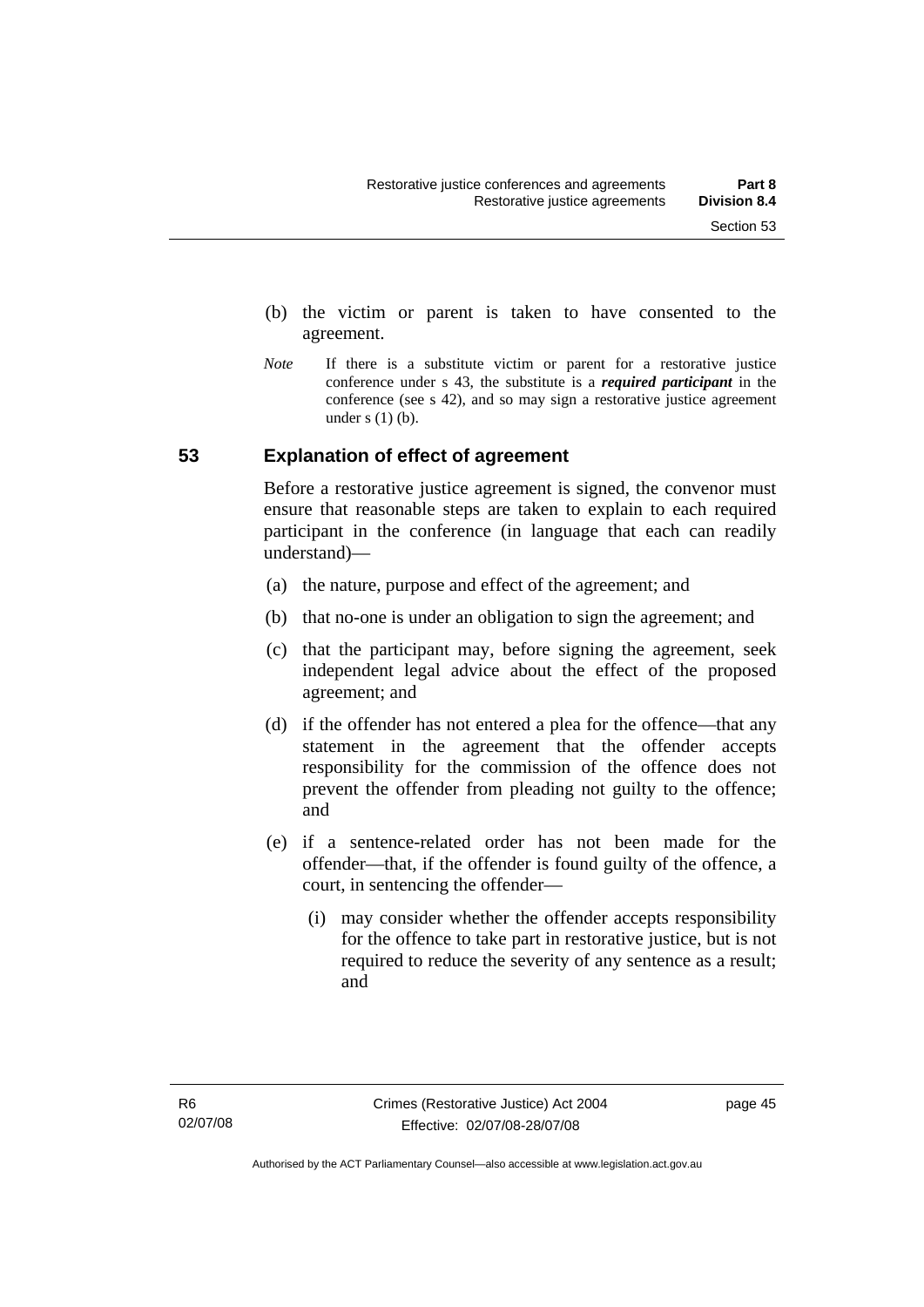(ii) must not consider whether the offender has chosen not to take part, or not to continue to take part, in restorative justice.

### **54 Notice of agreement**

The convenor must give a copy of a restorative justice agreement to—

- (a) each required participant in the conference; and
- (b) the referring entity for the offence.

### **55 Amendment of agreement**

- (1) The convenor may amend a restorative justice agreement on the application of a required participant in the conference, or the convenor's initiative, if the convenor considers that the amendment is necessary or desirable—
	- (a) to respond to a change in the situation of any suitable victim or parent, or the offender; or
	- (b) to correct an error.
- (2) Without limiting subsection (1), the convenor may amend a restorative justice agreement under the subsection in response to a change in the situation of any suitable victim or parent, or the offender—
	- (a) to increase the term of the agreement, including an increase that would provide for the agreement to end more than 6 months after the day it started under section 51 (5); or
	- (b) to reduce the term of the agreement.

#### **Example**

Sam is an offender, and Bella is a victim of Sam's offence. Sam is found guilty of the offence but, under the *Crimes (Sentencing) Act 2005*, section 17 (Non-conviction orders—general), the charge is dismissed and no conviction is recorded. After taking part in a restorative justice conference, Sam and Bella sign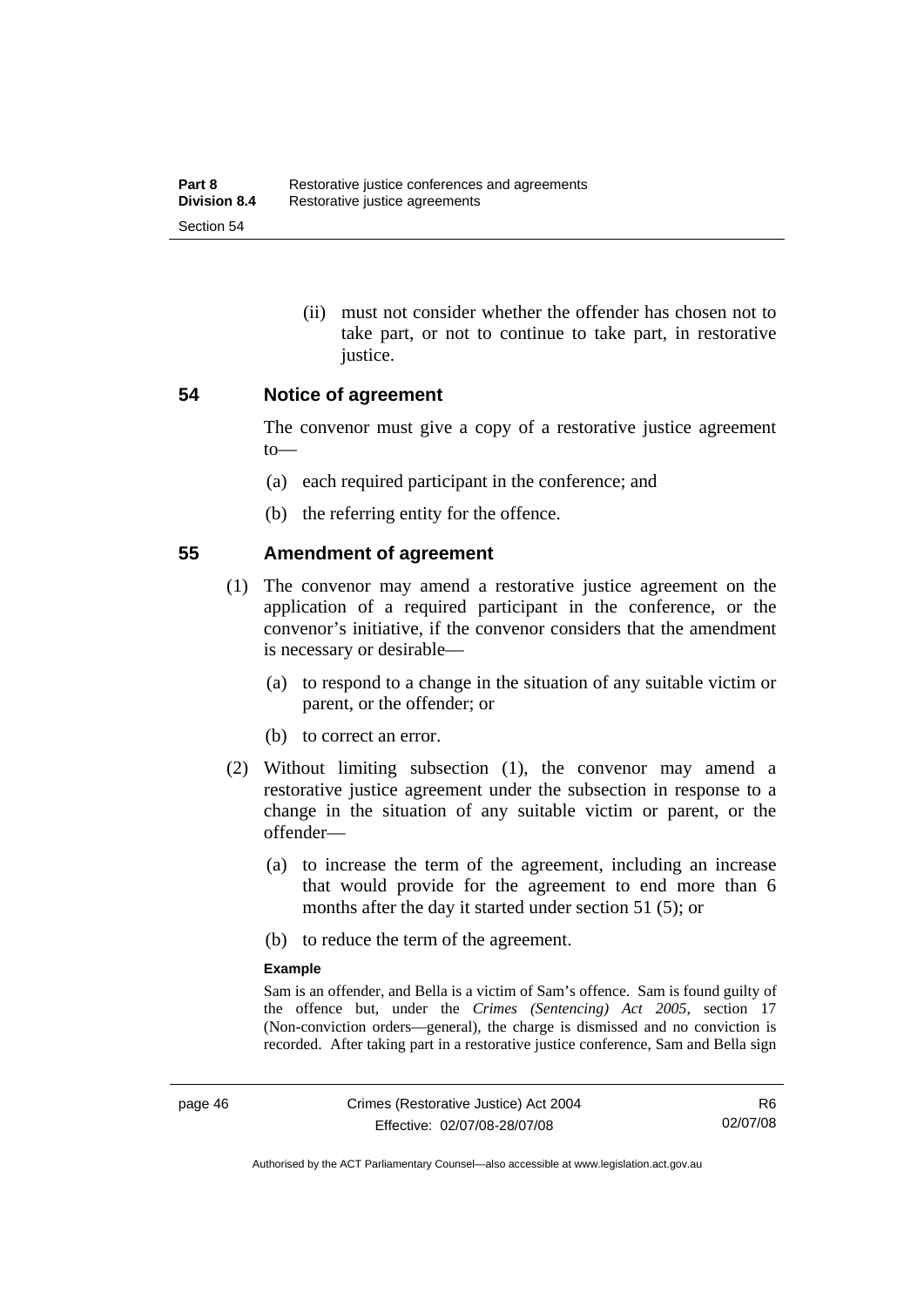a restorative justice agreement under which Sam agrees to work in Bella's garden every Saturday for 6 months.

However, 4 months after the start of the agreement, the company Sam works for moves its head office from Canberra to Brisbane, and Sam is required to move there before the 6 months is over to keep his job. Sam has until then complied fully with the agreement.

The convenor may consider, because of Sam's history of compliance with the agreement, and the change in Sam's situation, there is a change in Sam's situation that would justify an amendment to the agreement to reduce its term so that it will end when Sam has to move to Brisbane.

- *Note 1* See s (5), def *change in the situation*. The definition excludes a change in the offender's, victim's or parent's attitude to compliance with the restorative justice agreement.
- *Note 2* An example is part of the Act, is not exhaustive and may extend, but does not limit, the meaning of the provision in which it appears (see Legislation Act, s 126 and s 132).
- (3) However, any amendment of a restorative justice agreement to respond to a change in the situation of any suitable victim or parent, or the offender, may only be made after the convenor has consulted each required participant in the conference who is a suitable victim or parent, or a substitute participant for a suitable victim or parent.
- (4) If the convenor amends a restorative justice agreement under this section, the convenor must give notice of the amendment and a copy of the agreement, as amended, to—
	- (a) each required participant in the conference; and
	- (b) the referring entity for the offence.
- (5) In this section:

*change in the situation*, of a victim, parent or offender in relation to a restorative justice agreement, does not include a change in the victim's, parent's or offender's attitude to complying with the agreement.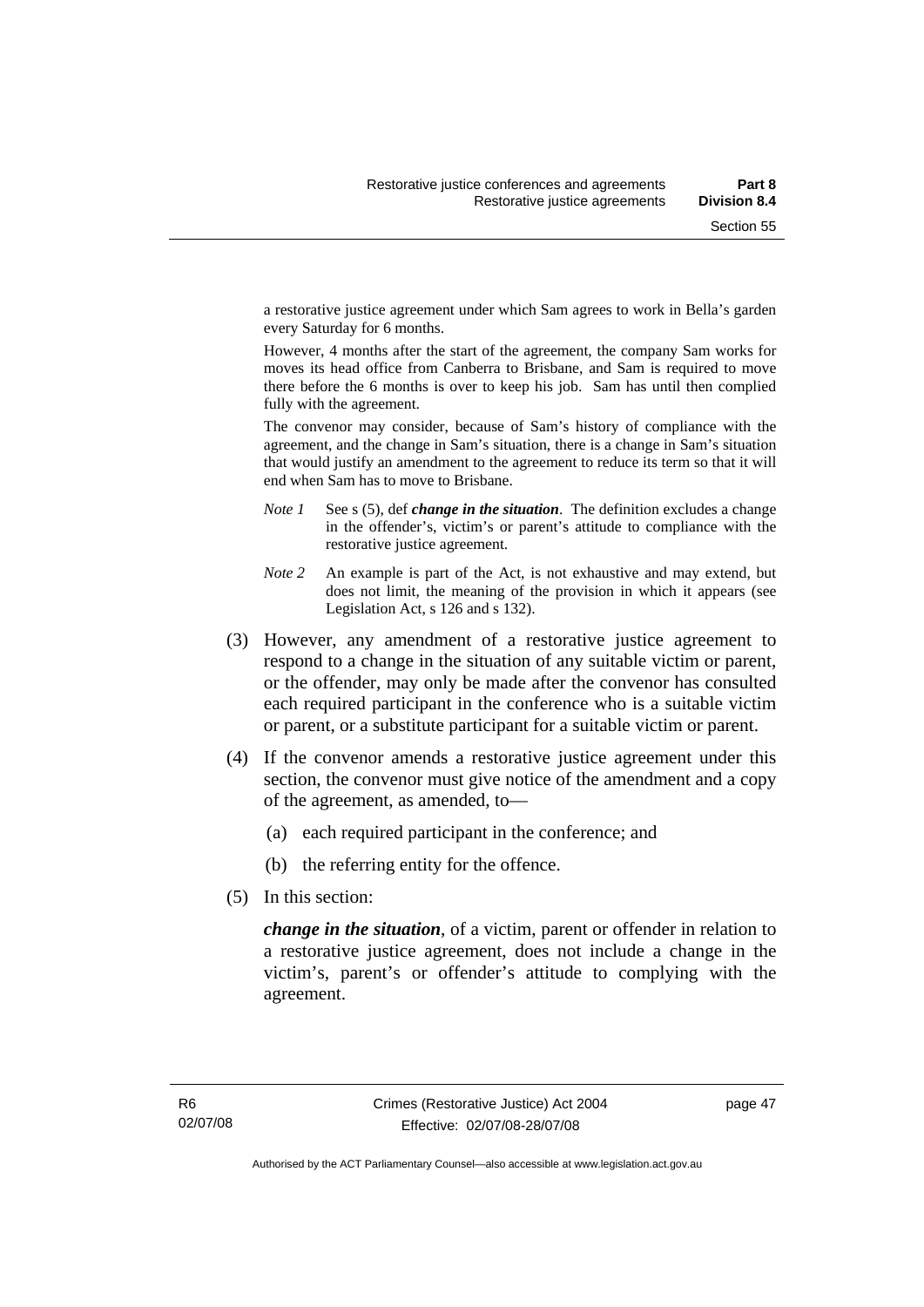## **Division 8.5 Monitoring compliance with restorative justice agreements**

**56 Application—div 8.5** 

This division applies to a restorative justice agreement for an offence that is referred for restorative justice by a referring entity.

## **57 Monitoring compliance—chief executive (restorative justice)**

 (1) The chief executive (restorative justice) may do anything reasonable to check whether the restorative justice agreement is being complied with.

### **Example**

Alex has been convicted and sentenced for an offence. As a condition of the sentence, Alex has taken part in restorative justice. After a restorative justice conference, Alex signed a restorative justice agreement with the victim agreeing to perform 50 hours unpaid work for a charity service organisation. The chief executive (restorative justice) may, under this subsection, contact the organisation at reasonable intervals to make sure that Alex performs the work satisfactorily.

- *Note* An example is part of the Act, is not exhaustive and may extend, but does not limit, the meaning of the provision in which it appears (see Legislation Act, s 126 and s 132).
- (2) If the chief executive (restorative justice) is satisfied on reasonable grounds that there has been a significant failure to comply with the restorative justice agreement, the chief executive must report the noncompliance to the referring entity.
- (3) If the chief executive (restorative justice) is satisfied on reasonable grounds that the restorative justice agreement has been substantially or fully complied with, the chief executive must report the compliance to the referring entity.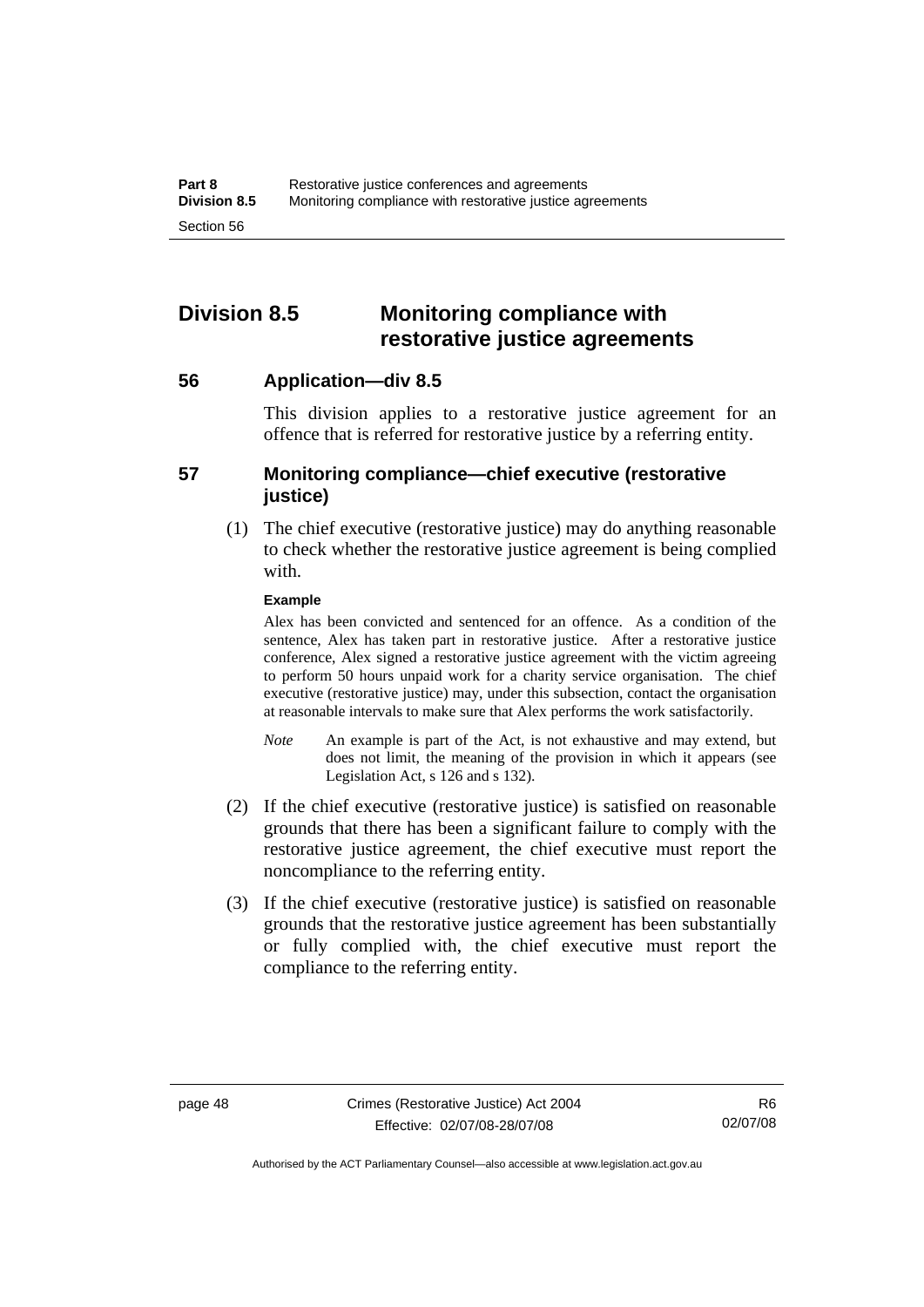- (4) Subsections (2) and (3) do not apply if the referring entity is the chief executive (restorative justice).
	- *Note 1* The referring entity may be the chief executive (restorative justice) under table 22, item 1 or 5.
	- *Note 2* Section 72 deals with what happens if the referring entity is the same chief executive as the chief executive (restorative justice), but the referring entity is the chief executive in his or her capacity as chief executive (corrections) or chief executive (children and young people).

 That section provides that the chief executive must ensure that appropriate administrative arrangements are made for the report to be given by a delegate of the chief executive as chief executive (restorative justice) to a delegate of the chief executive as chief executive (corrections) or chief executive (children and young people).

## **58 Monitoring compliance—referring entities**

 (1) The referring entity may do anything reasonable to check whether the agreement is being complied with.

#### **Example**

The example for section 57 (1) applies in relation to the checking of compliance by the referring entity.

- *Note* An example is part of the Act, is not exhaustive and may extend, but does not limit, the meaning of the provision in which it appears (see Legislation Act, s 126 and s 132).
- (2) If the referring entity is satisfied on reasonable grounds that there has been a significant failure to comply with the restorative justice agreement, the referring entity must report the noncompliance to the chief executive (restorative justice).
- (3) If the referring entity is satisfied on reasonable grounds that the restorative justice agreement has been substantially or fully complied with, the referring entity must report the compliance to the chief executive (restorative justice).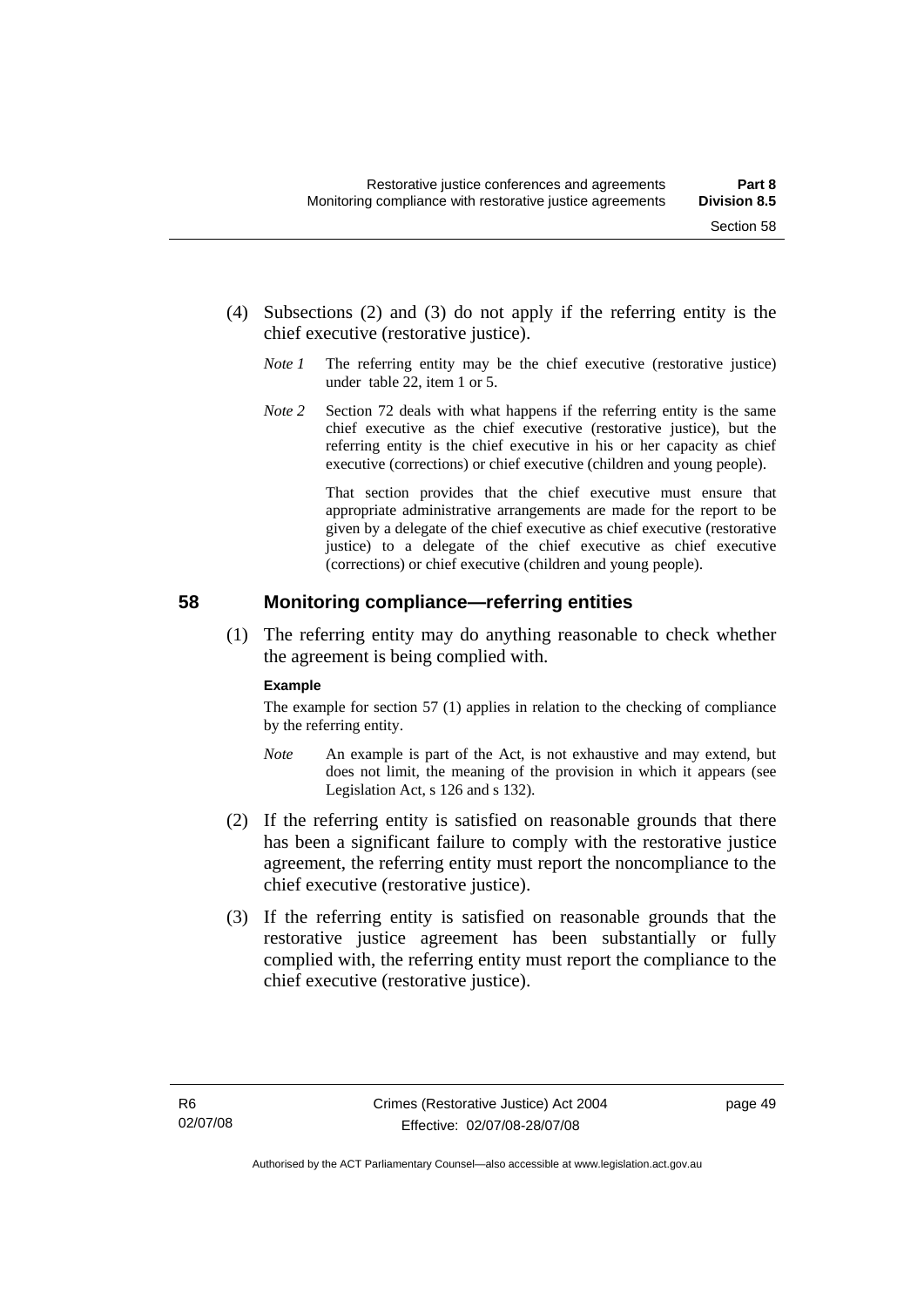- (4) Subsections (2) and (3) do not apply if the referring entity is the chief executive (restorative justice).
	- *Note 1* The referring entity may be the chief executive (restorative justice) under s 22, table 22, item 1 or 5.
	- *Note* 2 Section 72 deals with what happens if the referring entity is the same chief executive as the chief executive (restorative justice), but the referring entity is the chief executive in his or her capacity as chief executive (corrections) or chief executive (children and young people).

 That section provides that the chief executive must ensure that appropriate administrative arrangements are made for the report to be given by a delegate of the chief executive as chief executive (corrections) or chief executive (children and young people) to a delegate of the chief executive as chief executive (restorative justice).

## **Division 8.6 Evidence of statements made at conferences**

## **59 Evidence of offences**

- (1) This section applies if a statement is made by an offender (the *conference offender*) during a restorative justice conference, or in a restorative justice agreement, in relation to an offence (the *conference offence*) that has been committed by anyone (including the conference offender).
- (2) Evidence of the statement may not be admitted in court in a proceeding in relation to a less serious offence (including the conference offence, if that is a less serious offence), whether or not the conference offender is accused of the offence.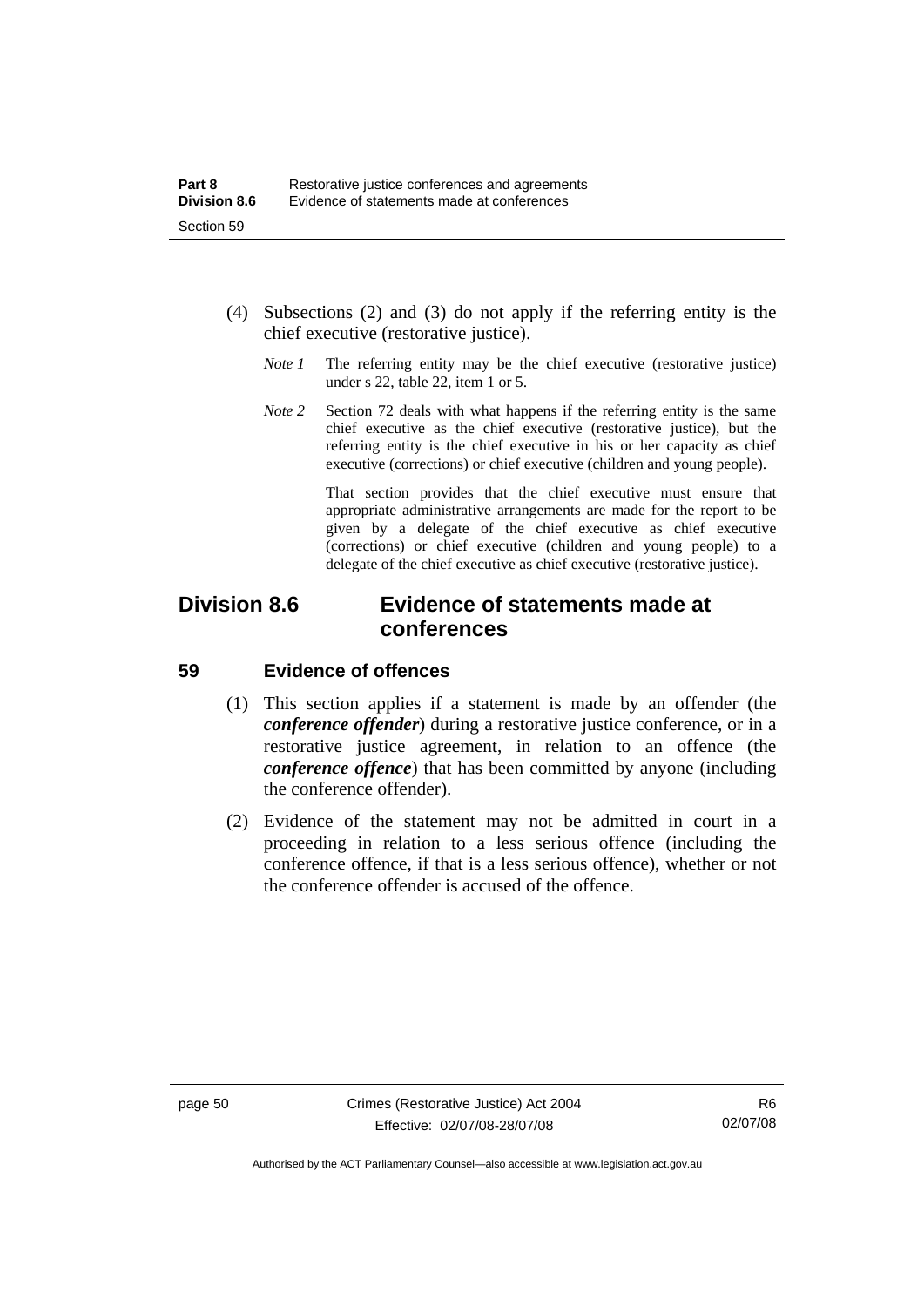- (3) However, subsection (2) does not prevent a court, in sentencing an offender for an offence (whether the offence is a less serious offence or a serious offence), from considering a statement made by the offender during a restorative justice conference, or in a restorative justice agreement, in relation to the offence or any other offence.
	- *Note* There may be circumstances in which evidence of the statement is admissible in court in a proceeding in relation to a serious offence, whether or not the conference offence is a serious offence, or the conference offender is accused of the offence. Territory law that deals generally with the admission of evidence in criminal proceedings would apply.

## **60 Evidence of future offences**

- (1) This section applies if a statement is made by an offender (the *conference offender*) during a restorative justice conference, or in a restorative justice agreement, in relation to an offence (the *conference future offence*) proposed to be committed after the time of the conference or agreement by anyone (including the conference offender).
- (2) This Act does not prevent evidence of the statement being admitted in court in a proceeding in relation to the conference future offence—
	- (a) whether or not the offence is a serious offence; and
	- (b) whether or not the conference offender intends to commit, or is alleged to have committed, the offence.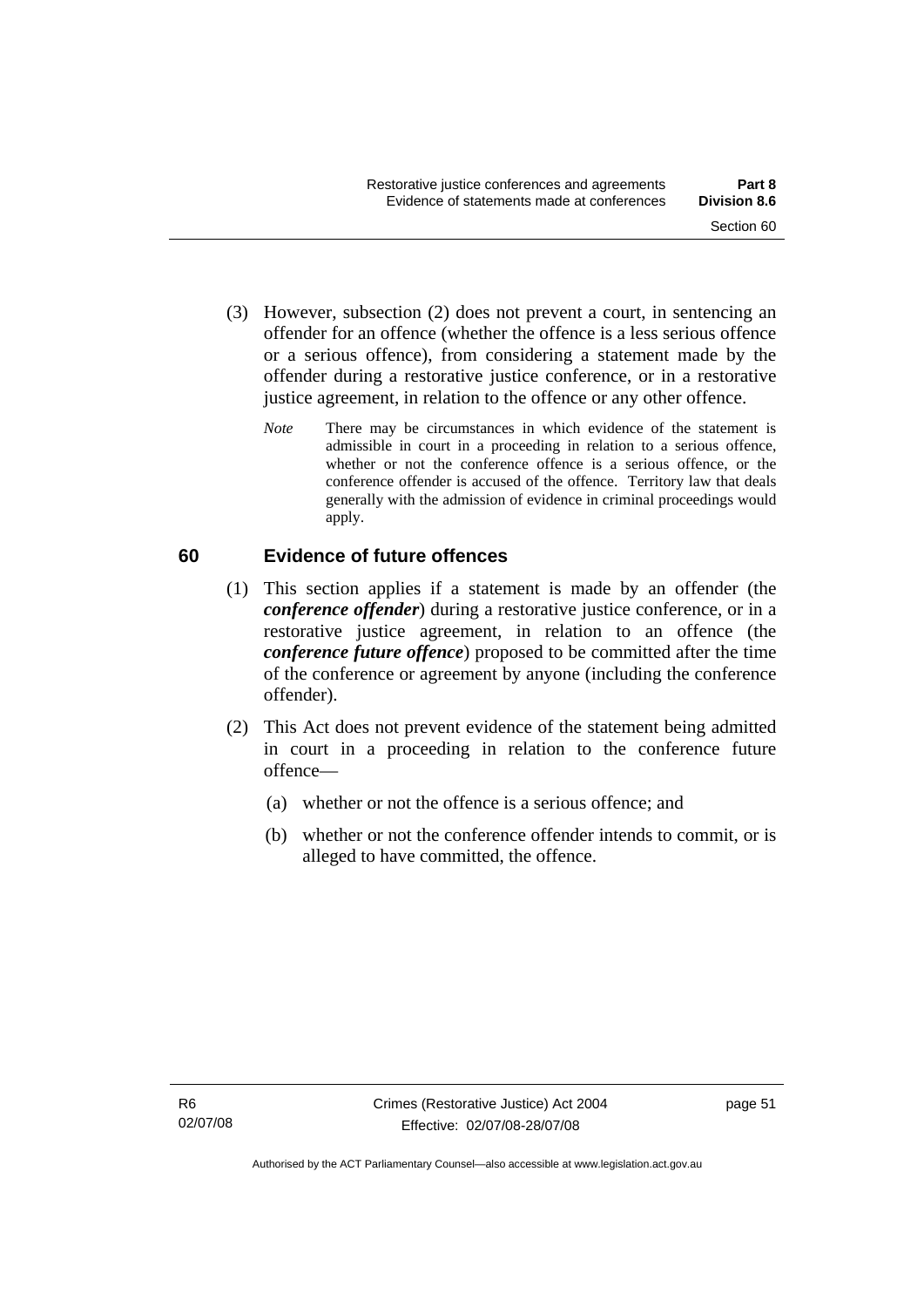## **Part 9 Administration**

## **Division 9.1 General administration**

## **61 Restorative justice guidelines**

- (1) The chief executive may issue guidelines (*restorative justice guidelines*) outlining procedures for the following:
	- (a) the referral of offences for restorative justice, including procedures for making decisions about referrals;
	- (b) the management of restorative justice;
	- (c) the conduct of restorative justice conferences;
	- (d) monitoring the progress of restorative justice;
	- (e) monitoring compliance with restorative justice agreements;
	- (f) any other aspect of the administration of this Act.
- (2) Restorative justice guidelines—
	- (a) may deal with matters also dealt with elsewhere under this Act; but
	- (b) must not be inconsistent with this Act.
- (3) Restorative justice guidelines are disallowable instruments.
	- *Note* A disallowable instrument must be notified, and presented to the Legislative Assembly, under the Legislation Act.
- (4) A referring entity for an offence must comply with the guidelines.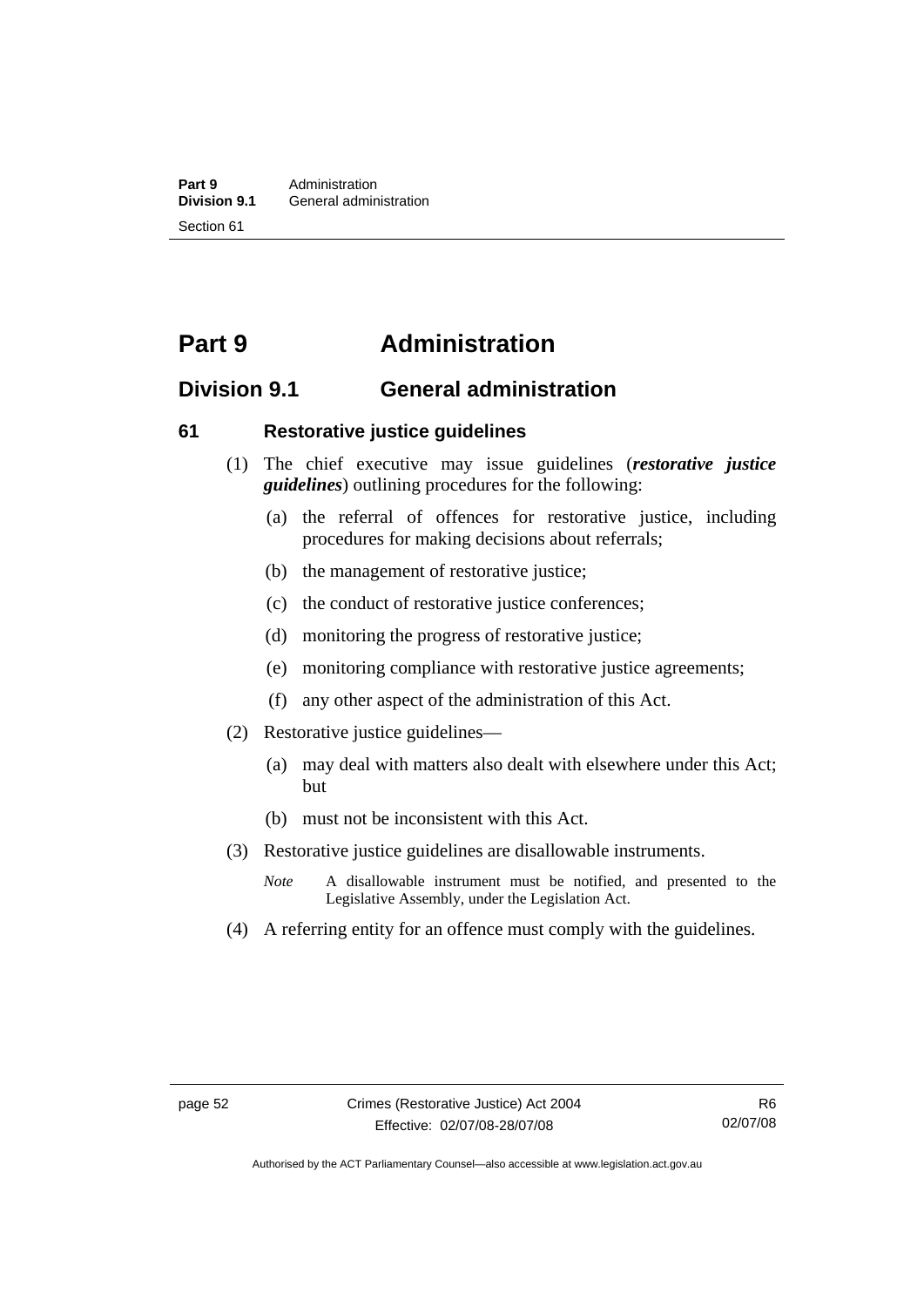## **62 Police participation in restorative justice**

The chief executive may make arrangements with the chief police officer—

- (a) for the participation of police officers in the administration of this Act; and
- (b) for the appointment of police officers to call restorative justice conferences, subject to this Act.

## **63 Information sharing**

- (1) The chief executive may ask a referring entity to give the chief executive information about a victim, the parent of a victim, an offender or anyone else if the information is necessary for the administration of this Act.
- (2) A referring entity must do everything reasonable to comply with a request under subsection (1).

## **64 Secrecy**

(1) In this section:

*secret-keeper* means a person who is exercising, or has exercised, a function under this Act.

#### **Examples**

- 1 a referring entity, or the delegate of a referring entity, if the referring entity or delegate is considering whether to refer an offence for restorative justice
- 2 the chief executive, or a delegate of the chief executive, if the chief executive or delegate is considering whether an offence is suitable for restorative justice, or whether a restorative justice conference for an offence should be called
- 3 the convenor of a restorative justice conference, if the convenor is making preparations for a restorative justice conference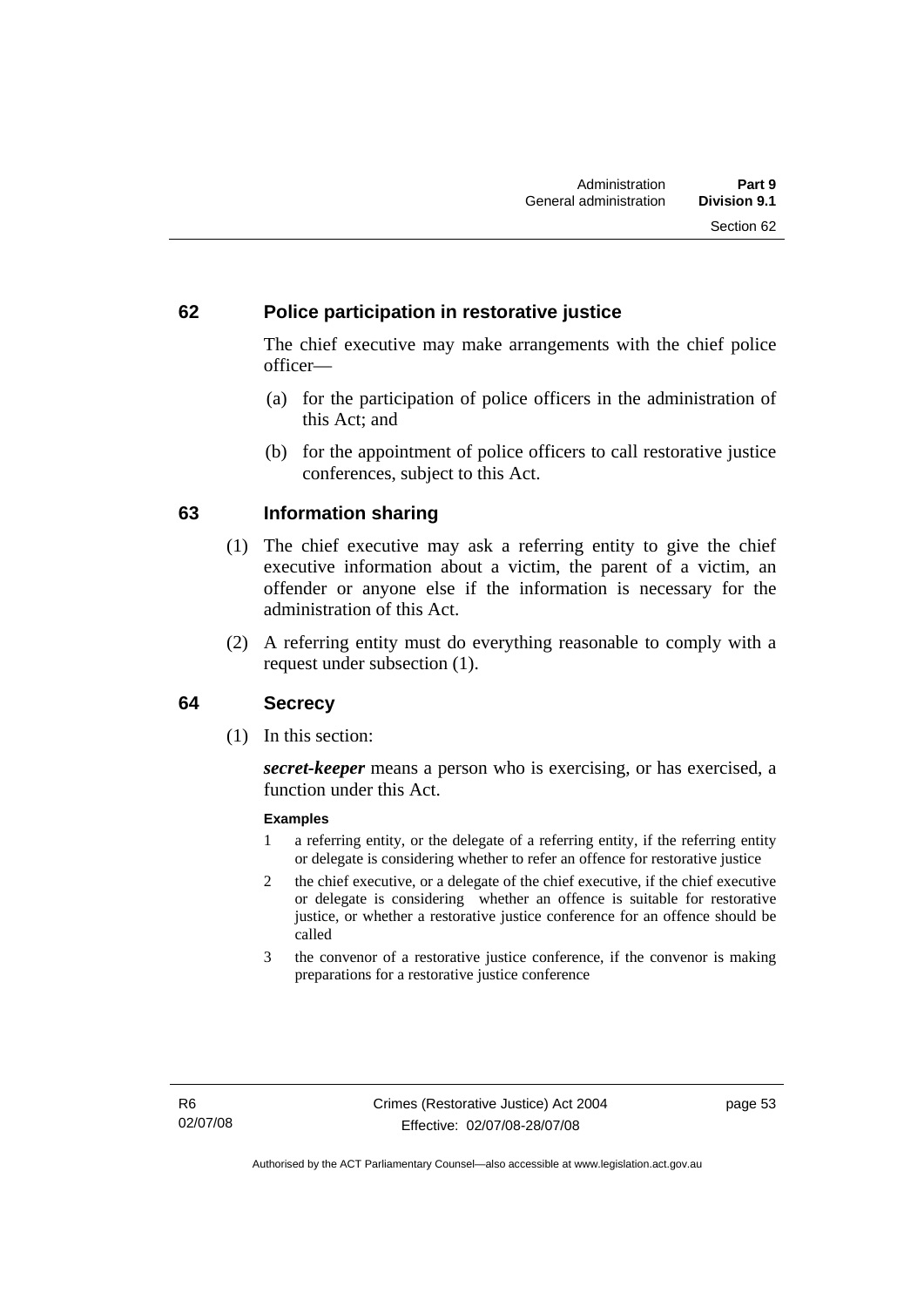- 4 a staff member of an administrative unit, if the staff member is assisting a secret-keeper mentioned in examples 1, 2 or 3 in carrying out the functions mentioned in those examples
- *Note* An example is part of the Act, is not exhaustive and may extend, but does not limit, the meaning of the provision in which it appears (see Legislation Act, s 126 and s 132).

#### *protected information*—

- (a) means information about a person that is disclosed to, or obtained by, a secret-keeper because of the exercise of a function by the secret-keeper under this Act; but
- (b) does not include information in a restorative justice agreement or information disclosing who attended a restorative justice conference.

#### **Examples of protected information**

- 1 information obtained by a referring entity or the chief executive in assessing the eligibility of a victim, parent or offender for restorative justice
- 2 information obtained by the convenor of a restorative justice conference in preparing the conference
- 3 a transcript (or other record) of what is said during a restorative justice conference that is kept by the convenor or the chief executive
- (2) A secret-keeper commits an offence if the secret-keeper—
	- (a) makes a record of protected information; or
	- (b) directly or indirectly discloses or communicates protected information about someone to someone else.

Maximum penalty: 50 penalty units, imprisonment for 6 months or both.

- (3) Subsection (2) does not apply if the record is made, or the information is disclosed or communicated—
	- (a) under this or any other Act; or
	- (b) in relation to the exercise of a function, as a secret-keeper, under this or any other Act.

R6 02/07/08

Authorised by the ACT Parliamentary Counsel—also accessible at www.legislation.act.gov.au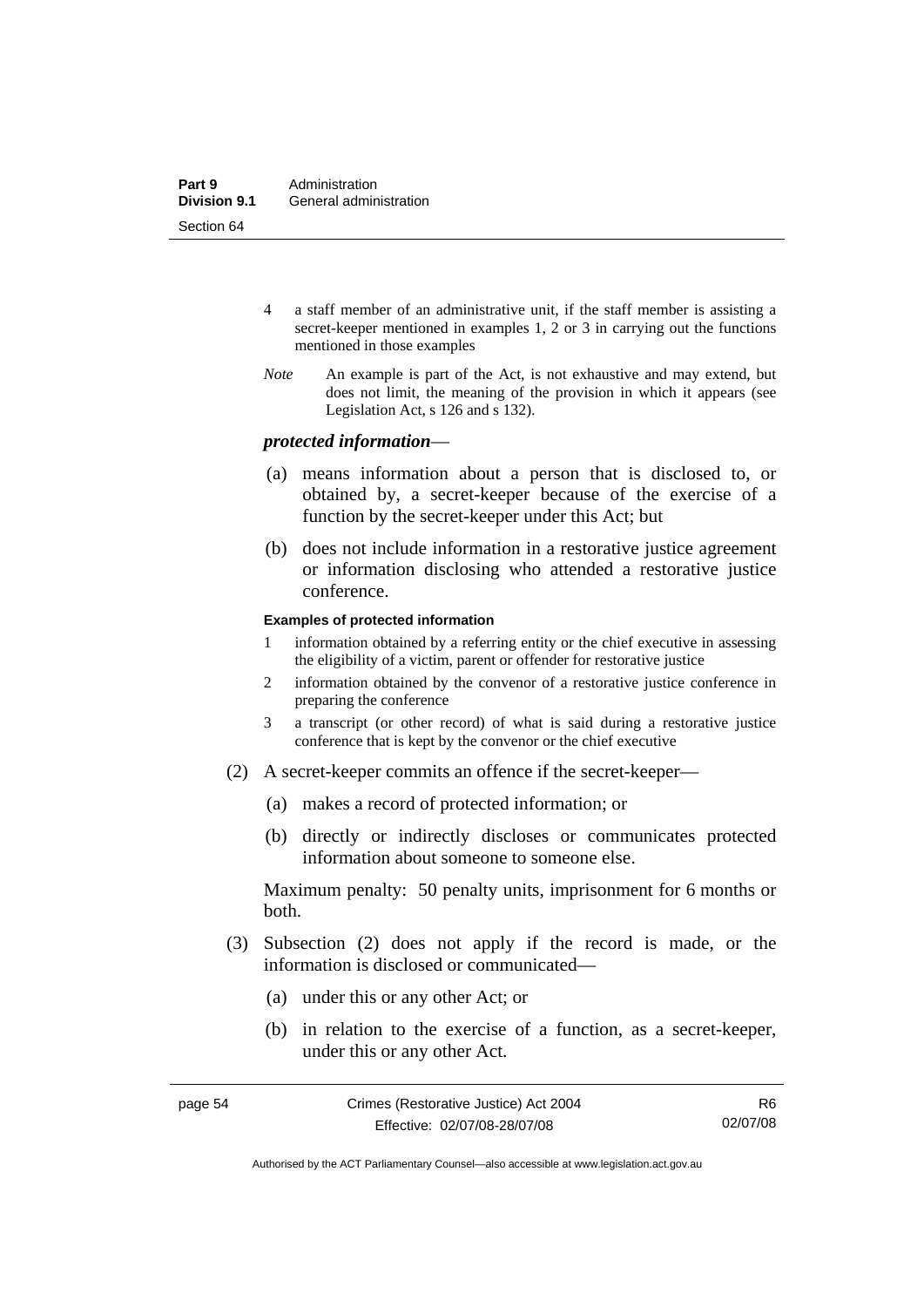- (4) Subsection (2) does not prevent a secret-keeper from divulging or communicating protected information about someone with that person's consent.
- (5) For a civil proceeding, a secret-keeper must not—
	- (a) disclose or communicate protected information to a court; or
	- (b) produce or permit access to a document containing protected information to a court.
- (6) For a criminal proceeding, unless it is necessary to do so to comply with this Act, any other territory law or a law of the Commonwealth, a secret-keeper is not required—
	- (a) to disclose or communicate protected information to a court; or
	- (b) to produce or permit access to a document containing protected information to a court.
	- *Note* The *Freedom of Information Act 1989*, s 38 (Documents to which secrecy provisions of enactments apply) provides that a document is exempt from access requirements under that Act if another Act applies specifically to information of a particular kind in a document and prohibits the disclosure of that information by people mentioned in the other Act. The section is stated to apply whether or not the prohibition is absolute or subject to exceptions or qualification.

## **65 Secrecy about information acquired under other Acts**

- (1) The provisions of another Act imposing restrictions or obligations of secrecy or nondisclosure of information acquired in the administration of that Act apply to a person who, in the exercise of functions under this Act, has access to the information because of the information having been acquired in the administration of the other Act.
- (2) For subsection (1), the person who has access to the information in the exercise of functions under this Act is taken to be a person engaged in the administration of the other Act.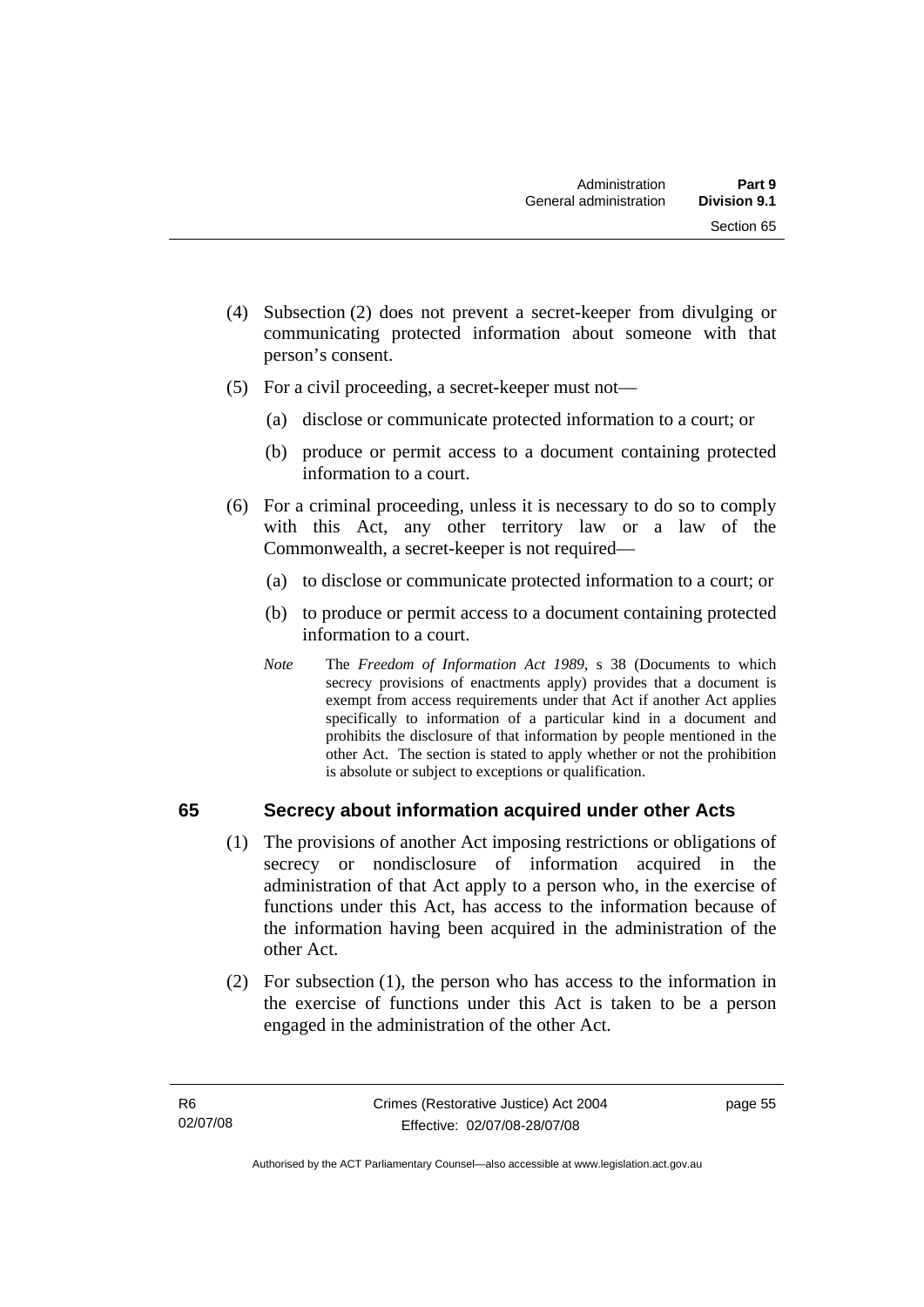- (3) Subsection (1) does not prevent—
	- (a) the giving of access to records under this Act; or
	- (b) the preparation and dissemination of guides and aids to finding information contained in the records.

### **66 Protection from liability**

- (1) A person is not personally liable for anything done or omitted to be done honestly and without negligence—
	- (a) in the exercise of a function under this Act; or
	- (b) in the reasonable belief that the act or omission was in the exercise of a function under this Act.
- (2) Any liability that, apart from subsection (1), would attach to a person attaches instead to the Territory.

## **Division 9.2 Reporting and records**

## **67 Meaning of** *referring entity—***div 9.2**

(1) In this division:

*referring entity*, in relation to an offence—see section 22.

 (2) However, if an offence is referred for restorative justice by a court in making a sentence-related order, *referring entity* means the chief executive (corrections).

## **68 Quarterly reporting by chief executive**

- (1) This section applies in relation to a quarter of a year if—
	- (a) an offence is referred for restorative justice before the start of, or during, the quarter; and
	- (b) restorative justice—
		- (i) has not ended for the offence; or

Authorised by the ACT Parliamentary Counsel—also accessible at www.legislation.act.gov.au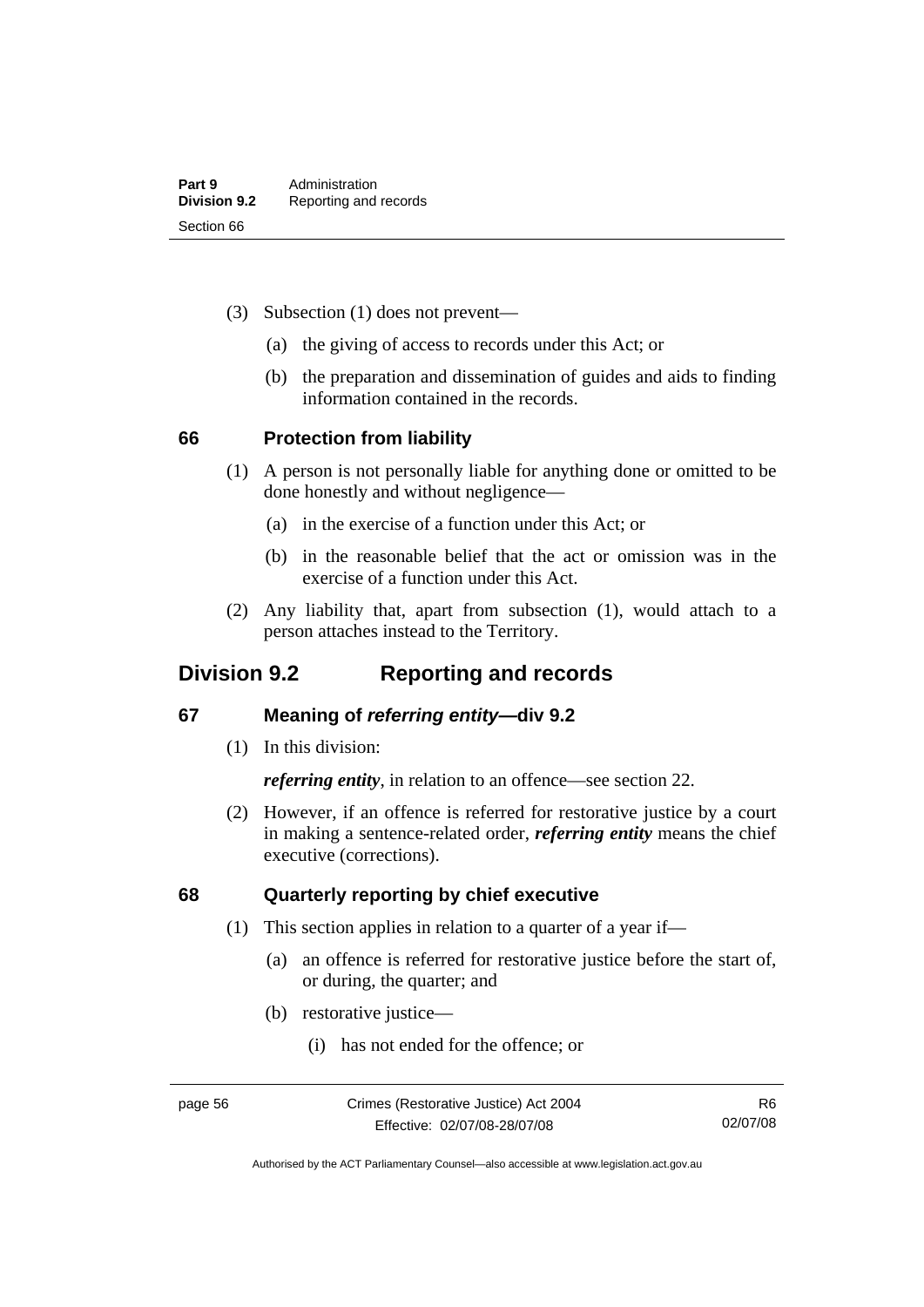- (ii) ended for the offence during the quarter.
- *Note Quarter* is defined in the Legislation Act, dict, pt 1 to mean the 3 months following 1 January, 1 April, 1 July or 1 October in any year.
- (2) Within 7 days after the last day of the quarter, the chief executive (restorative justice) must report to the referring entity on the progress of restorative justice for the offence during the quarter.
	- *Note* Section 72 deals with what happens if the referring entity is the same chief executive as the chief executive (restorative justice), but the referring entity is the chief executive in his or her capacity as chief executive (corrections) or chief executive (children and young people).

 That section provides that the chief executive must ensure that appropriate administrative arrangements are made for the report to be given by a delegate of the chief executive as chief executive (restorative justice) to a delegate of the chief executive as chief executive (corrections) or chief executive (children and young people).

- (3) This section does not apply if the referring entity is the chief executive (restorative justice).
	- *Note* The referring entity may be the chief executive (restorative justice) under table 22, item 1 or 5.
- (4) In this section:

*ends*—restorative justice *ends* for an offence if—

- (a) the chief executive decides that restorative justice is not suitable for the offence; or
- (b) the convenor of a restorative justice conference for the offence discontinues the conference under section 47; or
- (c) a restorative justice conference for the offence is concluded.
- *Note Restorative justice* means the process of restorative justice provided under this Act, including a restorative justice conference (see s 10). Restorative justice, apart from the process provided under this Act that is mentioned in the definition, does not necessarily end as provided in the definition of *ends* for this section.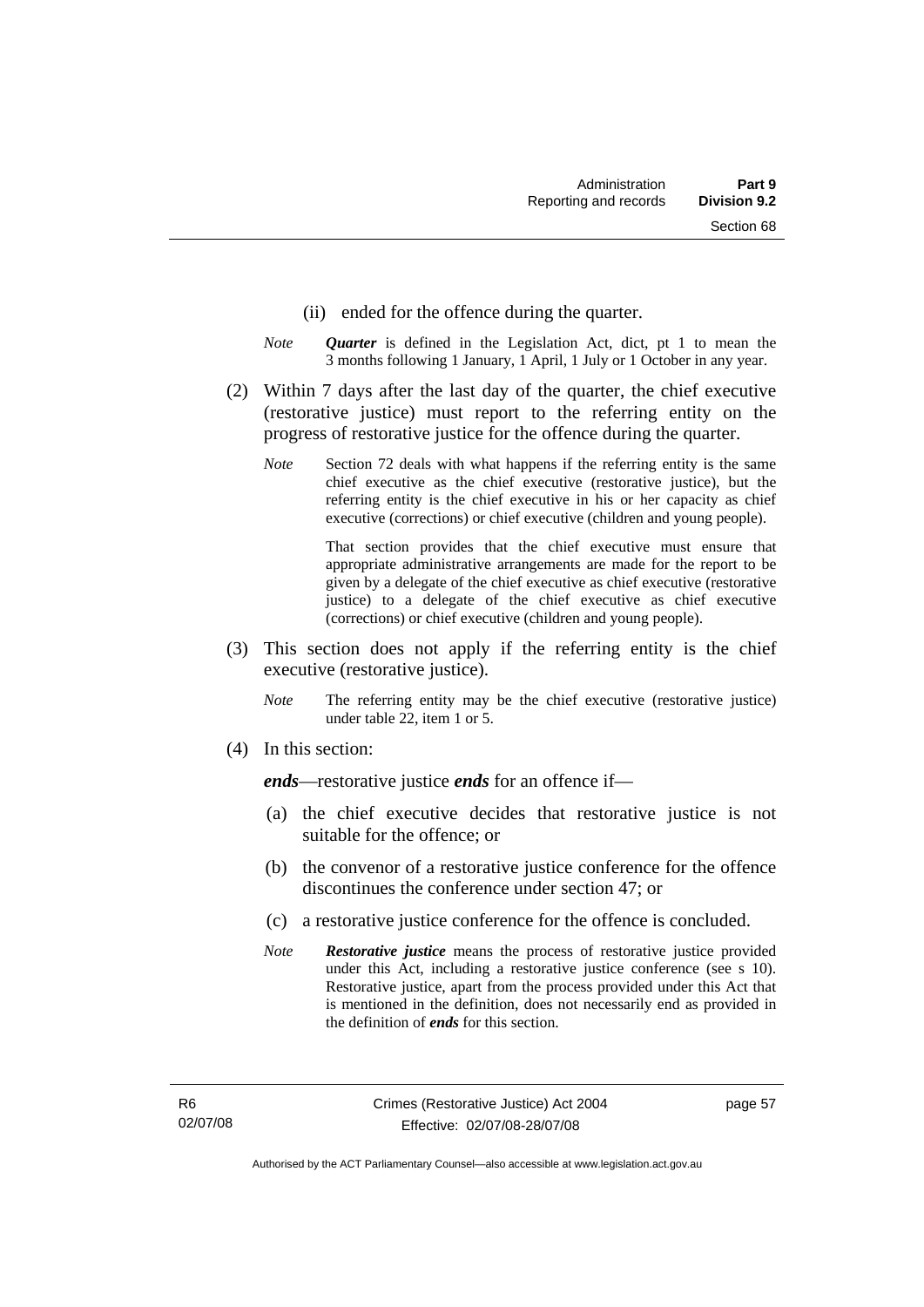## **69 Record-keeping by referring entities**

- (1) If an offence is referred to the chief executive for restorative justice, the referring entity must ensure that appropriate records are kept in relation to—
	- (a) the circumstances in which the referral was made; and
	- (b) the progress of restorative justice for the offence; and
	- (c) the outcome of restorative justice for the offence.
- (2) The referring entity must also ensure that a copy of any restorative justice agreement for the offence (as amended, if at all, under section 55) is kept as part of the records.
- (3) The records mentioned in subsection (1) must be kept as part of the administrative or court records normally kept by the referring entity in relation to the offence.

## **70 Record-keeping by chief executive**

- (1) The chief executive must keep records of—
	- (a) each referral of an offence to the chief executive for restorative justice; and
	- (b) any assessment of suitability for restorative justice under part 7, whether because of a referral of an offence for restorative justice or in other circumstances; and
	- (c) each offence for which a restorative justice conference is called; and
	- (d) each restorative justice conference that is conducted; and
	- (e) each restorative justice conference that is cancelled or discontinued; and
	- (f) each restorative justice agreement that is reached at a conference; and

Authorised by the ACT Parliamentary Counsel—also accessible at www.legislation.act.gov.au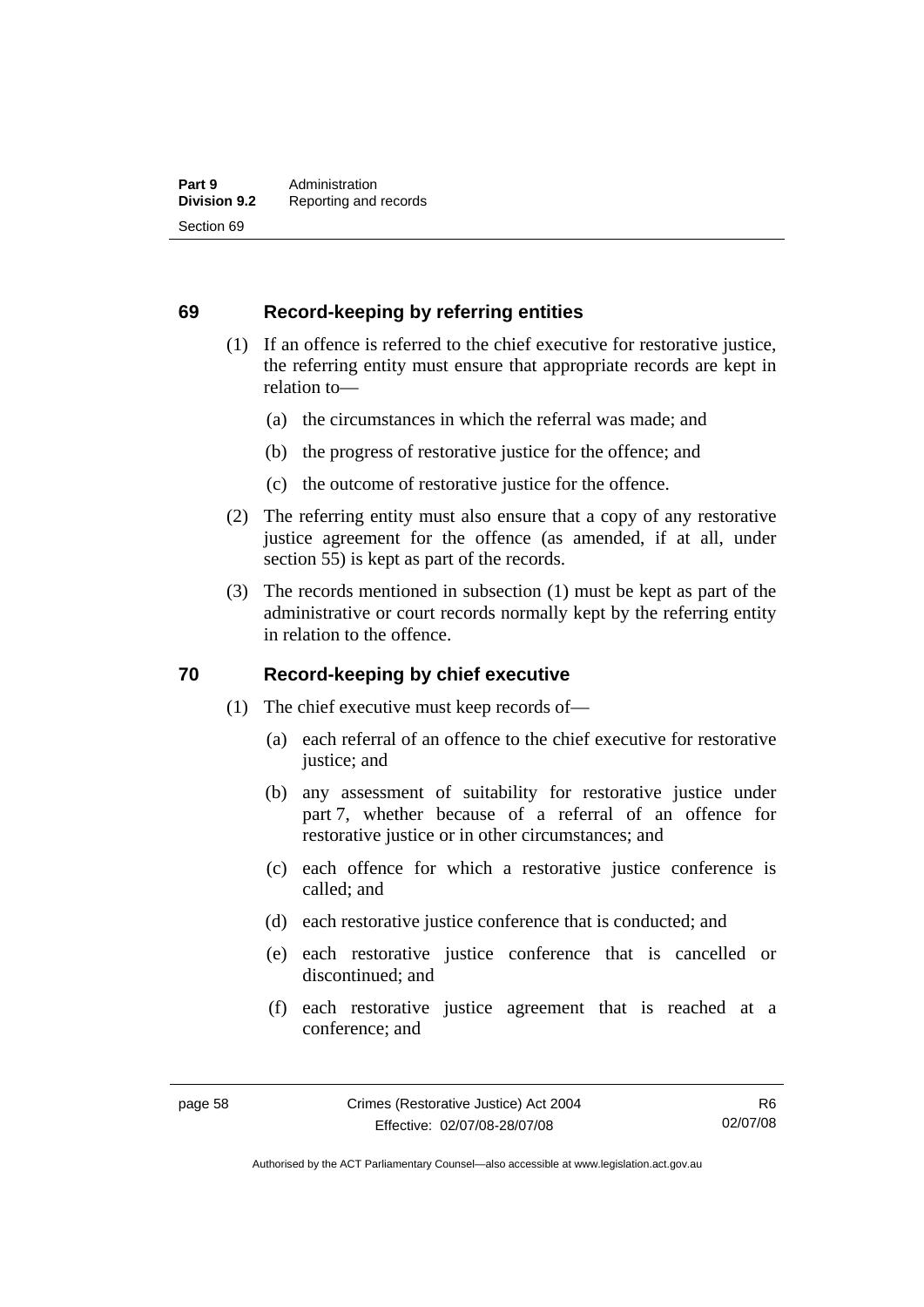- (g) the offender's compliance with each restorative justice agreement.
- (2) The records mentioned in subsection (1) (g) must be kept in consultation with the relevant referring entity.
- (3) A record of an offence for which a restorative justice agreement is reached must include a copy of the restorative justice agreement (as amended, if at all, under section 55).

## **71 Restorative justice database**

- (1) The chief executive must ensure that a database is kept of information in the records required to be kept under section 70 to enable research, analysis and evaluation of restorative justice.
- (2) The database must be kept as required by regulation.
- (3) A regulation made for this section—
	- (a) may allow access to the information in the database by anyone for research, analysis and evaluation of restorative justice; but
	- (b) must not allow access to the information in the database in any form that would allow the identity of anyone taking part in restorative justice to be worked out.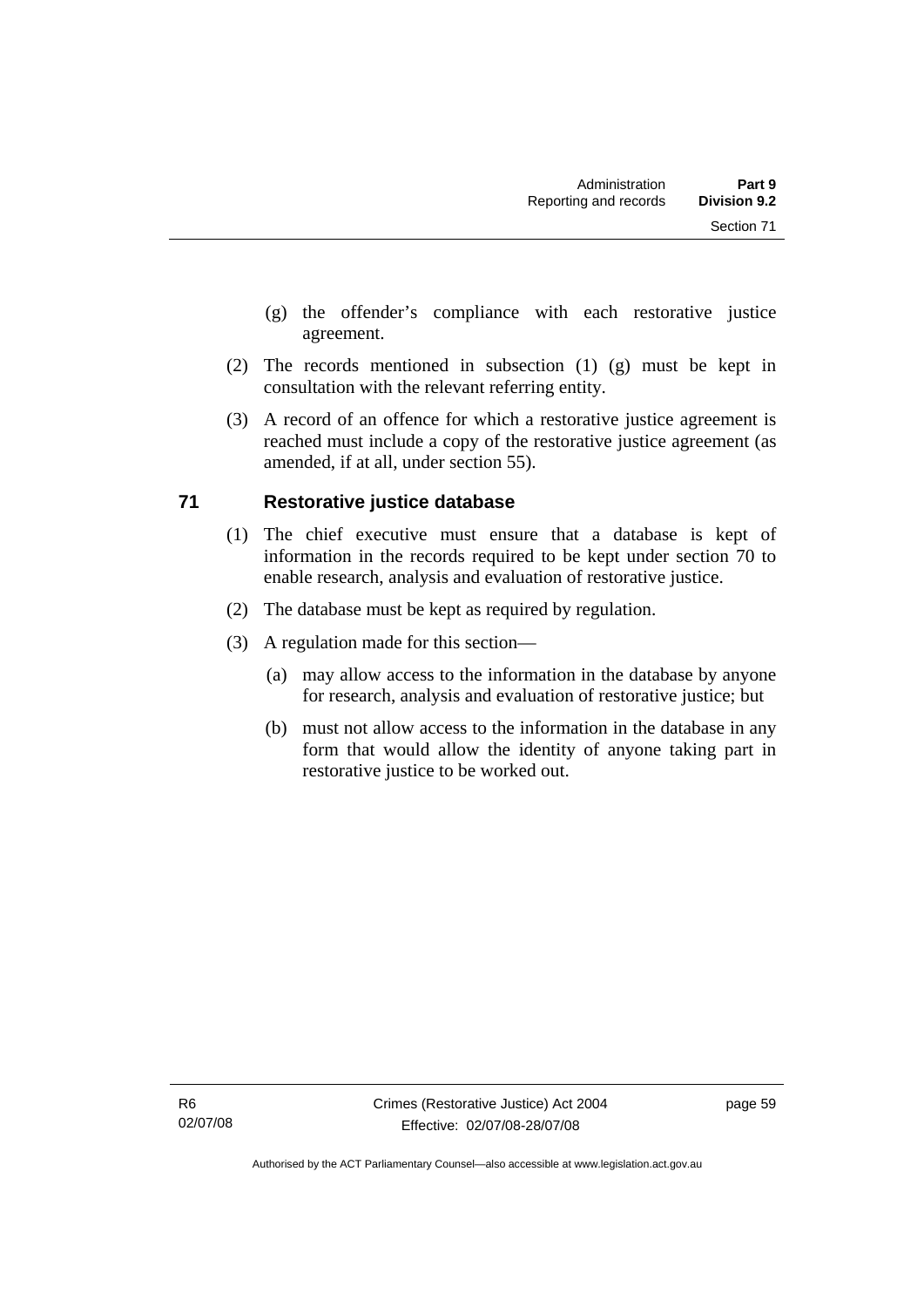#### **Part 10** Miscellaneous

Section 72

## **Part 10 Miscellaneous**

#### **72 Exercise of functions by chief executive**

- (1) This section applies if—
	- (a) section 23, section 57, section 58 or section 68 requires a chief executive, in the chief executive's capacity as responsible for a particular matter (the *first capacity*) to give a referral or report to a chief executive, in the chief executive's capacity as responsible for another matter (the *second capacity*); and
	- (b) a single chief executive acts in both the first and second capacities.
- (2) A chief executive mentioned in subsection (1) must ensure that administrative arrangements are made for a delegate of the chief executive in the first capacity to give the referral or report to a delegate of the chief executive in the second capacity who is a different person from the delegate in the first capacity.

#### **Example**

Pat has been found guilty of an offence but, without convicting Pat, the court makes a good behaviour order under the *Crimes (Sentencing) Act 2005*, section 17 (Non-conviction orders—general). The offence is referred for restorative justice by the chief executive (corrections).

After a restorative justice conference, Pat enters into a restorative justice agreement with the victim of the offence. Under the agreement, Pat promises to attend a rehabilitation program on a particular night of the week for 3 months. However, after 2 weeks, Pat breaches the agreement by stopping to attend the program.

The chief executive (restorative justice) becomes aware of the breach of the agreement. Under section 57 (2), the chief executive (restorative justice) must report the breach to the referring entity, the chief executive (corrections). However, the chief executive (restorative justice) is the same person as the chief executive (corrections).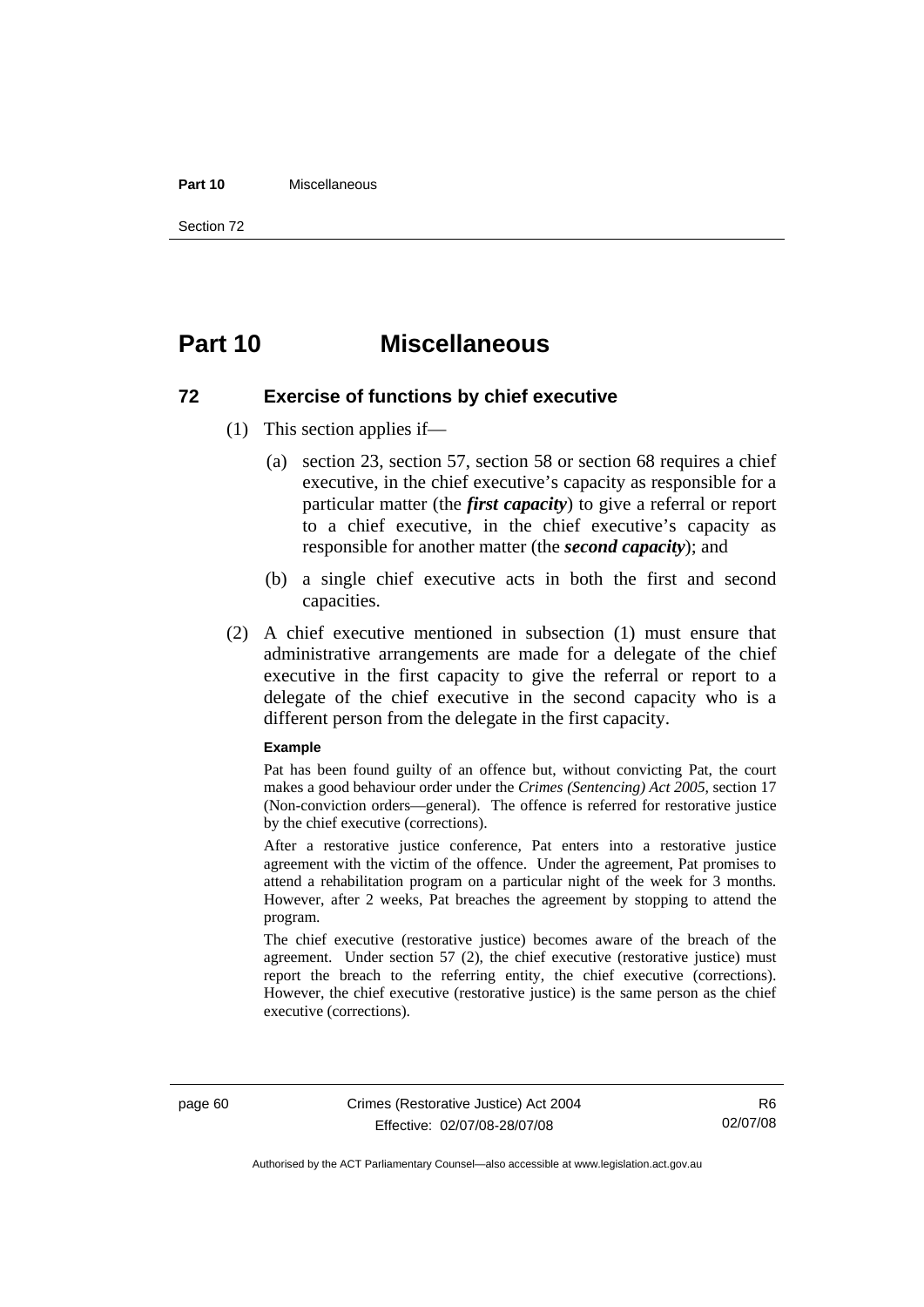This section requires the chief executive to ensure that administrative arrangements are made for the report to be given by a delegate of the chief executive in the chief executive's capacity as administering this Act to someone else who is a delegate of the chief executive in the chief executive's capacity as administering sentence-related orders such as the order for Pat.

*Note* An example is part of the Act, is not exhaustive and may extend, but does not limit, the meaning of the provision in which it appears (see Legislation Act, s 126 and s 132).

## **73 Approved forms**

- (1) The Minister may, in writing, approve forms for this Act.
- (2) If the Minister approves a form for a particular purpose, the form must be used for that purpose.
	- *Note* For other provisions about forms, see the Legislation Act, s 255.
- (3) An approved form is a notifiable instrument.

*Note* A notifiable instrument must be notified under the Legislation Act.

### **74 Regulation-making power**

- (1) The Executive may make regulations for this Act.
	- *Note* A regulation must be notified, and presented to the Legislative Assembly, under the Legislation Act.
- (2) Without limiting subsection (1), a regulation may make provision in relation to the following:
	- (a) referring entities for table 22, item 6;
	- (b) the qualifications and experience of convenors, for section 40 (2) (a);
	- (c) the functions of convenors, for section 41 (1) (k);
	- (d) the keeping of a database of restorative justice information, for section 71.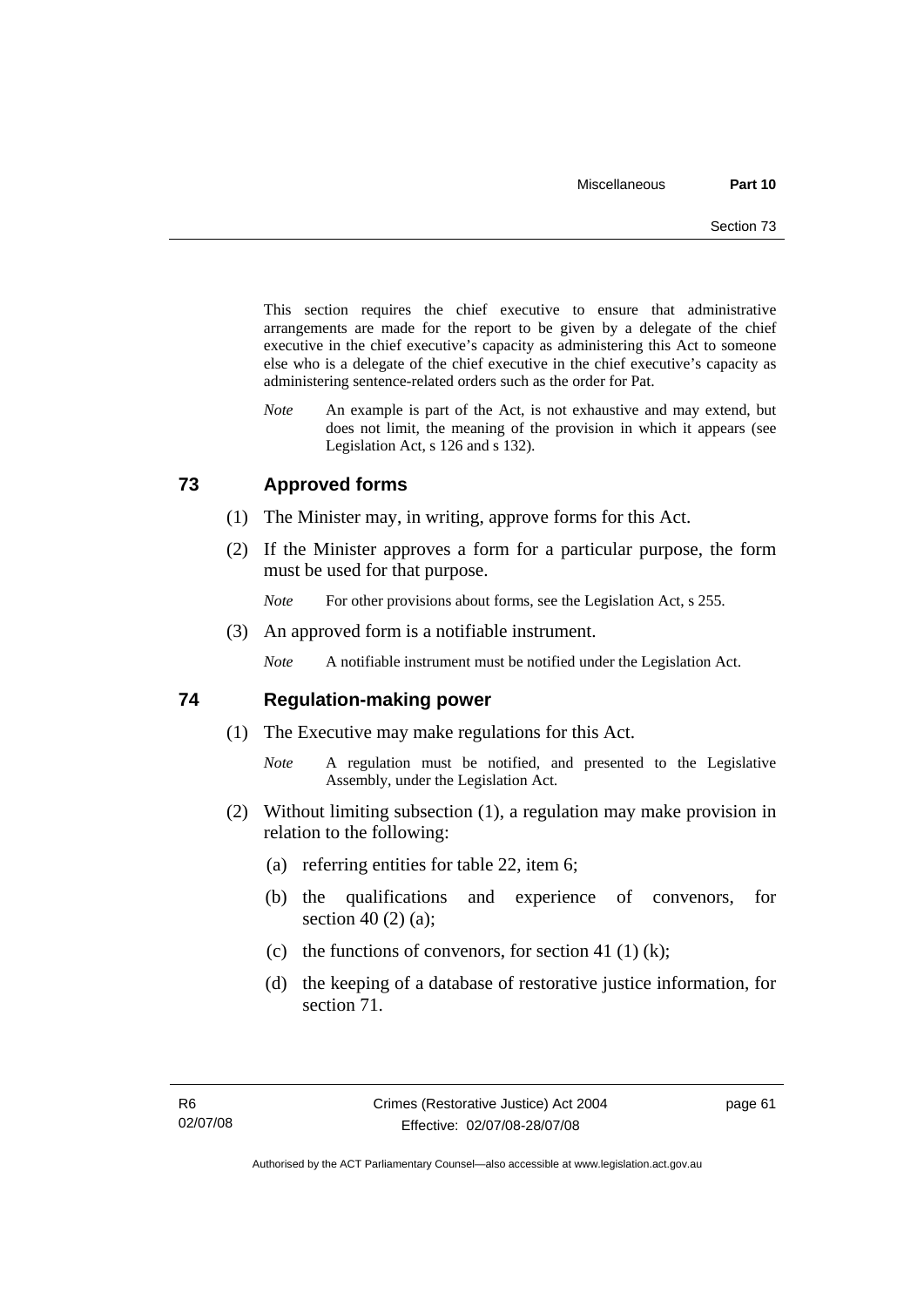# **Dictionary**

(see s 3)

*Note 1* The Legislation Act contains definitions and other provisions relevant to this Act.

*Note 2* For example, the Legislation Act, dict, pt 1 defines the following terms:

- ACT
- adult
- amend
- chief executive (see s 163)
- chief police officer
- child
- Childrens Court
- director of public prosecutions (or DPP)
- domestic partner (see s 169 (1))
- found guilty (of an offence)
- Legislative Assembly
- **Magistrates Court**
- property
- quarter
- sentence administration board
- sitting day
- Supreme Court
- the Territory.

*adult offender*—see section 12.

*chief executive (children and young people)*—see section 22 (2).

*chief executive (corrections)*—see section 22 (2).

*chief executive (restorative justice)*—see section 22 (2).

*Note* If this Act refers simply to *the chief executive*, this is a reference to the chief executive of the administrative unit responsible for the administration of this Act (see Legislation Act, s 163).

| page 62 | Crimes (Restorative Justice) Act 2004 | R6       |
|---------|---------------------------------------|----------|
|         | Effective: 02/07/08-28/07/08          | 02/07/08 |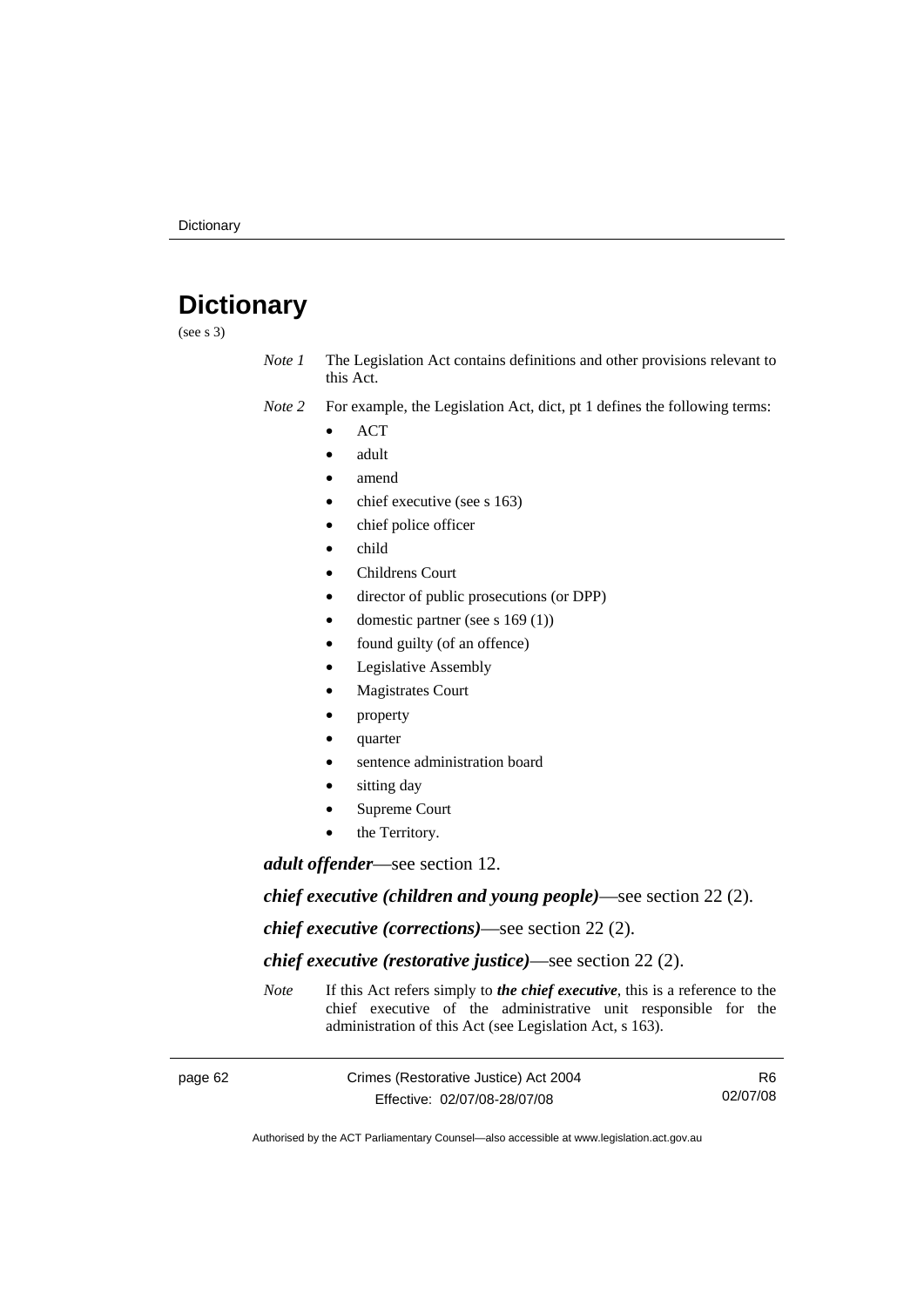*child victim*—see section 11.

*commission*, of an offence that is alleged to have been committed see section 12.

*convenor* means a person appointed as a convenor for part 8 (Restorative justice conferences and agreements) under section 40.

*court referral order*—see section 27 (2) (Referral during court proceeding).

*domestic violence offence*—see section 12.

*eligible offender*—see section 19.

*eligible parent*—see section 18.

*eligible victim*—see section 17.

*less serious offence*— see section 12.

*objects*, of this Act—see section 6.

*offence*—see section 12.

*offender*—see section 12.

*parent*—see section 11.

*personal characteristics*, of a victim, parent of a victim, or offender, for part 7 (Suitability for restorative justice)—see section 29.

*referred*—see section 10.

*referring entity*—

- (a) see section 22; but
- (b) for part 8 (Restorative justice conferences and agreements) see section 38; and
- (c) for division 9.2 (Reporting and records)—see section 67.

*required participant*, in a restorative justice conference, for part 8 (Restorative justice conferences and agreements)—see section 42.

page 63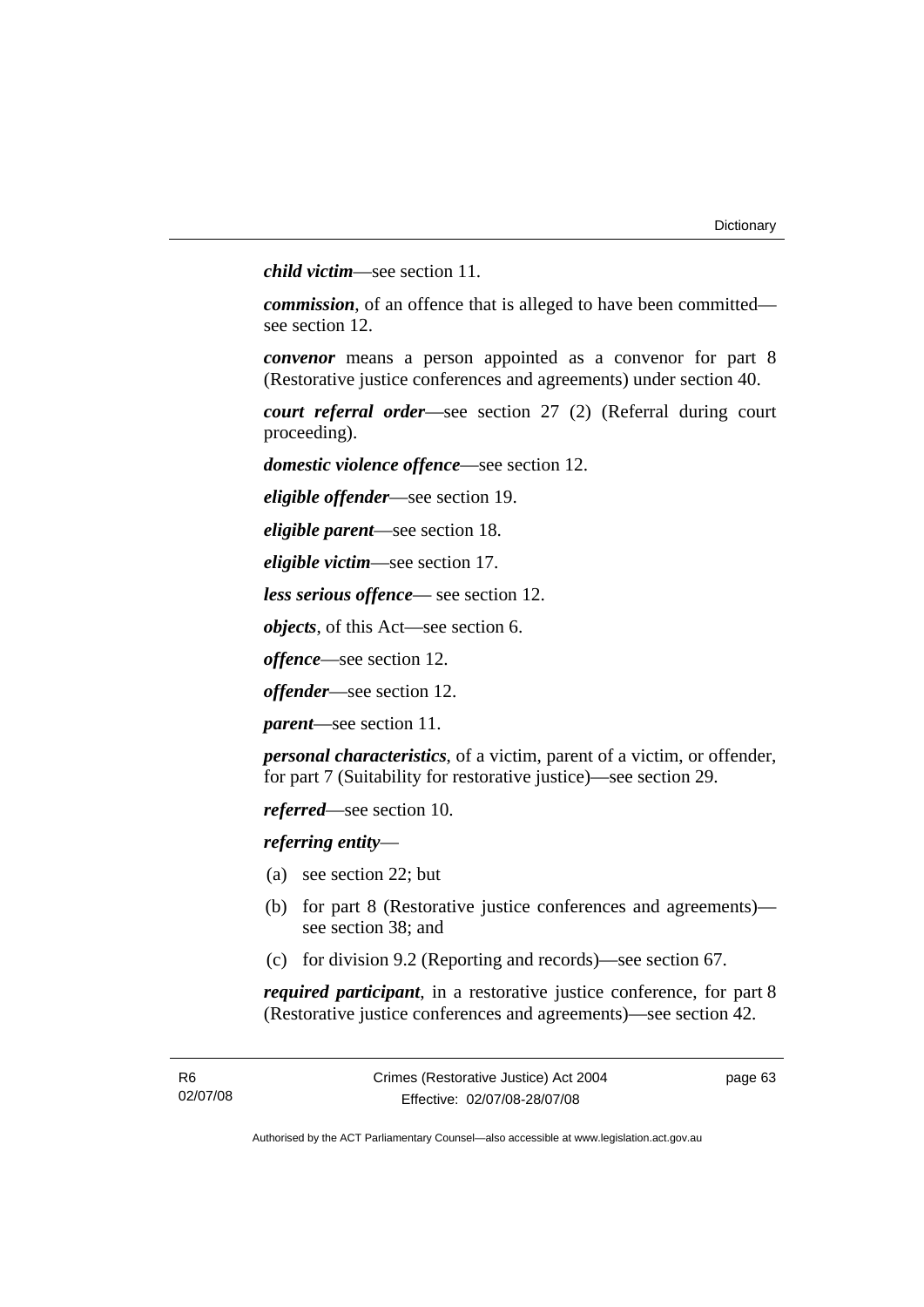*restorative justice*—see section 10.

*restorative justice agreement*—see section 50 (Agreement as object of conference).

*restorative justice conference* means a conference called for part 8 (Restorative justice conferences and agreements).

*restorative justice guidelines*—see section 61.

*section 24 referral conditions*—see section 24 (Referral power).

*sentence-related order*, for an offender who is found guilty of an offence—see section 13.

*serious offence*—see section 12.

*substitute participant*, for part 8 (Restorative justice conferences and agreements)—see section 43.

*suitable*—section 10.

*suitable parent*—see section 35.

*suitable victim*—see section 34.

*victim*—see section 11.

*young offender*—see section 12.

page 64 Crimes (Restorative Justice) Act 2004 Effective: 02/07/08-28/07/08

R6 02/07/08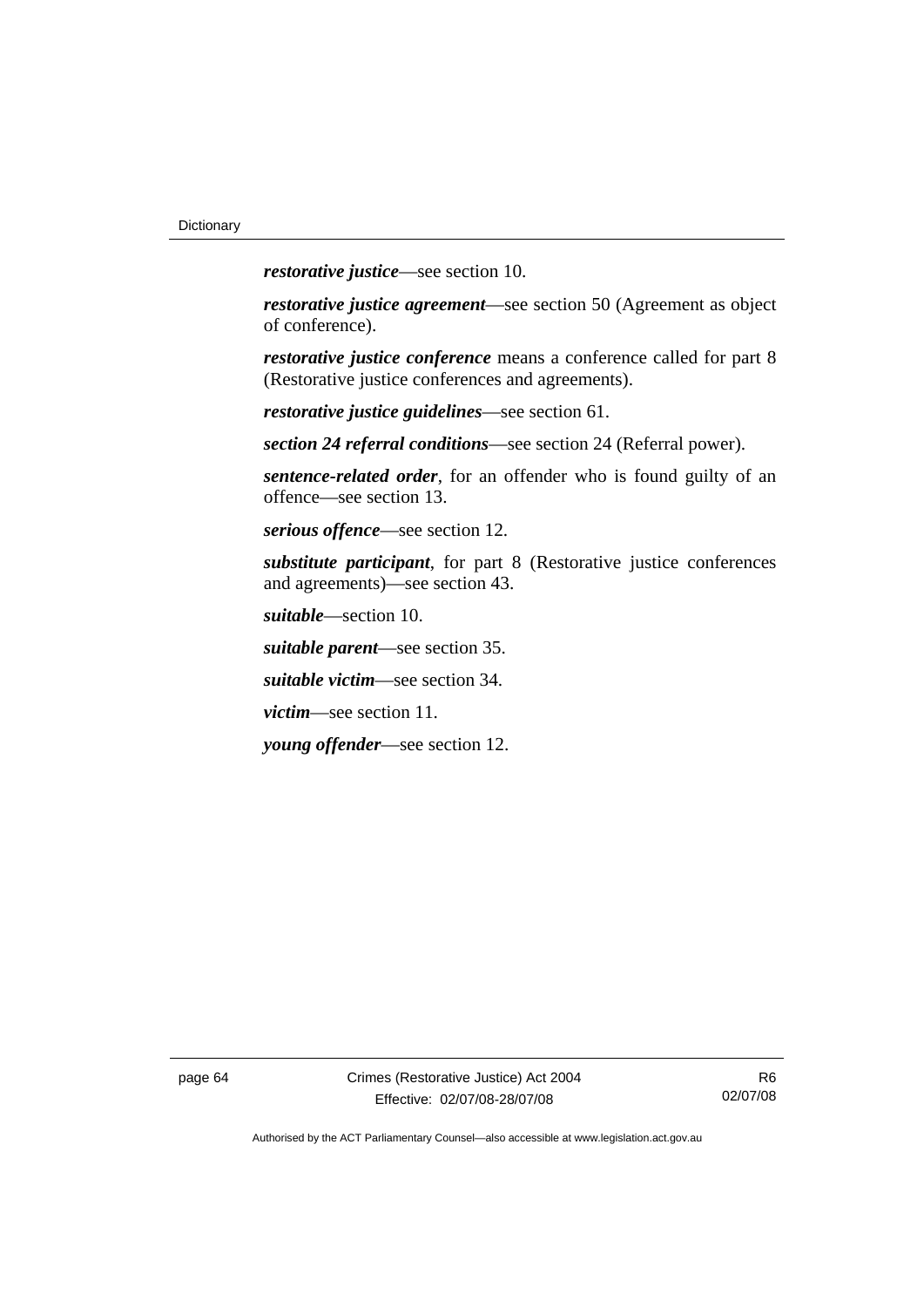# **Endnotes**

# **1 About the endnotes**

Amending and modifying laws are annotated in the legislation history and the amendment history. Current modifications are not included in the republished law but are set out in the endnotes.

Not all editorial amendments made under the *Legislation Act 2001*, part 11.3 are annotated in the amendment history. Full details of any amendments can be obtained from the Parliamentary Counsel's Office.

Uncommenced amending laws and expiries are listed in the legislation history and the amendment history. These details are underlined. Uncommenced provisions and amendments are not included in the republished law but are set out in the last endnote.

If all the provisions of the law have been renumbered, a table of renumbered provisions gives details of previous and current numbering.

The endnotes also include a table of earlier republications.

| $am = amended$                                      | $ord = ordinance$                         |  |
|-----------------------------------------------------|-------------------------------------------|--|
| $amdt = amendment$                                  | $orig = original$                         |  |
| $ch = chapter$                                      | par = paragraph/subparagraph              |  |
| $def = definition$                                  | $pres = present$                          |  |
| $dict = dictionary$                                 | $prev = previous$                         |  |
| $disallowed = disallowed by the Legislative$        | $(\text{prev}) = \text{previously}$       |  |
| Assembly                                            | $pt = part$                               |  |
| $div = division$                                    | $r = rule/subrule$                        |  |
| $exp = expires/expired$                             | $remum = renumbered$                      |  |
| $Gaz = qazette$                                     | $reloc = relocated$                       |  |
| $hdg =$ heading                                     | $R[X]$ = Republication No                 |  |
| $IA = Interpretation Act 1967$                      | $RI = reissue$                            |  |
| $ins = inserted/added$<br>$s = section/subsection$  |                                           |  |
| $LA =$ Legislation Act 2001<br>$sch = schedule$     |                                           |  |
| $LR =$ legislation register<br>$sdiv = subdivision$ |                                           |  |
| $LRA =$ Legislation (Republication) Act 1996        | $sub =$ substituted                       |  |
| $mod = modified/modification$                       | $SL = Subordinate$ Law                    |  |
| $o = order$                                         | underlining = whole or part not commenced |  |
| $om = omitted/repealed$                             | or to be expired                          |  |
|                                                     |                                           |  |

## **2 Abbreviation key**

R6 02/07/08 Crimes (Restorative Justice) Act 2004 Effective: 02/07/08-28/07/08

page 65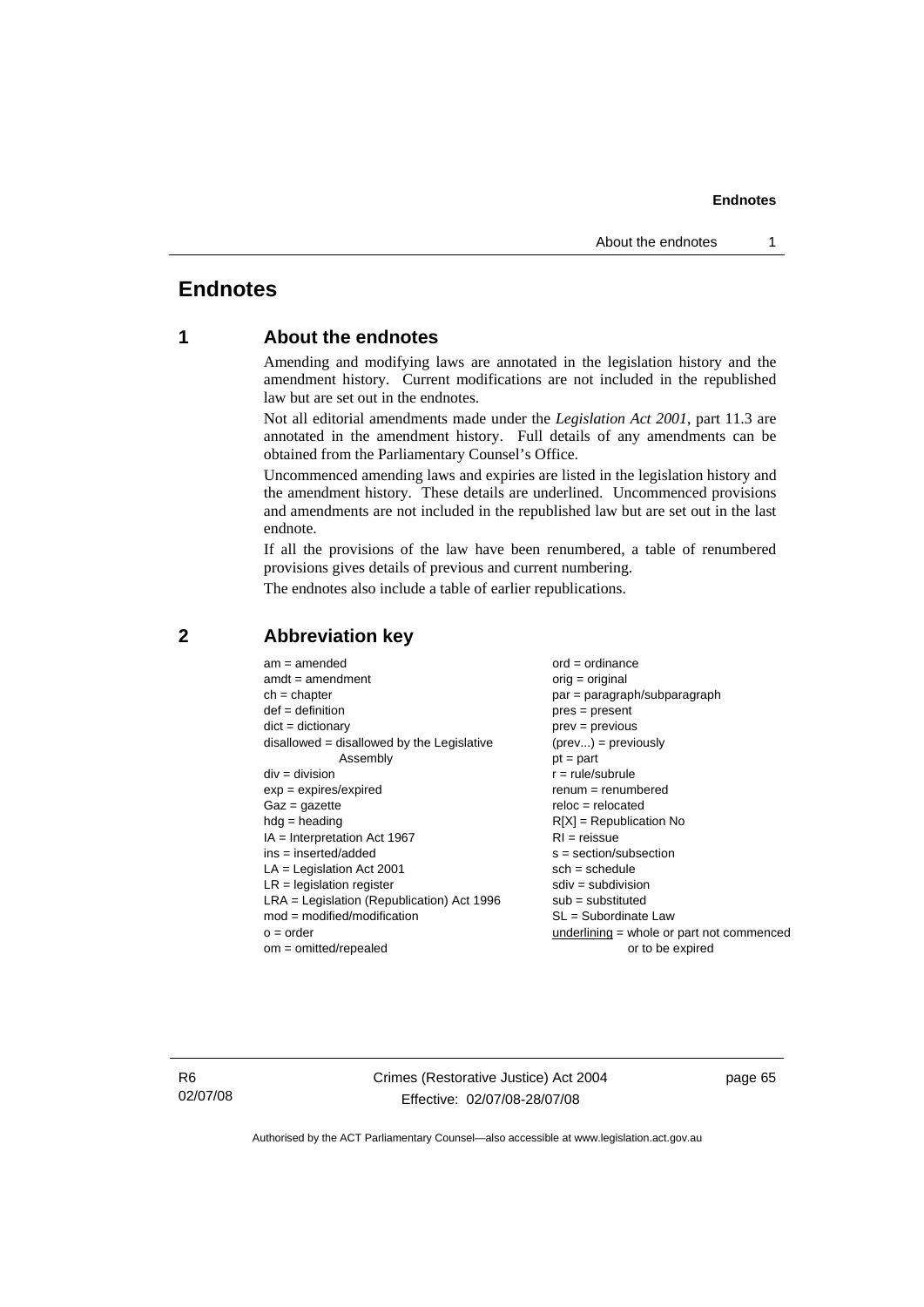3 Legislation history

# **3 Legislation history**

### **Crimes (Restorative Justice) Act 2004 A2004-65**

notified LR 6 September 2004

s 1, s 2 commenced 6 September 2004 (LA s 75 (1))

remainder commenced 31 January 2005 (s 2 and CN2004-28)

as amended by

## **Domestic Violence and Protection Orders Amendment Act 2005 A2005-13 sch 1 pt 1.5**

notified LR 24 March 2005 s 1, s 2 commenced 24 March 2005 (LA s 75 (1)) sch 1 pt 1.5 commenced 25 March 2005 (s 2)

### **Justice and Community Safety Legislation Amendment Act 2005 (No 4) A2005-60 sch 1 pt 1.12**

notified LR 1 December 2005

s 1, s 2 taken to have commenced 23 November 2005 (LA s 75 (2)) sch 1 pt 1.12 commenced 22 December 2005 (s 2 (4))

#### **Civil Unions Act 2006 A2006-22 sch 1 pt 1.8**

notified LR 19 May 2006 s 1, s 2 commenced 19 May 2006 (LA s 75 (1))

sch 1 pt 1.8 never commenced

*Note* Act repealed by disallowance 14 June 2006 (see Cwlth Gaz 2006 No S93)

## **Sentencing Legislation Amendment Act 2006 A2006-23 sch 1 pt 1.10**  notified LR 18 May 2006

s 1, s 2 commenced 18 May 2006 (LA s 75 (1)) sch 1 pt 1.10 commenced 2 June 2006 (s 2 (1) and see Crimes (Sentence Administration) Act 2005 A2005-59 s 2, Crimes (Sentencing) Act 2005 A2005-58, s 2 and LA s 79)

## **Statute Law Amendment Act 2007 A2007-3 sch 3 pt 3.26**  notified LR 22 March 2007

s 1, s 2 taken to have commenced 1 July 2006 (LA s 75 (2)) sch 3 pt 3.26 commenced 12 April 2007 (s 2 (1))

page 66 Crimes (Restorative Justice) Act 2004 Effective: 02/07/08-28/07/08

R6 02/07/08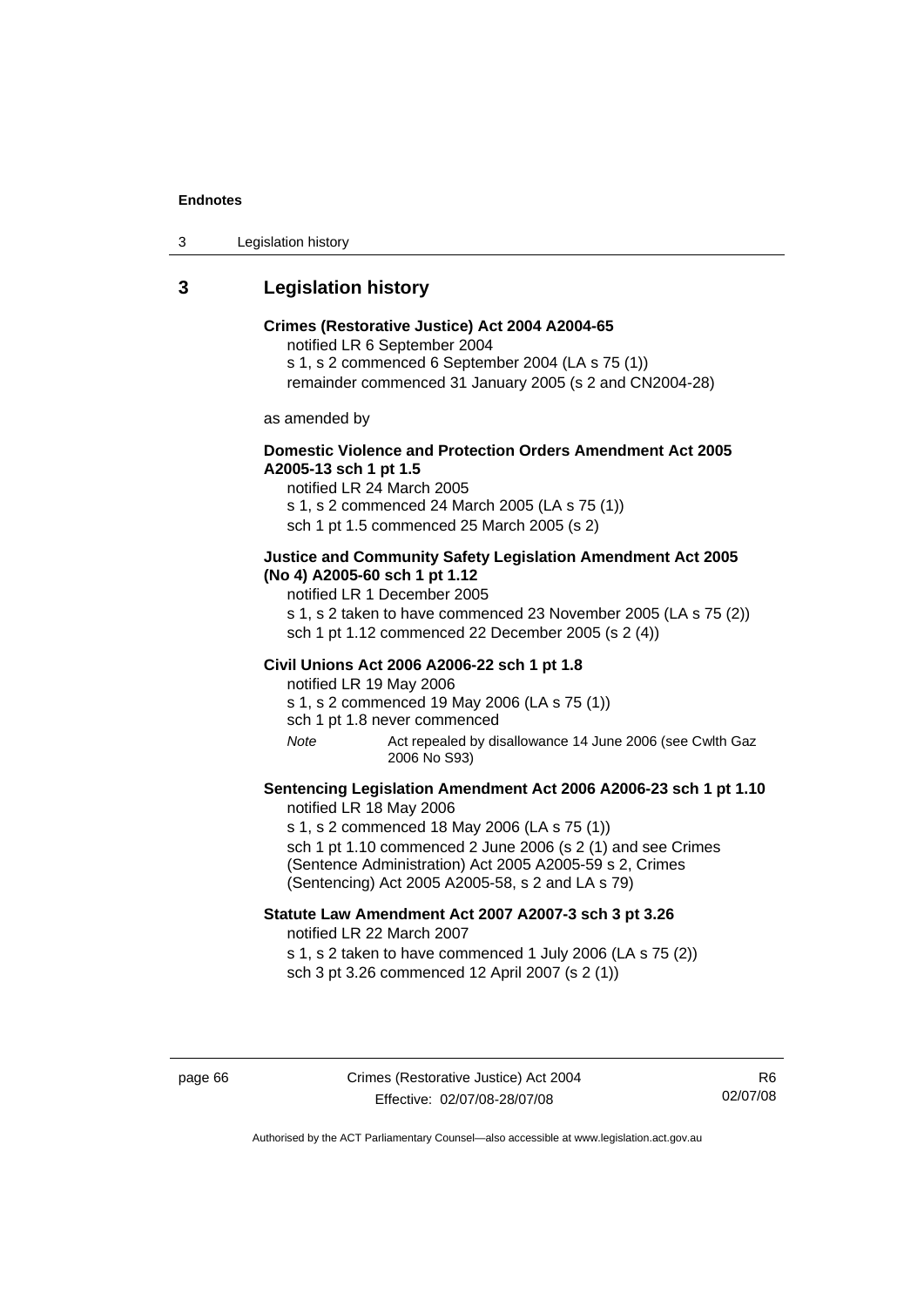## **4 Amendment history**

```
Commencement 
s 2 om LA s 89 (4) 
Definitions—offences and offenders 
s 12 def domestic violence offence am A2005-13 amdt 1.28 
Definition—sentence-related order 
s 13 sub A2006-23 amdt 1.100 
Application of Act—young offenders and less serious offences 
s 14 (2)-(6) exp on the phase 2 application day (s 14 (4))
Application of Act—generally 
s 15 (4)-(9) exp on the phase 2 application day (s 15 (8))
Application of Act—domestic violence offences 
s 16 (4)-(9) exp on the phase 2 application day (s 16 (7))
Accepting responsibility for offences 
s 20 am A2006-23 amdt 1.101 
Referring entities 
s 22 am A2005-60 amdt 1.53 
Referral by DPP—domestic violence offences committed by young offenders 
s 26 (3)-(8) exp on the phase 2 application day (s 26 (6))
Referral during court proceeding 
s 27 (5)-(10) exp on the phase 2 application day (s 27 (8))
Suitability—general considerations 
s 33 (3)-(8) exp on the phase 2 application day (s 33 (6))
Invited participants 
s 44 am A2006-22 amdt 1.28, amdt 1.29 (A2006-22 rep before 
                 commenced by disallowance (see Cwlth Gaz 2006 No S93)); 
                 A2007-3 amdt 3.135 
Amendment of agreement 
s 55 am A2006-23 amdt 1.102 
Exercise of functions by chief executive 
s 72 am A2006-23 amdt 1.103 
Ministerial reviews 
s 75 exp 1 July 2008 (s 75 (4) (LA s 88 declaration applies)) 
Administrative Decisions (Judicial Review) Act 1989, schedule 1, new 
clause 9 
s 76 om LA s 89 (3)
```
Crimes (Restorative Justice) Act 2004 Effective: 02/07/08-28/07/08

page 67